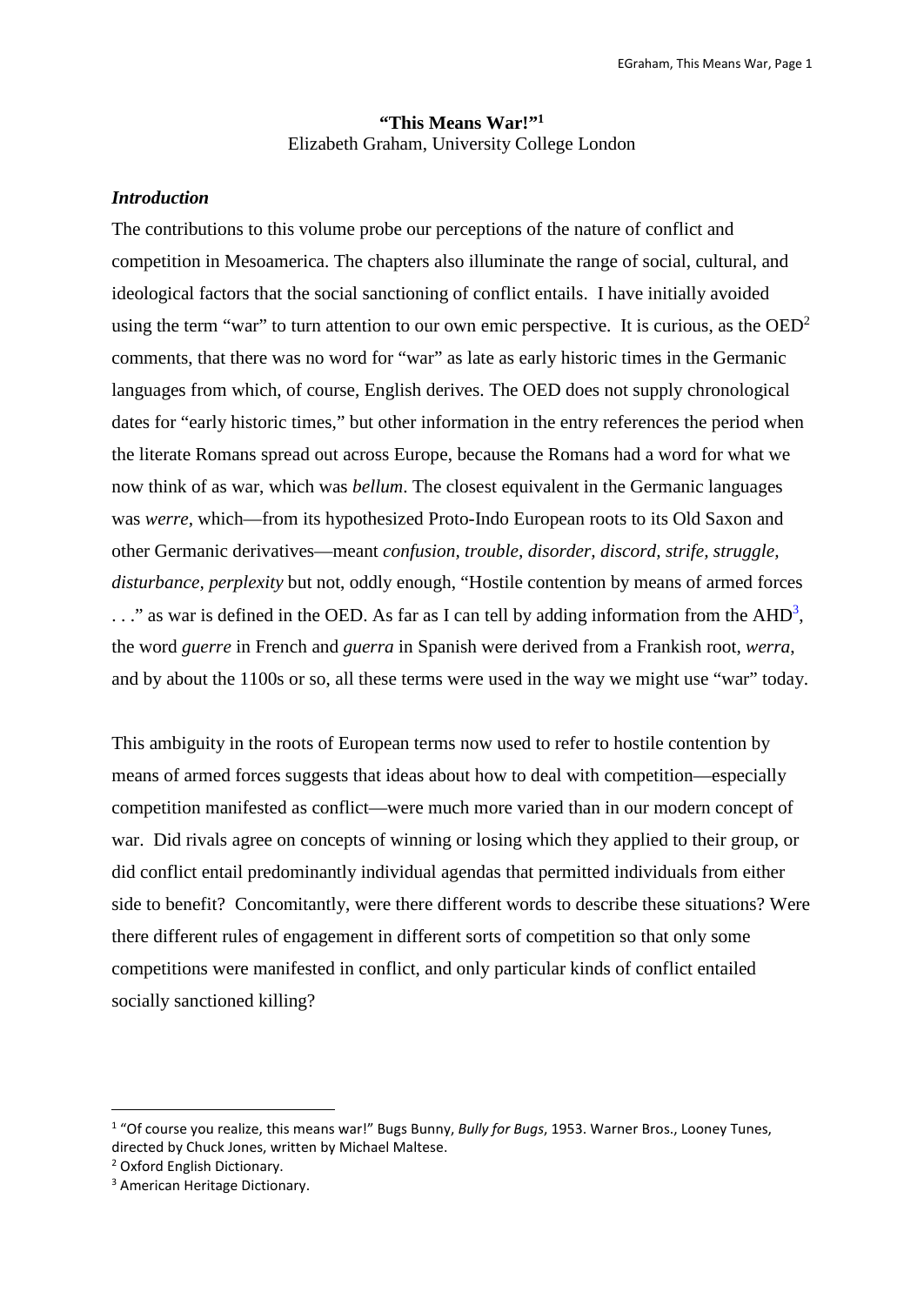Clearly we cannot avoid using the term "war" (and its closest equivalents in other languages, e.g. *krieg* or *guerra*). Since the 12<sup>th</sup> century it has come to cover a widely recognised manner of resolving rival claims to power or resources through socially sanctioned methods of arming, fighting, and killing. War clearly has meaning for us, and it behoves us to use it to describe conflict and competition which we hope to explain, as in the anthropology of war (Fried et al 1968) or war before civilization (Keeley 1996) or an origin of war (Kelly 2000) or a beginning of war (Otterbein 2004) or a cultural context of warfare (Nielsen and Walker 2009). We should keep at the forefront of our minds, however, that we hold many ideas about war—such as the extensive killing we take for granted as part of warfare, or the concept of surrender—which may not have applied to competition and conflict in the Maya world. It is also possible that the Maya socially sanctioned arming or fighting or killing in ways that we might not at first recognize as war—such as the killing of an opponent away from, and after, the armed engagement. Where we can document conflict in hieroglyphic texts, we assume that rules of engagement were like ours by employing concepts of winning and losing which we apply to one "side" or the other. I do not argue that our concepts cannot illuminate Maya actions; I argue that the fit may not be as tight as we would like. Thinking about the history and cultural roots of our own terms and concepts helps to generate questions that we might not otherwise ask about how people in the past thought about or behaved in their world (Graham 2009).

In addition to exploring the roots of terminology, we can look to competition as a broader heuristic category (recognizing that humans compete in complex ways over a range of perceived needs and wants). We might hypothesize that individuals in social groups, even those with obligatory sharing, will compete for, or expect access to, resources (some individuals, for example, eat more than others). Individuals will also organize into groups (factions) to compete with other groups for resources (Brumfiel and Fox 1994). Our word "competition" serves well to categorize a phenomenon that recognises a degree of friction yet does not necessarily entail violence and can even include play (Huizinga 2014). One could make the case that a key factor is whether the competition is intra-group or inter-group, as it is inter-group competition that is more closely associated with warfare (e.g. Graeber 2014: 28-34; Fausto 2012; Webster 2000: 72). On the other hand, intra-group competition can often involve violence; the prime function of Mughal warfare, for example, is said to have been to bridge the *inner* frontiers of empire (emphasis Gommans 2002: 3). Even intra-community competition can become violent, although violence on this level, particularly when it results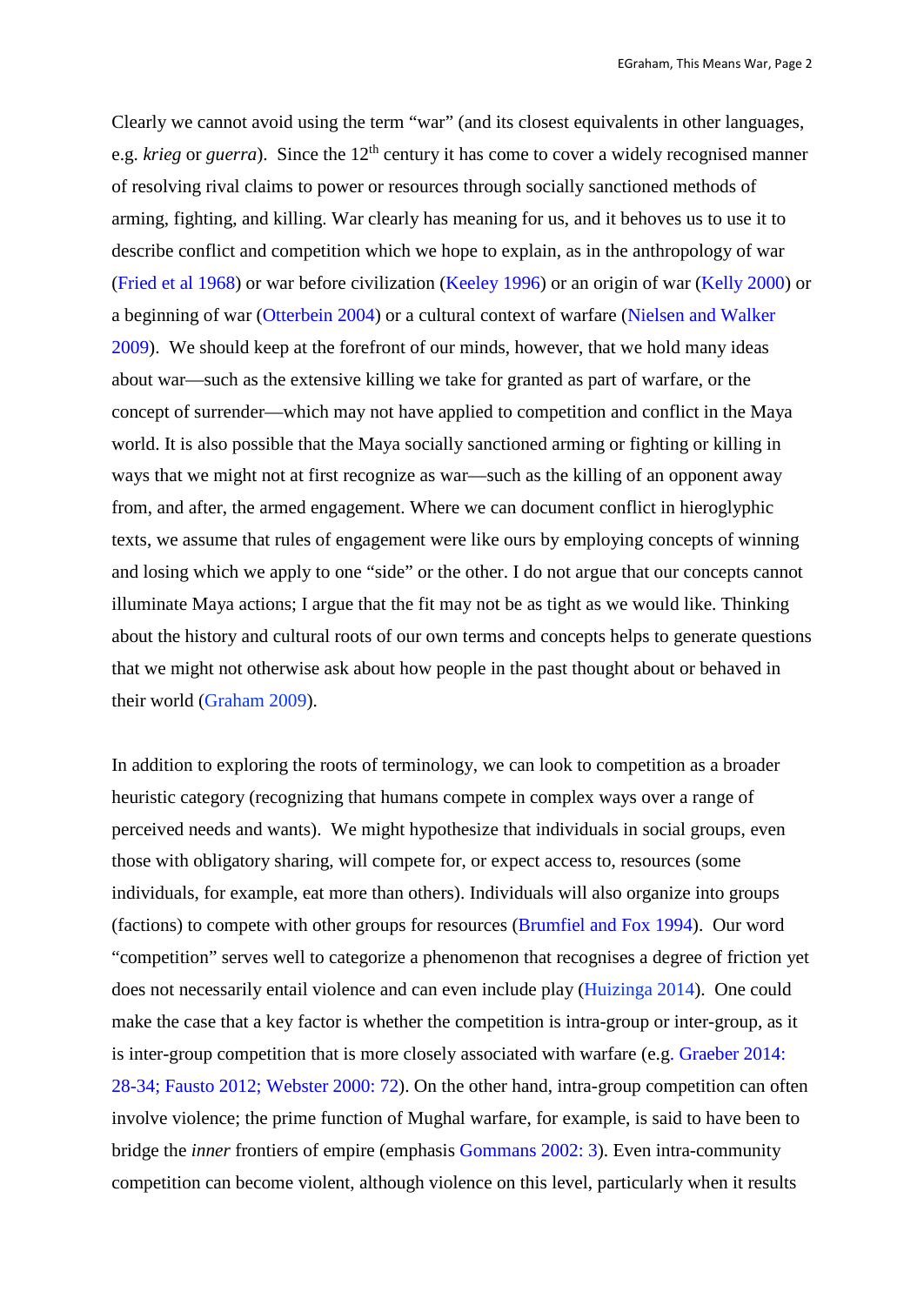in the death of a perceived rival or competitor *within* the community, is not generally socially sanctioned (Webster 2000: 72).

Conflict entails the idea that in some competitions, usually those involving organized groups, both bodily harm and killing are socially sanctioned, and our term "war" covers this nicely (Webster 1975, 2000). Where individuals represent groups, terminology can be trickier. Some competition could conceivably involve a "theater" of struggle in which individuals who represent a group compete in front of an audience. Where killing is not socially sanctioned although bodily harm might be, as in boxing (Taube and Zender 2009)—we would call this "sport". In some theaters of struggle, however, killing may well have been socially sanctioned. A version of the Mesoamerican ball game in which elite men from rival armed groups compete could conceivably fit into this category. Here terminology is critical, because the killing, even though it is played out as theatre in order to have been witnessed by the community, is most likely to have been socially sanctioned as *war*.

Our vocabulary separates war and sport because sports today generally do not involve socially sanctioned killing, whereas warfare does. Yet, warfare can have an element of game, as has been ascribed to pre-modern warfare (Huizinga 2014) which, through "competitiveness and playfulness, as well as through . . . shared rules and conventions, brought together various parts of society" (Gommans 2002: 3). Reflecting what Gommans calls the fluid politics of the Mughal Empire, Mughal warfare is said to have been characterized by openness and flexibility, and even play (Gommans 2002: 205-206; Subrahmanyam 2012: 22). Such complexity in elements of war should inspire us to reevaluate the socially sanctioned killing we have come to associate with modern concepts of war. The manner and extent to which violence was socially sanctioned in armed conflict may distinguish not only our understanding of warfare from what was going on in Mesoamerica but may also distinguish practices among warring Mesoamerican groups (Aoyama and Graham 2015).

Given the perspective described above, we would not expect to find a one-to-one correlation between our term "war" and references in Mayan texts to conflict, which indeed is the case (Helmke, Morton, Peuramaki-Brown, this volume; Tokovinine, this volume). In addition to the existence of more than one way in which competition and conflict were played out, we might also expect a range of terms or modes of expression that would reflect what we lump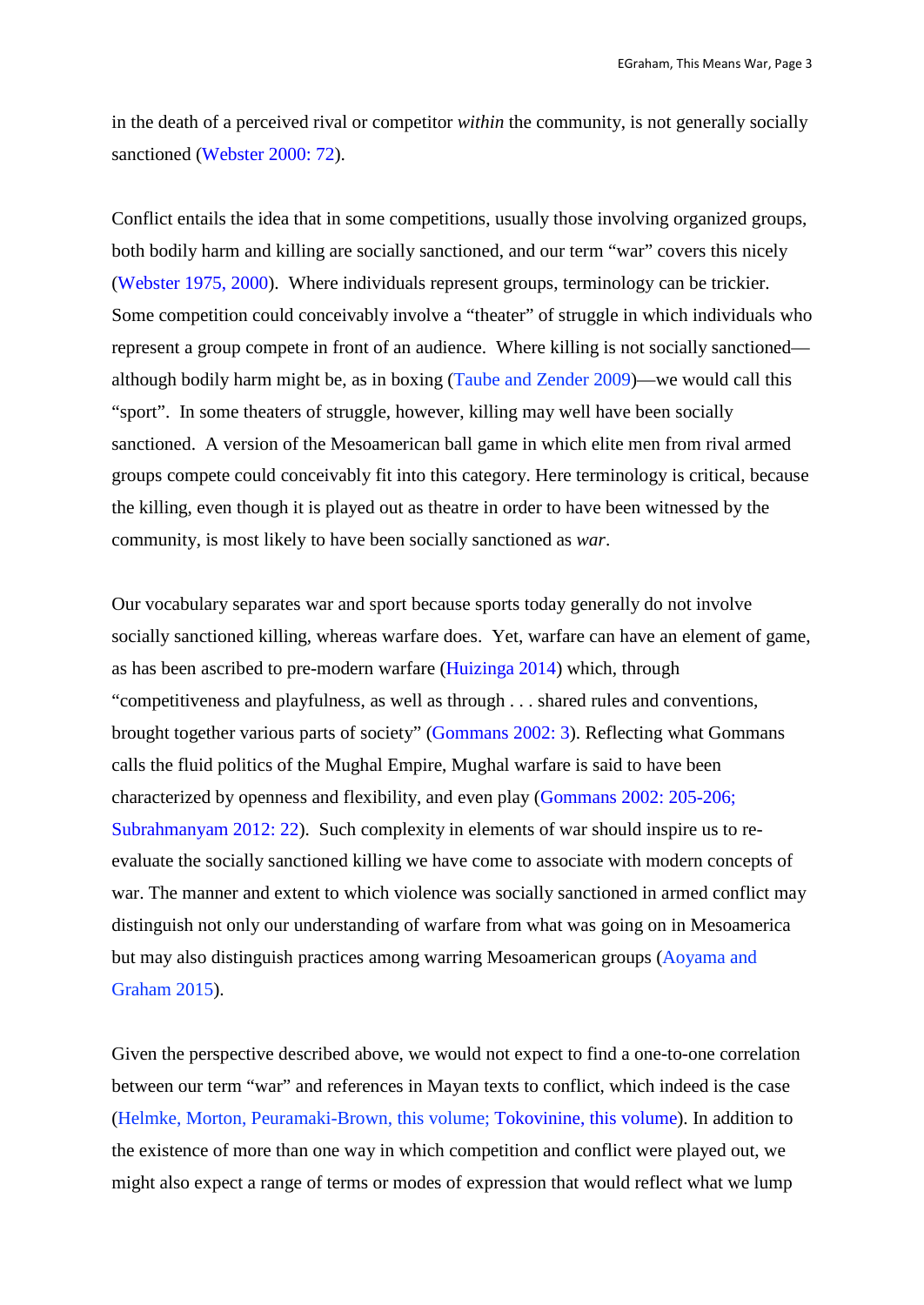together as winning or losing. The almost insuperable hurdle involves knowing what the rules of engagement were; the language of the inscriptions, as well as changes in weaponry over time, suggest that the rules of engagement did not remain static (Aoyama and Graham 2015). Suffice it to say at this point that attempting to discern the rules of engagement as well as the criteria involved in winning or losing is at least as important as knowing, for example, that Tikal claimed victory over the ruler of Calakmul (Martin and Grube 2008: 44).

The chapters in this volume shed a great deal of light on the complexities of both text and iconography in matters that relate to competition and conflict. I discuss the chapters and their implications according to various themes, which I hope will highlight new directions of research. I first consider *winning* and what it might mean for one community or city to "conquer" or subdue or overcome another. What are the implications of winning and how might the implications be manifested in texts and titles? The next logical step is to consider the *rules of engagement*. Much of what I say remains speculative, but speculation is important in providing the means of articulating new hypotheses that can be tested by further investigation. Related to rules of engagement is the meaning attributed to *objects, images*, and what are called *trophies*. What sorts of *metaphors* we can expect, and what meaning we can attribute to tropes as reflected in lordly titles as well as in claims on the power or influence of various deities or spirits are themes of importance and worth expanding in the context of conflict. The focus on individuals, either lords or gods, leads us to consider the degree to which conflict is *a family affair* (involving those we know rather than those we do not care about). I consider the role of *history and culture* in both conflict and its resolution with regard to how we interpret the origins of cultural icons and symbols as well as elite titles. Finally, and not least important, I consider the assumptions that underlie *socially sanctioned killing* in the past with the implication that the term and the concept of "human sacrifice" must be consigned to the dustbin.

#### *Winning*

We often understandably frame the results of conflict as conquest (victory) or defeat (e.g., Demarest 2004: 102; Martin and Grube 2008; O'Mansky and Dunning 2004: 94; Schele and Miller 1986: 29; Stuart 2000: 482; Valdés and Fahsen 2004: 140) because there are indications in texts—such as the taking of captives, the loss of a life, or a shift in powerholding—that one group or community or center gained at the expense of another. Yet it is difficult to picture either the details of the engagement or the full nature of the results and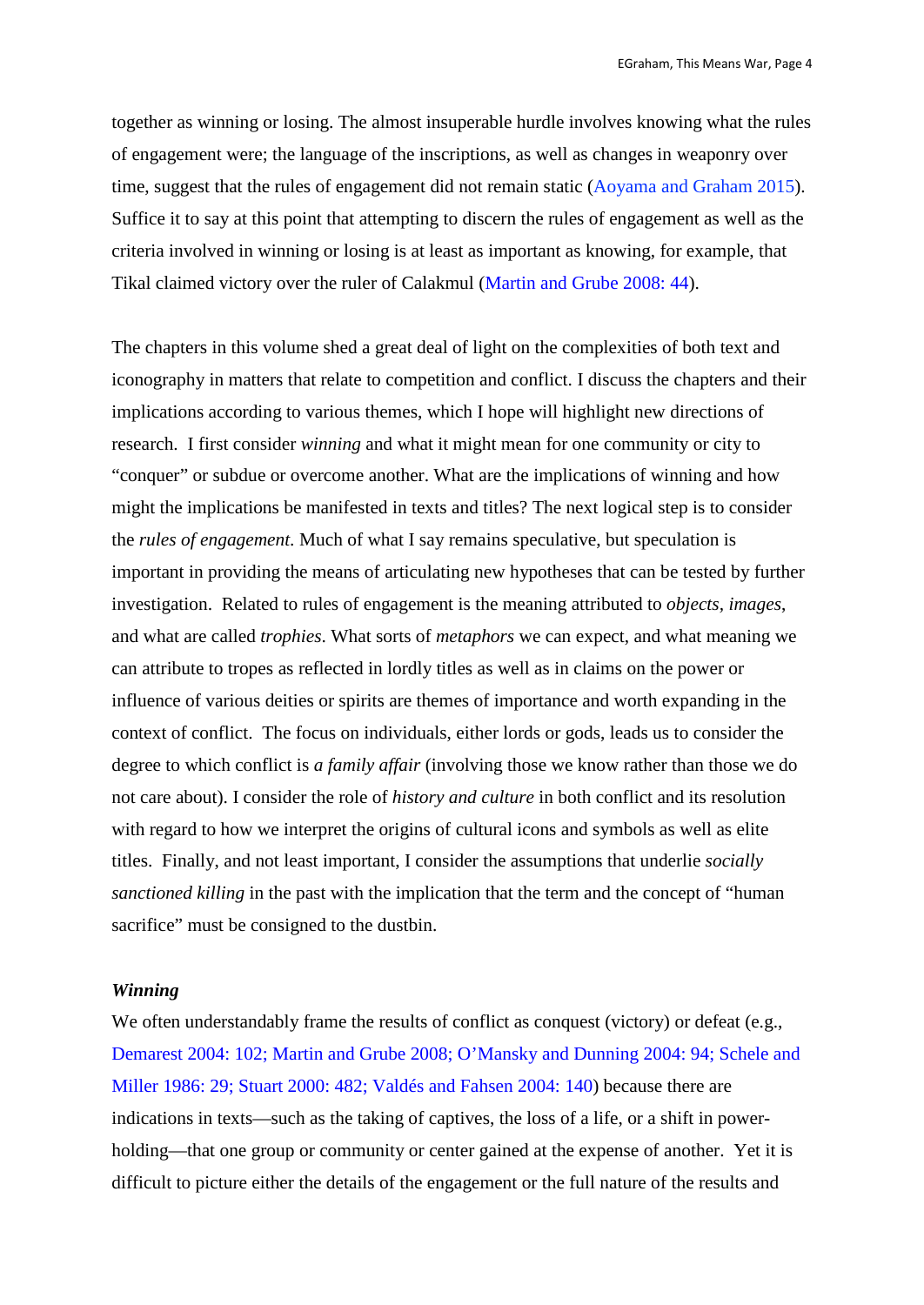their significance. How was it judged that a particular group "won" (Schele and Miller 1986: 218)? Hernandez and Palka (this volume) make the point that the way war and culture are intertwined is vital in understanding how conflict is conducted. Where everyday life in cities and towns continued after war events, as seems to have been the case among the Maya in Classic times, there had to exist agreed-upon rules concerning armed engagements as well as how losing was determined and what winning entailed. Where there are statements of conquest in the inscriptions, we should expect that the social and economic implications such as the details of power and wealth transfer—accorded well with such rules. Where warfare was extremely disruptive to communities, as occurred in the Terminal Classic (e.g., Demarest et al. 1997; Inomata 1997), there is every reason to consider that we are looking at conflict in which there was cultural disjunction between the opposing sides, and armed struggle entailed more than traditionally agreed methods of power and wealth appropriation. To draw from Hernandez and Palka, warfare cannot be considered above cultural considerations.

Admittedly, criteria for winning in Mesoamerican warfare are obscured by our lack of detailed knowledge concerning how people or groups self-identified within the larger categories we use of "Maya" (Henderson and Hudson 2015) or "Mixtec" or "Mexica." We have identifiable glyphs on stelae that reflect identities of families and dynasties (Schele and Miller 1986: 137) who engaged in conflict, but use of terms such as Maya warfare or Maya religion or Maya populace masks the very diversity that would have been associated with factions and groups at the heart of the initiation of conflict. The history of conflict between France and England, or between Boudicca and the Romans, would never be understood if it was assumed that self-identification as "European" was a factor in stimulating aggression. For lack of knowledge of names of sub-groups or ethnic factions or areas, we perforce use "Maya," but for the purpose of generating hypotheses this should not prevent us from *envisioning* the dynamics of warfare as involving a variety of cultural groups and allegiances (Aoyama and Graham 2015). Excellent insight comes from Abtosway and McCafferty (this volume), who observe that the intra-Mixteca warfare described in the codices reflects people loyal to their regional centers and not to a cohesive larger regional unit. What did people from a particular Mixtec center hope to win? According to Abtosway and McCafferty, they were motivated by personal gain.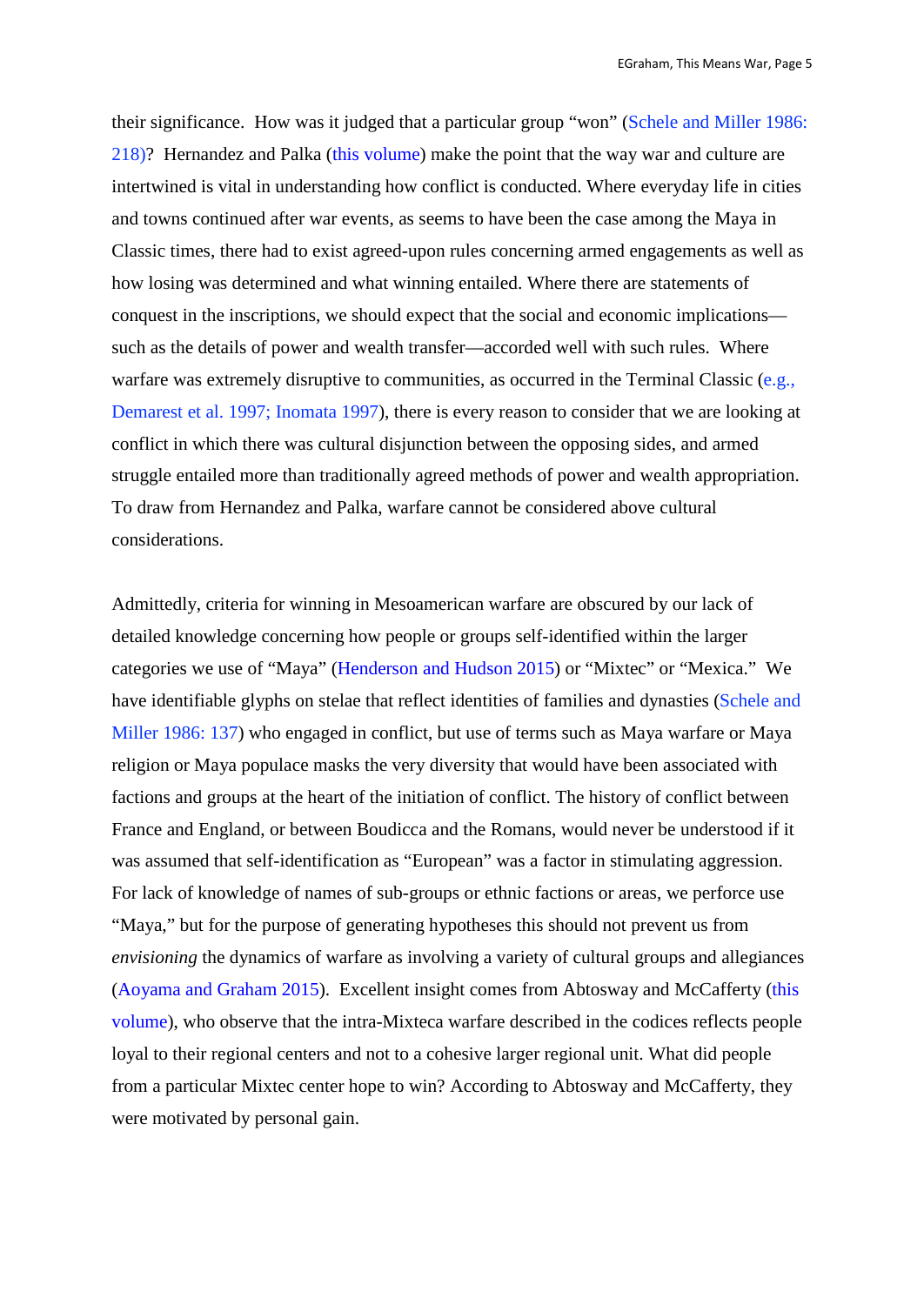Even if we envision that the sites we excavate functioned as centers of polities, and hence as rallying points for agents, engagements also involved confederations, as in the case of the several centers that identified as "Pomona" in conflicts with Piedras Negras; confederations were also in operation in large parts of southeastern Peten (Laporte 2001; Webster 2002: 165). Without a term equivalent to our "war" in the inscriptions (Tokovinine, this volume; see also Schele and Miller 1986: 209-222), we are left with a variety of references which seem to reflect the results of conflict and hence the nature of a "win," but which are metaphorical and culturally specific, and therefore difficult for us to understand. Before I discuss these references, it is important to frame the political landscape from which the references might draw meaning.

#### *Framing the political landscape*

Martin and Grube (2008: 21) have proposed that the political landscape of the Classic Maya is better expressed by interaction between and among the various states/polities/centers than by a territorial map. I have made a similar argument on the basis of the knowledge we have of community interaction at the time of the Spanish conquest, and on studies of indigenous and Spanish fighting tactics during the Conquest (Graham 2006, 2011: 29-46, Graham et al. 2013). If competition and conflict among the Classic Maya were more about shifting dominant and subordinate relationships than about the taking of territory, then it helps to envisage how competition and conflict might have operated under these conditions. How would people or polities increase wealth or resources without actually appropriating territory?

An appropriate model—*pace* to those who consider pre-industrial civilizations to have been starkly different from us—is the modern world, in which nation states and their political rulers—Vladimir Putin excepted—generally do not engage in conflict for territory, i.e., to annex Iraq or Guatemala to the United States or to the United Kingdom. Nation states and their political chiefs engage in conflict over rights to resources, such as oil or minerals or crops. The resources are owned today by multi-nationals, and politicians (at least in terms of the governmental offices they hold) are subject to the power of the multinationals. Politicians are often offered jobs in these companies when they retire from office, and/or they become stakeholders in corporations. Thus government officeholders, heads of companies, corporate executives, landed gentry, wealthy investors—although they can be from different countries—all have a stake in the present economic system because the profits from resource exploitation accrue to them, if not strictly speaking as a class, as an elite group with shared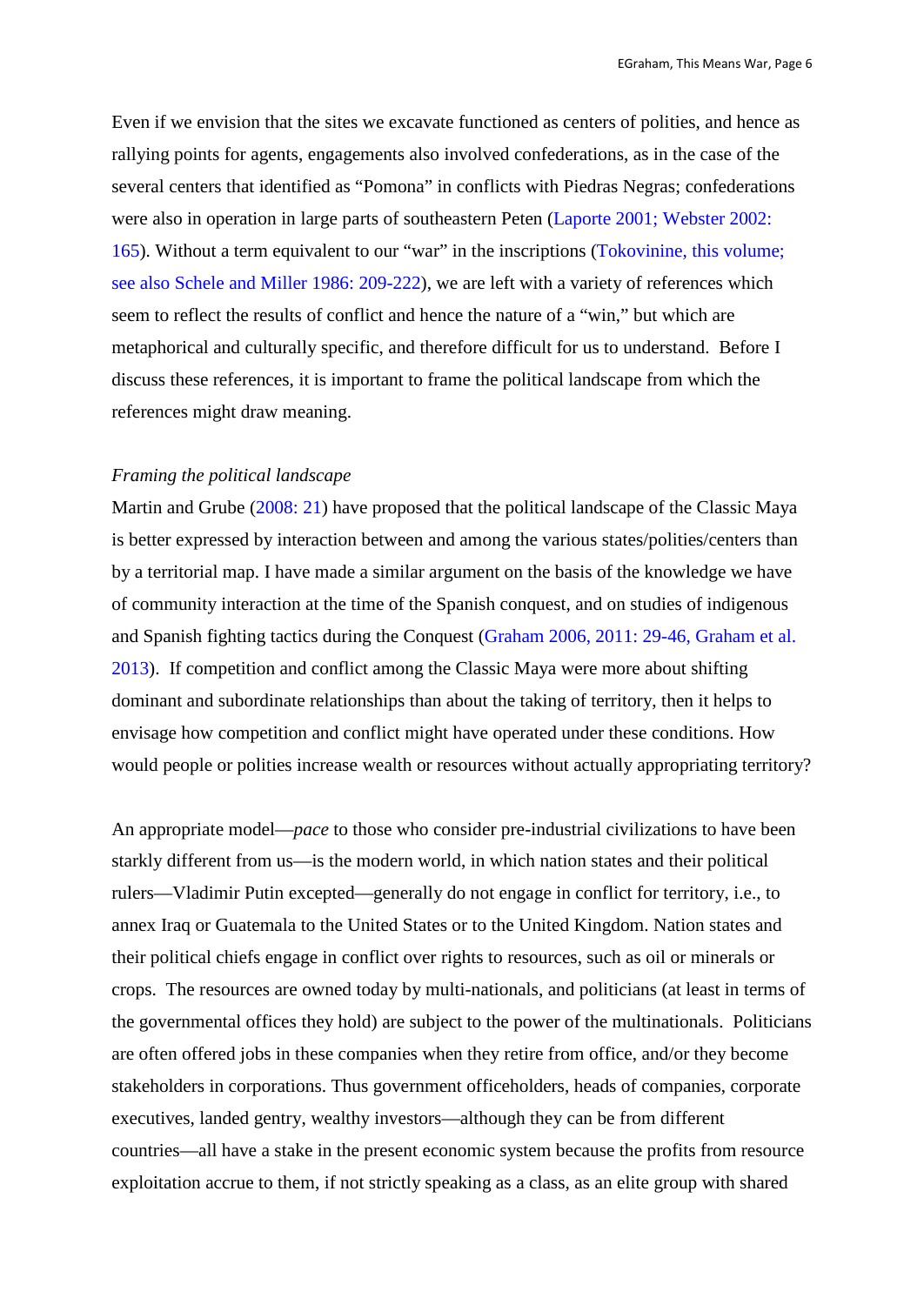interests (Graham 2012). They may not share all aspects of culture, because they may be British or Brazilian or Saudi Arabian or Greek or Russian or Chinese, but they share enough in the way of values to sanction the economic system, even when—and perhaps because—the system frequently involves conflict as a means of resource appropriation or retention.

This idea, albeit in a slightly different form, was first introduced by Michael Smith in a landmark paper (Smith 1986) in which he emphasized that, despite their image as bloody and brutal, the Aztecs' success did not depend on military coercion. The Aztec system—if I may provisionally call it that—was successful because the elites from highland Mexico, Morelos, Puebla, Oaxaca, or the Gulf Coast—who would have self-identified locally—had a stake in the economic system of tribute/tax payers and tribute/tax receivers (Graham 2014; Smith 2014). Those at the upper end of the scale received tribute/taxes and those lower down the social scale paid tribute/taxes. Warfare among elites—that is, among the *tlatoque* of citystates or *altepetl* against *altepetl*—was usually a last resort and if carried through, shifted resources amongst elites. The claims of the Mexica of the fear and awe in which they were held by foreign and subject rulers were propagandistic; there was in fact tacit agreement among elites to uphold a system in which their common interests transcended political boundaries.

Such a system is dependent on frequent communication and shared experiences among the people of cities and city-states, on great time-depth to such communication, on wide-ranging commercial networks, and on a great deal of intermarriage. One has to imagine a "global" Meosamerica (a world system? [Blanton and Feinman 1984]) in which the flow of people from northern regions southward and eastward, and vice versa, had been going on for a very long time. Since Preclassic times, marine trade networks facilitated the circum-peninsular movement of goods, and the networks were well integrated with riverine and overland routes. Foot travel, rather than being a limitation (Sanders and Webster 1988: 529), can be a strong stimulus to local commerce. I say this based on my experience living in London, where commercial and industrial sectors of the city are everywhere integrated with residences. Although public transport is excellent, roads are congested. As a result, people walk considerable distances, even late at night or in the early hours of the morning. Vendors have sprung up along these routes selling food and drink, and because people are walking (and not travelling from point to point in a bus or tube), they are apt to buy food or drink more than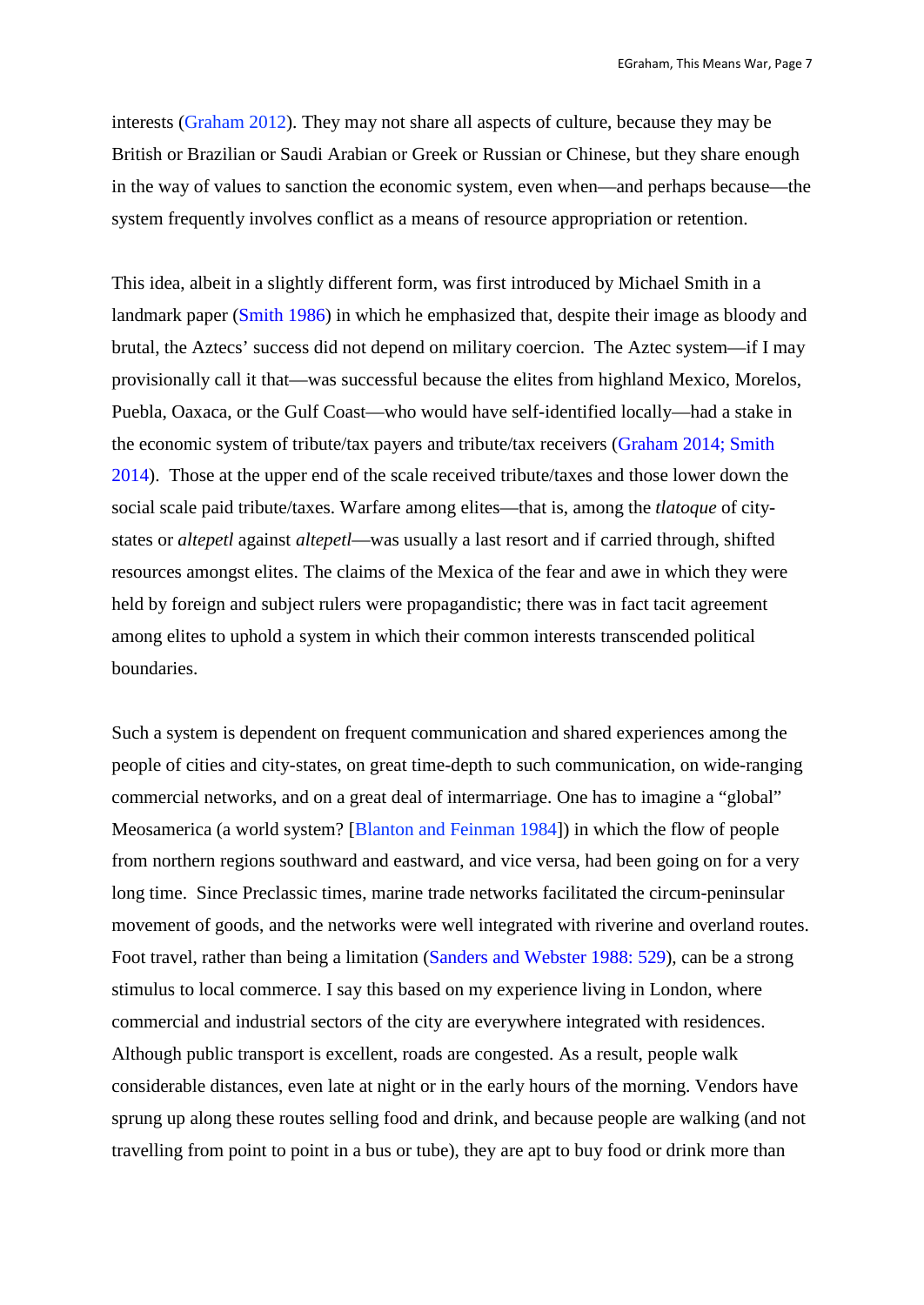once *en route,* and there are lots of vendors. Small grocery stores also stay open late, some all night.

This phenomenon got me thinking that foot travel must have stimulated, not limited, opportunities for commerce, at least at the local or inter-community level. Although it is often argued that paved roads, wheeled vehicles and pack animals are an advantage in travel and transport, there are good reasons to put this claim into context. For one thing, the Maya did not know they were at a disadvantage, therefore *not* having a cart or a horse would not have limited their vision of where they could go or what commercial transactions were possible. It is also true, as anyone who works in the Neotropics knows, that paved roads, wheeled vehicles and beasts of burden are a mixed blessing given the huge and costly effort of upkeep. History also shows that the advantages of owning horses, cattle or wheeled vehicles accrued to the better off. In early Ireland, for example, prior to the coming of Christianity, horse-drawn transport was an aristocratic monopoly (Leighton 1972: 171). In the rest of western Europe, goods could be carried by animals such as mules or in ox-drawn carts, but animals and carts were limited and their use costly; other than goods, apparently only "the criminal, the aged, the sick, and women were transported by wagon" (Leighton 1972: 172). Kings, nobles, bishops and abbots rode horseback; priests walked or rode asses; the masses walked (Leighton 1972: 172).

In Mesoamerica, in places where water-borne travel or transport was not possible, *everyone* had to walk or take foot travel into account (as in the case of merchants who needed to transport goods, or rulers whose status meant they should be carried). Thus there existed a profusion of opportunities to provide food, drink, supplies, apparel, gear, medicines, transport services (porters), and rest stops to walking travellers of all stripes: individuals, families, messengers, pilgrims, and merchants' "caravans." Thus it is no stretch of the imagination to envision not impenetrable jungle but a landscape criss-crossed with paths and bustling with activity in Classic times, especially since we know that trade, which involved the movement of goods over long and short distances, was a key force in Maya history (Graham 1987a).

What does this have to do with winning wars? Despite what might be called ethnic or linguistic differences, the networks of people, communication and trade argue strongly for a Mesoamerica in which, at least to some degree, cultural values were shared. We know this was true of elites (Smith 1986) but some measure of commonality may also have existed at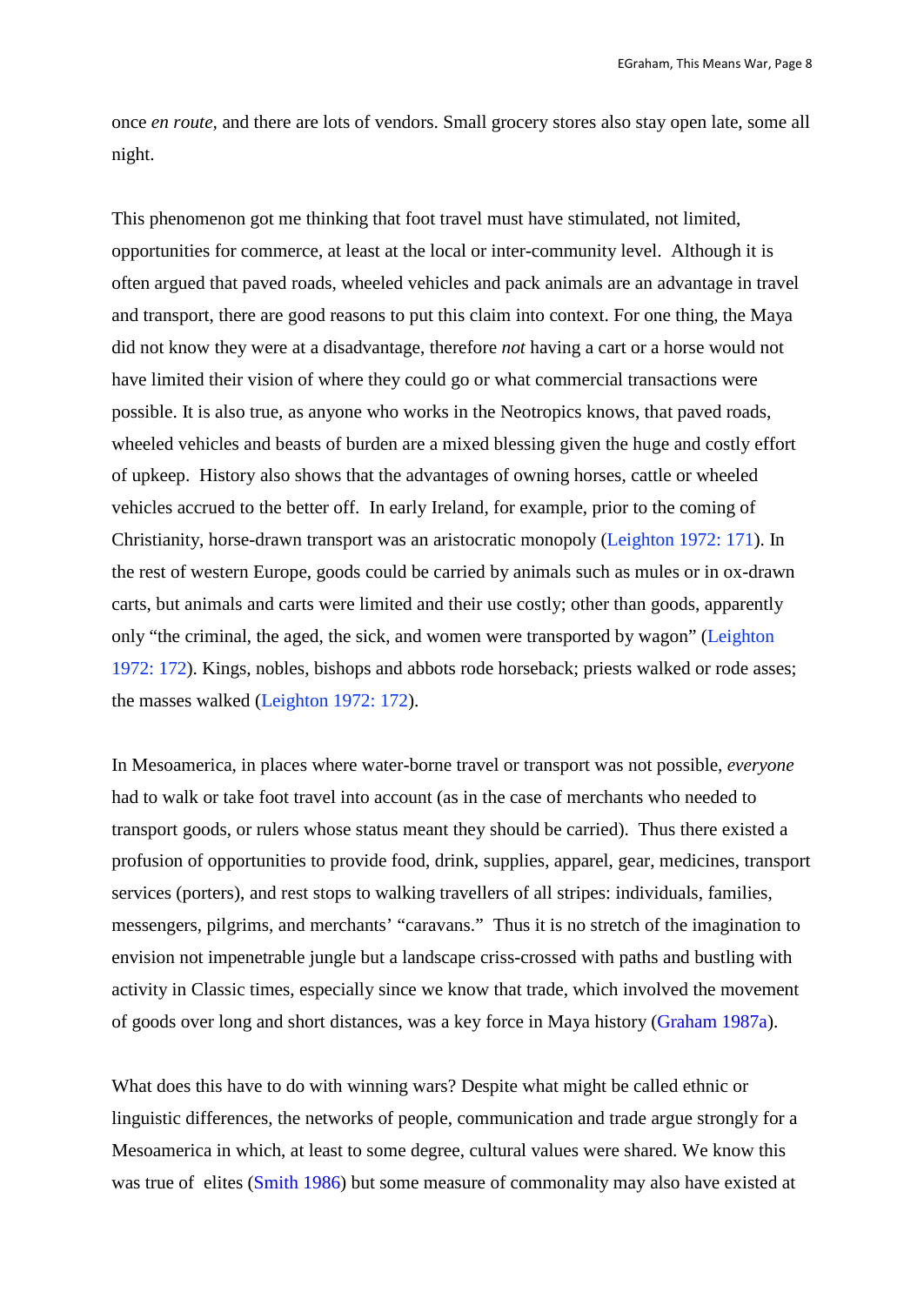other levels as the result of the involvement of large segments of the population in exchange and commerce—inter-regionally, intra-regionally, and locally—as envisioned above. The time depth of contact with a variety of cultures other than ones'own would have (at least) two outcomes: 1) elites throughout Mesoamerica were likely to have consisted of a proportion of individuals who were related and shared kinship connections; and 2) the commercial sector would have had a reasonable amount of power.

Thus conditions in Mesoamerica were ripe for conflict that involved appropriating resources in ways that did not necessarily have to involve land acquisition. One does not need to own (in our terms) land in a situation in which one has acquired the rights to its resources. If everyone in a group agrees on the rules about who as part of the group has rights to resources through tribute/taxes, one needs only to compete with others in the group for a piece of the pie (see, e.g., García Loaeza 2014: 222-223). Attempts to kill people in order to incorporate the land on which they live can also be counter-productive in situations in which people's labor, and the established infrastructure, are the bases of the economy. The need is only to kill or capture or subdue the *right* people in socially sanctioned ways if one is to appropriate their wealth, which can include rights to land and its products. Abtosway and McCafferty (this volume) cite a Postclassic example (see their citation to Matthew and Oudijik 2007) in which the Chichimeca allied themselves with the Tolteca-Chichimeca during the war against Cholula. The alliance included the stipulation that the Chichimeca would be paid in land grants and lordship titles. One is reminded of the Mexica rise to power via their alliances with the Tepanecs of Atzcapozalco (Smith 2012: 46-49) in which the Mexica newcomers sought titles that would give them access to resources through tribute.

Economics—the acquisition of wealth or control of resources—plays a critical role in warfare (Webster 1975: 468-469). Scherer and Verano, however, in the introduction to their hugely informative edited volume on war in Precolumbian Mesoamerica and the Andes (Scherer and Verano 2014: 4), state that, "Nevertheless, to understand why people go to war we must look beyond material gain." In support, they cite a recent survey of the reasons for enlistment among U.S. infantry battalions. Only one reason given by those who enlisted was financial ("money for college") but the other top choices were adventure, serving the country, patriotism and the desire to be a soldier. Somehow they did not take into account the fact that all of the soldiers in the army receive salaries. A survey that truly looked beyond material gain would have to offer men or women the opportunity to fight and possibly to be killed in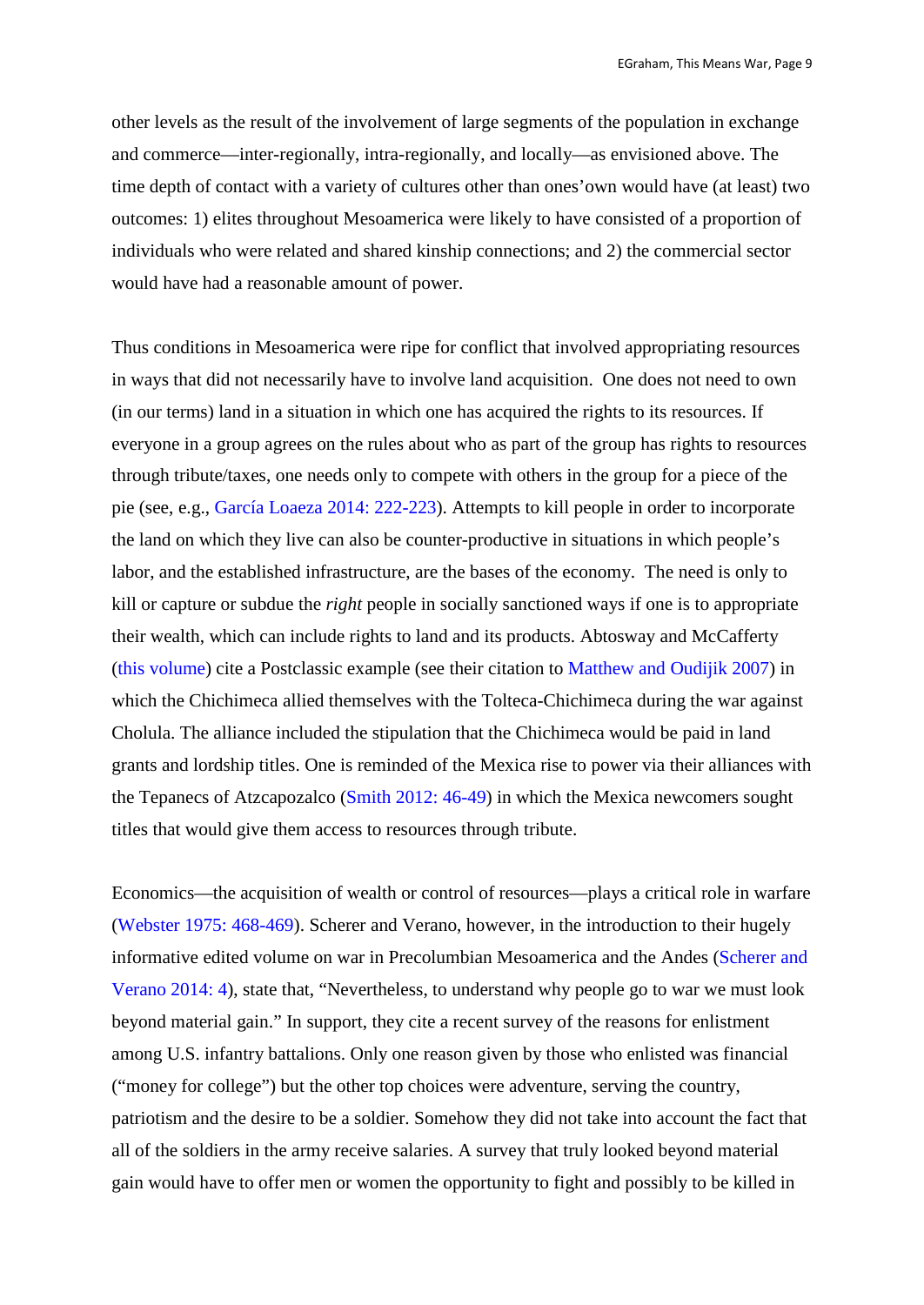Afghanistan or Iraq but without pay or any benefits either to them or to their families. I doubt that anyone would volunteer to fight solely as an adventure, to serve the country, to be patriotic, or to serve as a soldier without any salary or benefits. In earlier centuries, as in the case of the British navy in the late  $18<sup>th</sup>$  and early  $19<sup>th</sup>$  centuries, many of the ship's hands were conscripted when they were either drunk or asleep on land. The "pay" in those days was a share of the loot when another ship was captured.

It is hard to imagine that anyone anywhere would fight repeatedly for no economic reward. Among the Classic Maya, conflict must have involved gain for those who fought. But what was the mechanism of wealth transfer if land was not appropriated? Miller and Martin (2004) discuss the economic dimensions of captive-taking in suggesting that a "prisoner of note represented a much wider set of obligations and resources—be it a ransom that could be extorted or tribute that could be demanded . . ." (Miller and Martin 2004: 166). I have long proposed that captive-taking among elites *was* the mechanism of wealth transfer (Graham 2006, 2008, 2009, 2011: 40-43; Graham, Simmons, and White 2013). By this I do not mean, however, that ransom (as understood in western European warfare) was involved (McAnany 2010: 278-283) or that the case was one of tribute having to be demanded. Instead, tribute or tax payments, including access to land, via the act of capture, were accorded the victor (Gorenstein 1973: 15). Thus the capture itself embodied resource redistribution. I admit that this is speculative, but we need to look to models, perhaps to feudal Japan (Ikegami 1995), where, in the context of codes of honor, ransom was rare and enslaving captives out of the question (Ikegami 1995: 102). Instead, individual samurai warriors' triumphs over as many combatants as possible (exemplified by the accumulated severed heads of opponents) brought maximum wealth—through re-distribution of land by their lords—to the individual (Ikegami 1995: 101-103). Connecting captive-taking, resource redistribution, and codes of honor also makes sense of the images of live captives on monuments and portable objects (Helmke, Morton, and Peuramaki-Brown, this volume); on the naming of captives and the preoccupation with their identities (Scherer and Golden 2014: 59); and on the contradictions in representing captives as humiliated figures yet also as individuals with noble status (Houston, Stuart, Taube 2006: 203). (Among the samurai, capture entailed a particular kind of social and personal humiliation that could only be remedied—or made honorable—by death [Ikegami 1995: 24-26, 102-103]). The cultural and social implications of capture explain the humiliated figures on stelae ("bruised, beaten" [Scherer and Golden 2014: 59]). At the same time, receiving tribute and taxes was the right of the upper classes, and the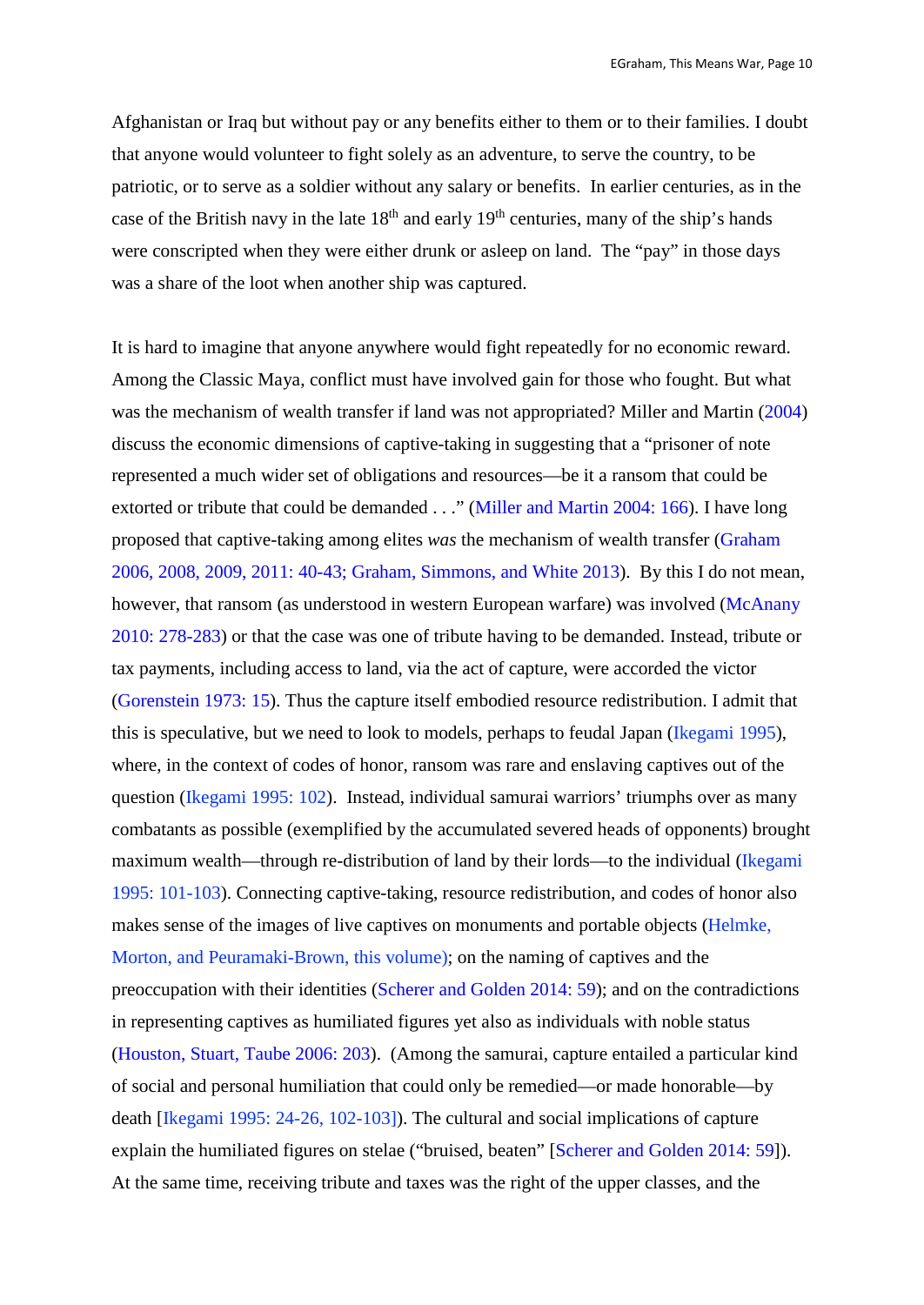ideology of the various cultural and ethnic groups reinforced this right; hence captors were compelled to display the (shared) elite status of their captives.

I should make clear, however, that captive-taking could not have occurred on an individual basis—that is, each person out for himself alone. What I propose is that captive-taking was part of the rules of engagement, and we have also to envision the existence of a network of political and social relationships among the armed fighters. The ruler was the nexus of the network, and it is not illogical to assume that some warriors fought under the direct overlordship of the ruler, whereas others may have had loyalties and obligations to nobles who were also obligated to the ruler in some way. A hierarchy of political, social, and economic obligations must have already been in place before a conflict. Individuals could be credited with capturing other individuals, but capture was also a political and social act, and one with complex implications. Captors may have had rights to only part of the wealth of the captive as it would have been expected that the captor would pass on gains to his lord or to the ruler. Perhaps the ruler made all the decisions; perhaps rules of honor governed the captor's behaviour toward his captive and the captive's family. To turn to Japan again, a victorious samurai commander could pardon captive warriors if they elected to become his vassals (Ikegami 1995: 102). I cannot say of course exactly how much tribute or tax would be transferred or how resources were redistributed, although it may be possible to construct various models that can be tested. The important point is that captive-taking, although it appears on the surface to have been acts between individuals, could have worked as a mechanism of wealth transfer organized by a political entity.

## *Metaphorical references reflecting the results of conflict*

I now turn to a discussion of some of the conflict expressions as described by Tokovinine (this volume).

 *Ch'ahkaj* ("chopped") is used in expressions of conflict against a named place or against the holy grounds (*ch'een*) of a royal family or dynasty; in one instance it refers to more sweeping changes (where the land or *kab* of the southern, eastern, northern and western lords was chopped) and in another it is used uniquely to refer to head-chopping to describe the outcome of conflict between the rulers of Quirigua and Copan.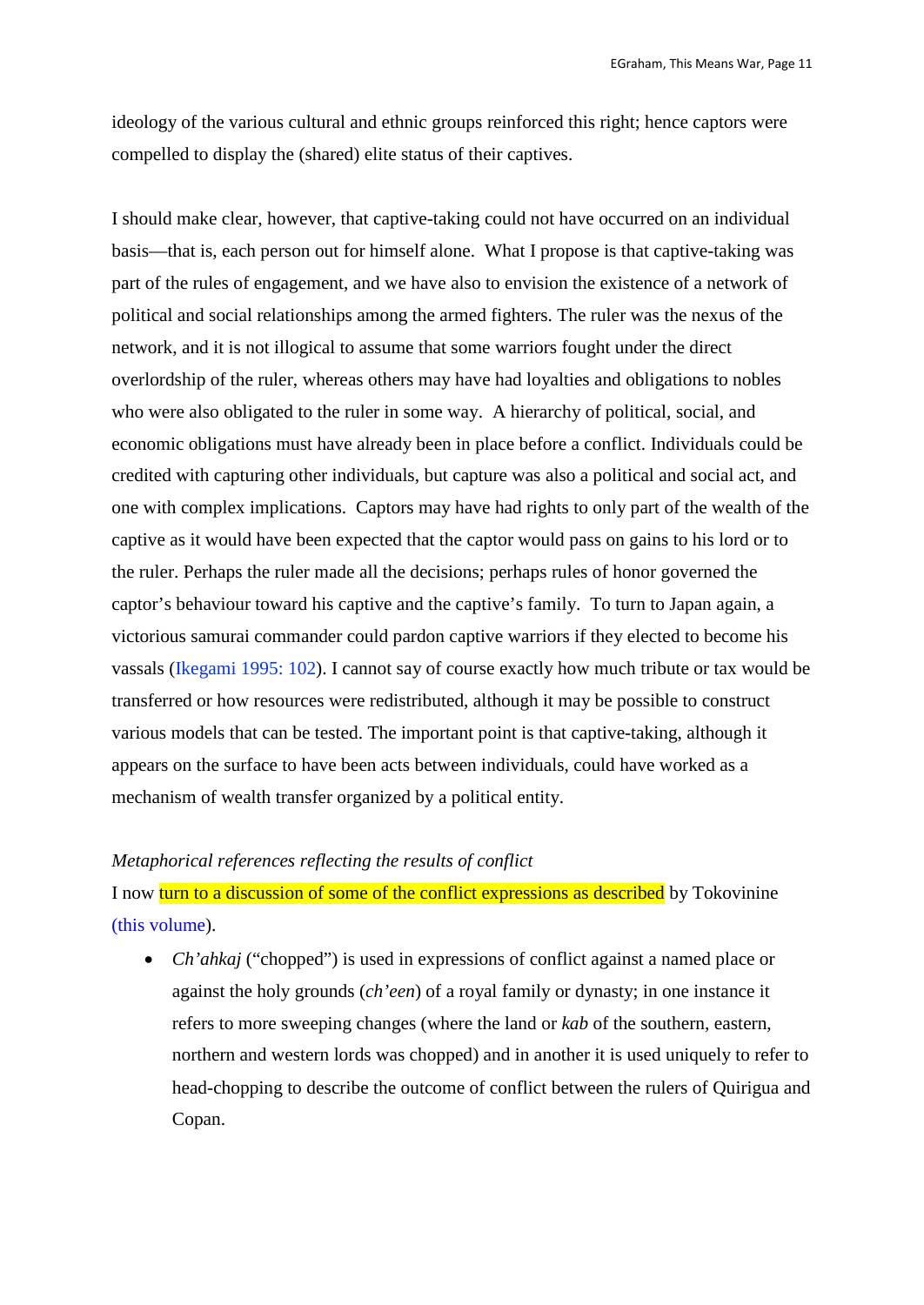- *Jubuuy* is a reference to what we call "downfall"; *jubuuy* is a verb typically used in the expression "bringing down the flint and shield," such as the defeat of Calakmul's ruler, Yich'aak K'ahk, who was said to have his "flint and shield" brought down by actions instigated by the ruler of Tikal. Nuun Ujol Chaak of Tikal had his "flints and shields" brought down in A.D. 679 in an action with Dos **Pilas; the** death of Waxaklajuun Ubaah K'awiil at the hands of Quirigua's king, K'ahk' Tiliw Chan Yopaatis is described as a demise by "flint and shield" (Martin and Grube 2008: 57, 111, 205).
- Entering the *ch'een* (described above) is used in the example of the Naranjo ruler standing on a captive from Yootz, the *ch'een* (holy grounds) of which the Naranjo ruler is said to have entered. According to Tokovinine, "entering the ch'een" occurs for the first time on the Tikal "Marker."
- *K'ahk' och ch'een* or "fire *ch'een* entering" occurs on Yaxchilan Stela 18, Naranjo Stela 24, and in the case of a stucco frieze in Yaxchilan Str. 21 (see Helmke and Brady 2014: 205-209); its use reflects an expression with apparent roots in central Mexican (Teotihuacan?) culture and history.
- *Puluuy* or "burning" is used in the case of Lady Six Sky of Naranjo's "burning" of Bital and Tubal (Martin and Grube 2008: 76) but is attested at other sites
- "Drilling fire" describes an action taken by Motul de San José at Itzan in which a local noble was captured (Tokovinine and Zender 2012).
- *Chuhkaj* translates as "she/he was seized".
- The use of *te* (as in eh-te' or at-te') describes captives (see Martin 2004).
- "He/she/it arrived" (*hul-iy* or *hul-li-ya*) is used to account for Siyaj K'ahk's presence at Uaxactun and Tikal (Macleod 1990; Martin 2003: 12-13; Stuart 2000: 476-477).

These expressions seem to represent forms of "winning" or at least a change in the power hierarchy ("arrival"). Why are they so numerous? Expressions that describe the outcome of competition and conflict are numerous in all languages and are often metaphorical. "Downfall" in English is a good example; "fire" has come to mean engaging a weapon; and blowing the souls out of one another has been used to describe fighting (Ruskin 1909: 96). Lakoff (1999) observes that the natural way to justify war entails metaphorical definition, not least because metaphors constitute "powerful forms of language that can influence how a concept is perceived and understood" (Hartmann-Mahmud 2002: 427). Hence of all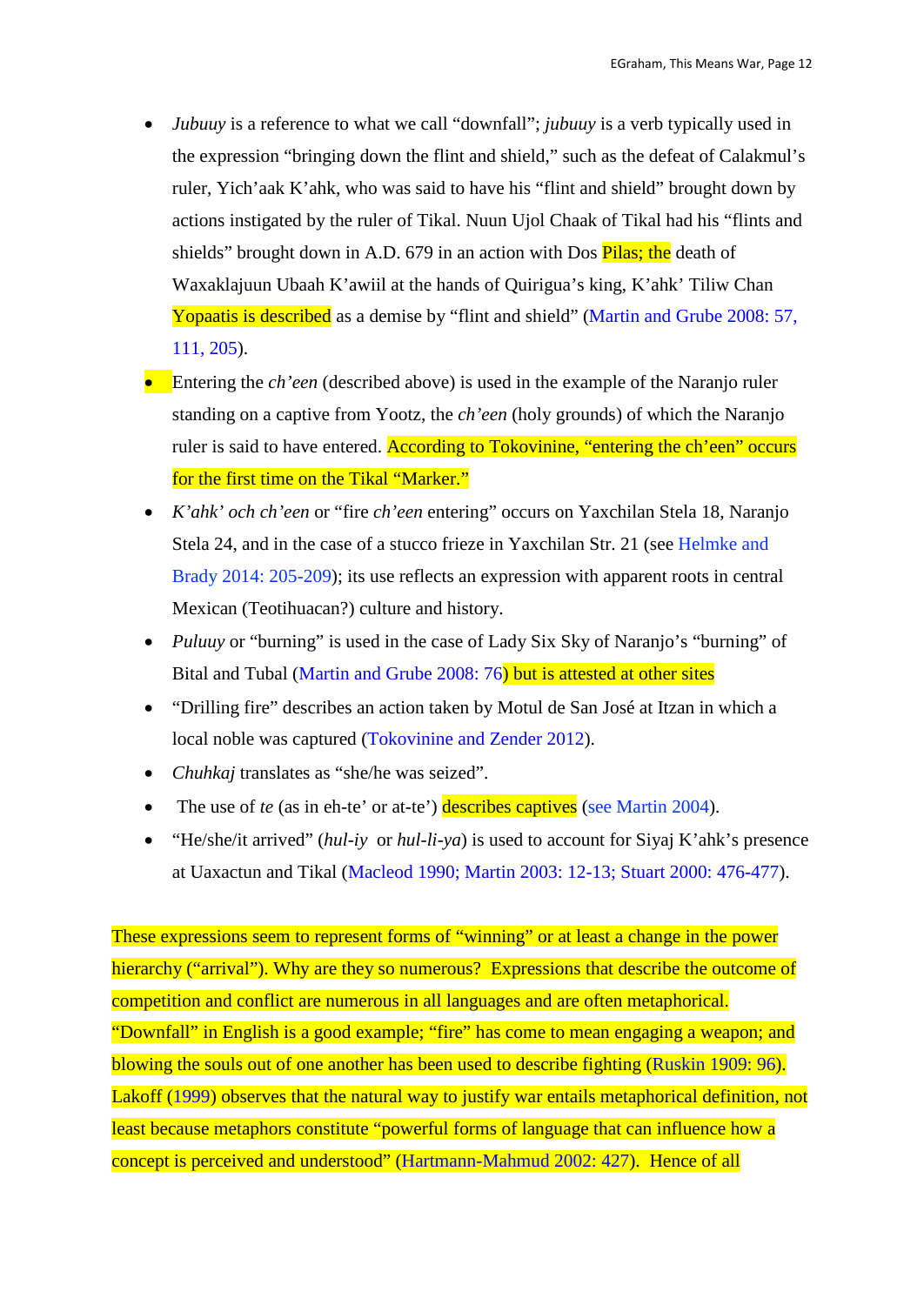activities engaged in and described by the Classic Maya, the nature of war and conflict may be the most difficult to which to ascribe meaning.

Aside from the difficulties inherent in metaphorical understanding, we are likely to be dealing with people who shared some aspects of culture but not others; hence winning is expressed, and perhaps enacted, in different ways, as suggested also by Tokovinine. We apply the term "Maya" to all the groups who use the expressions above because the elites shared a writing system and some cultural values, but this does not mean that the people involved failed to see themselves as associated with distinctive communities whose members shared a culture or history which included particular expressions of domination. Expressions such as *k'ahk' och ch'een* or "fire *ch'een* entering" may have roots in central Mexican culture and conflict history (Brady and Colas 2005; Helmke and Brady 2014).

Words such as *te*, in referring to captives, may reflect the particular nature and extent (summing up) of wealth appropriation, which is consonant with my hypothesis that a greater number of captives will result in a greater share of wealth, either directly by appropriation of the captive's tribute or indirectly through the granting of rights by the captor's overlord. The association with "spears" is interesting because it accords well with the idea that elite fighting codes among the Maya emphasized hand-to-hand combat with lances or spears (Aoyama and Graham 2015). Entering the *ch'een* could conceivably have entailed an appropriation of titles and all that went with it (tribute rights over swaths of territory) and hence access to resources in a way that was a step above the capture of lone individuals. The capture of a ruler with the intention of causing his death may have involved a particular metaphorical expression (bringing down the flint and shield?). In cases in which rulers were not killed but instead made vassals, other expressions might have been used. Some expressions, such as the drilling or scattering of fire, may simply derive from rituals that can (but may not always) symbolize conflict or its end result, as in our use in English of "fire" or "burning." I should make clear that as a non-epigrapher I make no claims to translation of these expressions; I simply propose that they represent what we would expect in any situation in which conflict has a deep history and winning has the potential to be realized in a number of ways, ranging from encounters outside cities between large groups to encounters inside cities between individuals on ball courts.

### *Rules of engagement*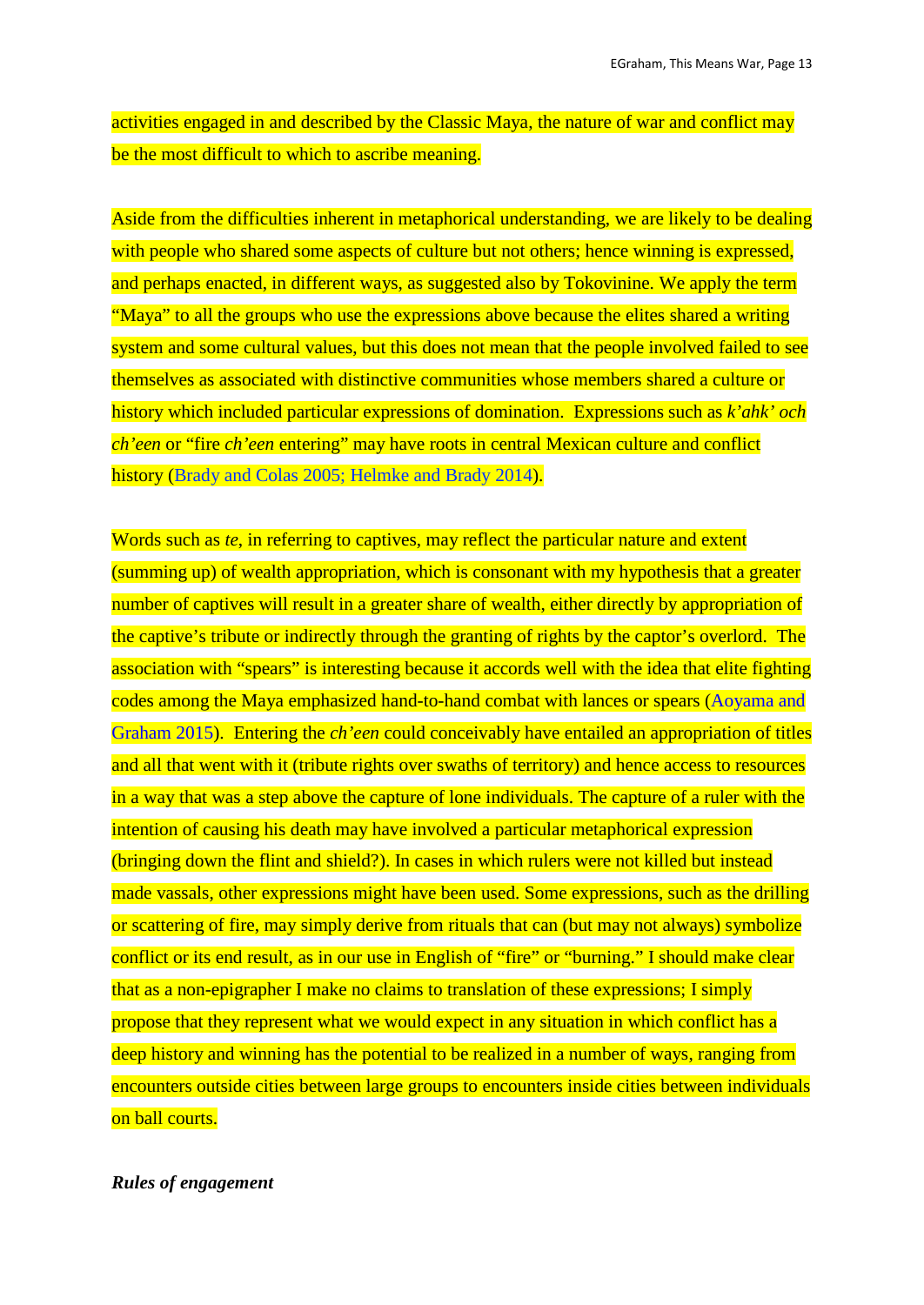The rules by which competition or conflict is waged are even more difficult to pin down than "winning" because such rules are rarely if ever made explicit, even today. Individuals internalize such rules and are often unaware of their cultural relativism until a group with other rules is encountered, and even in these situations it is often difficult for an individual to change his way of thinking (see Graham et al. 2013). One way to extract data that might help in constructing hypotheses to test would be to study changes in weaponry over time and space (Aoyama and Graham 2015). In this volume, Abtosway and McCafferty's chapter is a gold mine of information on weapons associated with warfare. One weapon of interest that reflects rules of engagement is the bow and arrow. Abtosway and McCafferty question the assumption that the bow and arrow is a late introduction to Mesoamerica, but with regard to the Maya, bow and arrow technology—if not a late introduction per se—was not widely adopted until quite late. At sites with which I am familiar in Belize, the small side-notched points that reflect bow and arrow use do not appear in quantity until the Late Postclassic or even the Spanish colonial period (Graham 2011: 252; Simmons 1995). Aoyama reports arrow points at Copan as early as the Classic period (Aoyama 1999) and at Aguateca in the Terminal Classic (Aoyama 2005), although the quantities are relatively small compared to larger-sized points (atlatls, thrusting spears). Abtosway and McCafferty suggest that the differential representation of atlatls and bows and arrows relates to cultural practice or, in my terms, rules of engagement.

What is called for with regard to the adoption of both side-notching (of any size point spears, atlatls, or arrows) and the bow and arrow in the Maya lowlands is scrutiny of the archaeological record for occurrences at particular sites at particular times. With regard to the practices of notching, Abtosway and McCafferty make reference to MacNeish and colleagues' catalogue of projectile points, particularly the "Teotihuacan point" that is said to have been present throughout Mesoamerica from the Classic through the Postclassic period (MacNeish et al. 1967: 75-76, Fig. 62). What MacNeish and colleagues actually state, however, is that the Teotihuacan points in Mexico seem to appear in the Classic period but are not common until Postclassic times (1967: 76). If one examines the illustrations of the Teotihuacan points (1967: Fig. 62), they vary in size; some are flat-based whereas others have a notch taken out of the base, and others have distinctive side-notches. These features are likely to be important reflections of hafting practices. If one views the chronological display of points (1967: Fig. 34, p. 54), small side-notched points (arrowheads), which form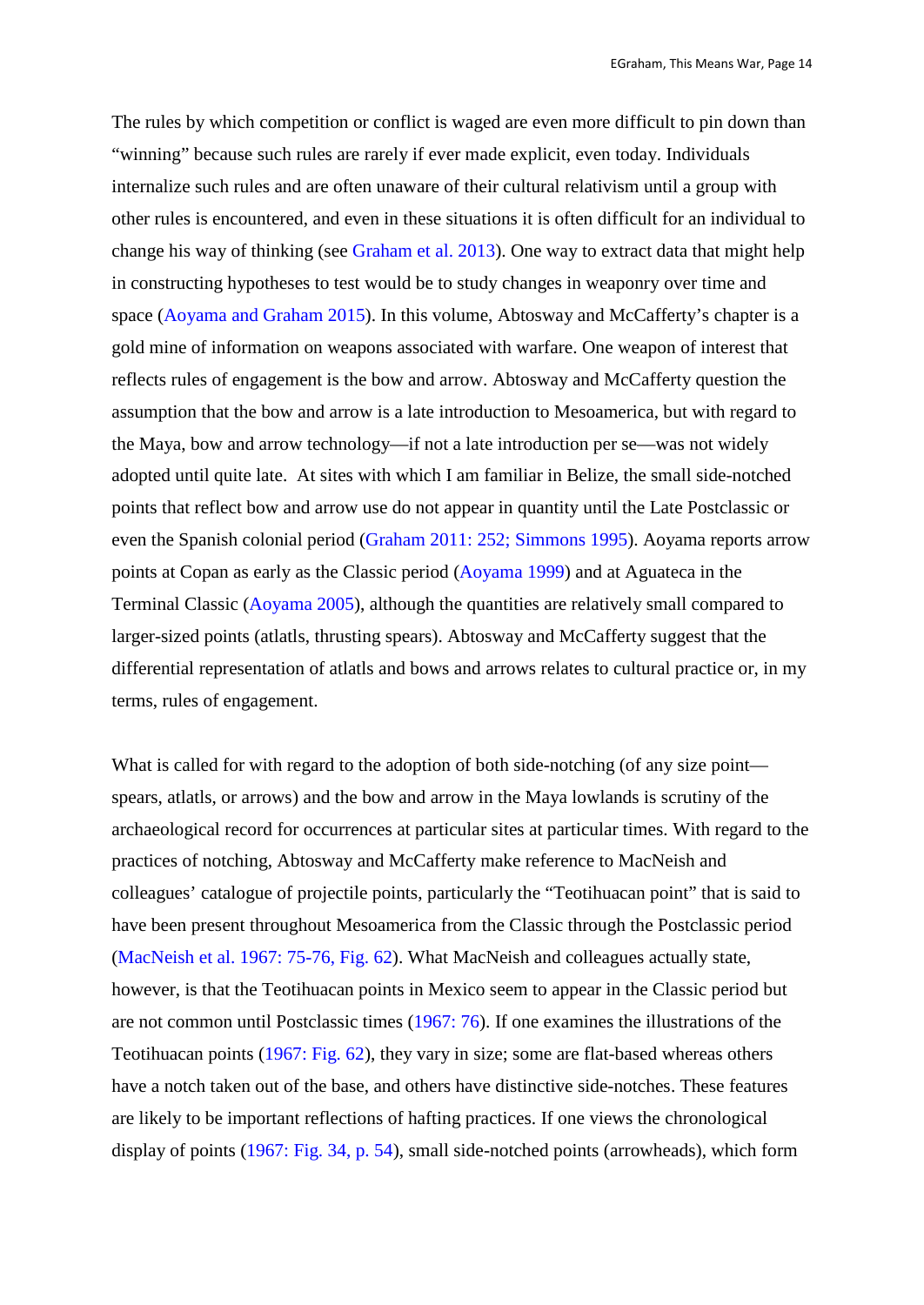the bulk of the Teotihuacan points, do not appear until the Venta Salada period, which has a huge time span from ca. A.D. 700 until the conquest—and hence not fully "Classic."

No small side-notched arrow points appear in the burials associated with the Feathered Serpent Pyramid or the Pyramid of the Moon at Teotihuacan, although arrow points without side-notching are indeed present. Such variation in weaponry almost surely reflects cultural practice, as Abtosway and McCafferty propose. The time at which particular cultural practices appear in the archaeological record is also important. When cultures clashed, it is possible that, as with the Mayas and Spaniards in the 16<sup>th</sup> century, the conflict was not between groups who were closely related culturally (Webster 2000: 72) but between groups whose rules of engagement—and hence the kinds of violence or even methods of killing that were sanctioned—differed (Graham et al. 2013).

Helmke, Morton and Peuramaki-Brown (this volume) discuss raiding in Classic Maya culture. The definition provided by the authors is consonant with the dictionary definition (e.g., the AHD) and with what is generally understood as raiding: a surprise attack by a small armed force, usually with a well-defined, proximate goal. They add that raids serve to demoralize the enemy by pillaging or destroying a location of importance and are often aimed at capturing or killing specific individuals; raids can also be geared to gather intelligence. They provide a wonderful example of a more modern raid that took place in 1883 in southern Belize, when a group of Mopan Maya, who had recently migrated to Belize from San Luis in the Peten region of Guatemala, returned to San Luis under the cover of darkness, seized the statues of their saints and brought them to Belize.

The working assumption that the Classic Maya engaged in raids is not, I think, disputable. If, however, the goals of raiding varied over time and rapid deployment or surprise was a defining factor, as the authors state, then a raid seems to me to represent an elusive phenomenon. The authors offer impressive and productive discussions of important aspects of Maya warfare, such as the acquisition of trophies and the role of captive-taking. Given the concept of warfare I have adopted as my framework, which is that warfare is a kind of competition for which there are rules of engagement (rules can be broken, but they are expected to be adhered to), then raiding is a kind of flexible conflict that can operate outside the rules, and we would not expect a raid to be recorded in monumental texts. A raid would be expected to be subordinate to warfare, or, in some circumstances, to be associated with a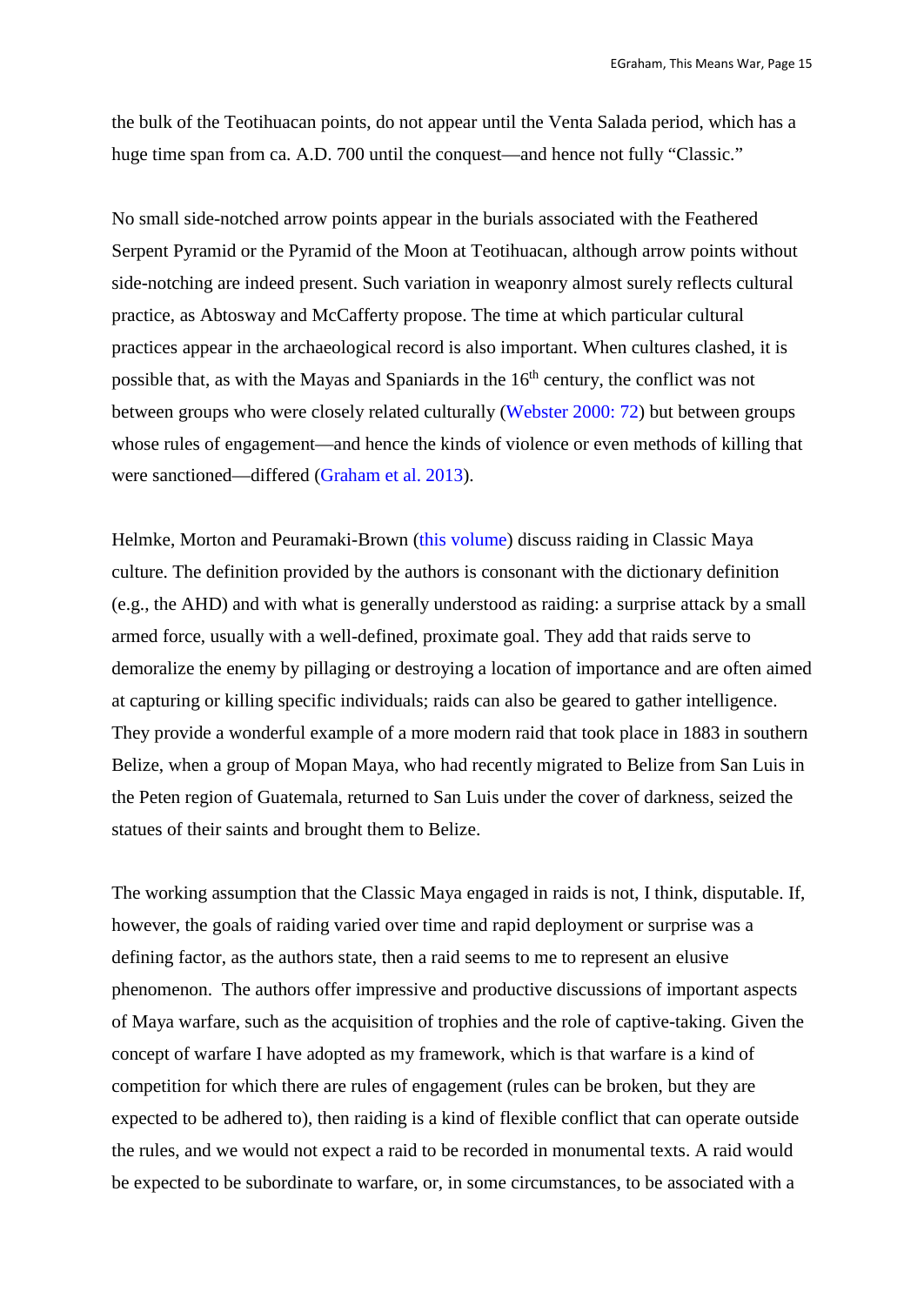measure of social upheaval but not a major form of inter-polity conflict among the Classic Maya or in Mesoamerica generally.

I concur with Webster's (1975) implication that raiding is less likely to be a mode of intergroup conflict in state-level society because state-level societies would be expected to formalise conflict in ways that would make raiding, if it took place, subordinate to the broader objectives. Whether one considers the Maya to have reached statehood or not, there is ample evidence in inscriptions and representation to show that conflict was formalized, as in the practice among elites of taking captives. Furthermore, if we consider war as a form of competition (a development of the *agon* in Huizinga's [2014: 90] view), then "the surprise, the ambush, the raid, the punitive expedition and wholesale extermination cannot be described as agonistic forms of warfare" (Huizinga 2014: 90), although any such actions could have been seen by the perpetrators to have served in some way as part of the larger struggle.

Raiding would most likely operate in a manner that does not involve state interests or explicit involvement of the state. This was the case in the raid on San Luis, which constituted intrarather than inter-group conflict. The San Antonio Maya of Belize were not attacking Guatemalan buildings or strongholds, or Guatemalans; instead, they were going back to their former community of San Luis to claim objects that they felt their new community had a right to possess. When this level of attack took place among the Classic Maya, it is doubtful that it would have made its way into formal inscriptions or would be easily detectable archaeologically. With regard to the conflict described by the authors between Tikal and Naranjo, which is recorded in inscriptions, establishment of a camp and resting at a town not far from Naranjo does not sound like a good raiding or surprise strategy, for everyone with eyes and ears must have known what was going on. Rules may have been broken in the endeavor—perhaps the timing during New Year's celebrations, but would not the involvement of two major rulers and all it entails have made the conflict more than a raid?

The section on captive-taking presents a wealth of information on the representation of captives as well as on the symbolism associated with the head of an enemy one has presumably fought and overcome. All of the information seems, however, to support the contention that captive-taking is one of the foundations of warfare. By this I mean that the taking of captives, as a part of war, is a means to an end (wealth, resources) and not an end in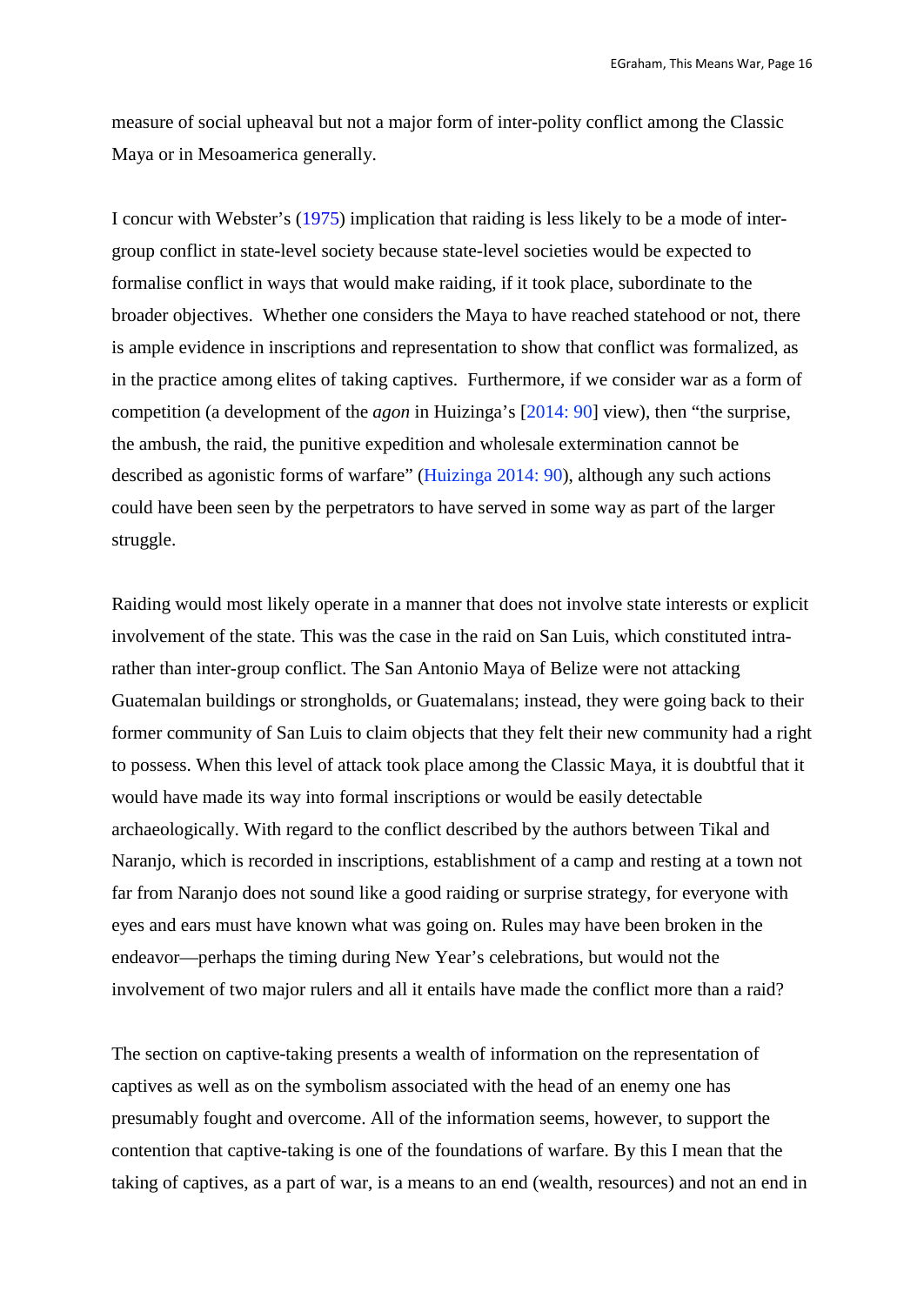itself ("human sacrifice"). Part of the conundrum may be the authors' distinction—one that I have made myself—between warfare "to expand or annex territory" and warfare "to capture prisoners . . . to subdue neighboring city-states into networks of tributary indebtedness." In fact, the goal of warfare in both cases is the same: to increase the wealth or resource access of the people who control a polity. It is the methods or aims used to achieve the goals that differ. Whether resource appropriation is effected by laying claim to a piece of ground and all that entails, or by earning the rights to exact tribute/taxes through capture of (and attendant negotiation with?) an individual who historically has had those rights depends on how the political and economic structure of a society has developed. The political and economic structure will then affect, if not determine, the rules of engagement in war, and captive-taking has to be seen in this context. Otherwise there is the danger, and perhaps the attraction, of perceiving trophy-taking as an end rather than as a symbol of achievement in a larger politico-economic conflict, or worse, resorting to "human sacrifice." The economic and political context of captive-taking helps to explain why captured individuals figure so prominently in the written and visual corpus. I agree with Helmke and colleagues that the taking of captives was a defining cultural practice among the Maya, but such a practice was not a hallmark of raiding, and raiding was not a primary form of inter-polity conflict.

Bey, Ringle and Gallareta Negron (this volume) comment on ways in which the lack of fortifications in the Puuc, with the exception of Uxmal, has been interpreted, and note that some have equated the lack of fortifications with lack of conflict. Lack of fortifications is more likely to reflect rules of engagement, and there is no reason to assume that lack of a defensive wall is an indication of absence of warfare. Even a substantial construction such as Hadrian's Wall is thought to have served multiple functions: as a symbol of power or imperial identity (Hingley 2008: 26; Poulter 2008: 103); a frontier mark (Collingwood 1921); a barrier or elevated walk to guard against raiding and to regulate licit and illicit traffic (Bidwell 2008: 29; Collingwood 1921; Poulter 2008: 103); and a defensive feature equivalent to a kind of fort wall, although this seems to have proved the most difficult to substantiate (Bidwell 2008). Bey and colleagues make the excellent point—although they qualify their statement slightly—that conflict can be seen as contributing to the stability of a state. This seems counter-intuitive, but it depends on whether or not rules of engagement are shared among the communities and settlements of the region.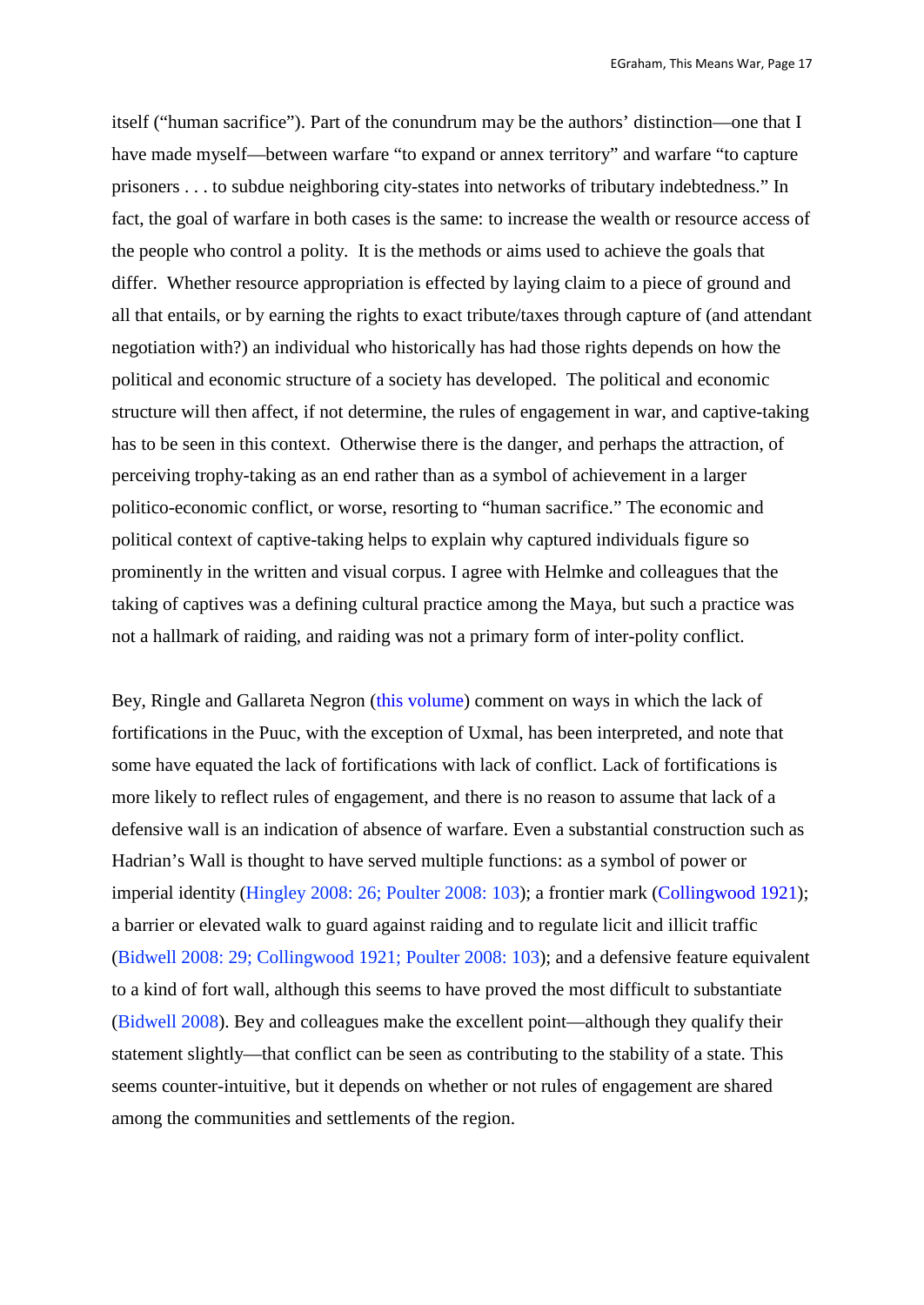Koontz (this volume) argues that the organization of military groups and their place in the polity might provide clues to larger-scale military organization and hence indirectly to rules of engagement. Although his analysis is meant to apply to Classic Veracruz, which he describes as a "highly competitive military environment," the organization of the individuals who do the fighting, or who at least have a role in conflict situations, is important in understanding the nature of warfare anywhere in Mesoamerica. An important point that Koontz makes with regard to the Mexica, which applies also to the Maya, is the idea that military organization is likely to have changed through time. At the same time, Koontz suggests that there are "basic elements that may be seen across most if not all Mesoamerican military systems." *Why* this should be true is a complex matter. Did the Gulf Coast civilizations set the stage in the  $2<sup>nd</sup>$  millennium B.C. so that the basic rules of engagement were theirs and were simply copied by the less powerful? Or, as seems to be the case in many places in world history (see e.g., Subrahmanyam 2012: 22-23 for Afghan, North Indian or East India Company game-changing tactics), did those groups who fought according to rules of engagement in which winning meant killing the most people triumph consistently (the Spaniards being an excellent example) so that incrementally, over time, rules that sanctioned the most killing became shared?

Is it possible to document changes in the rules of engagement in the archaeological record (outside detailing of changes in weaponry)? Haines and Sagabiel (this volume) discuss the site of Ka'Kabish, where settlement dates from at least the Middle Preclassic to the Postclassic period, although occupation of the site center differs in details from occupation of the settlement zone. Unlike Lamanai, Ka'Kabish appears to have declined dramatically in the early Late Classic period, ca. A.D. 600-750. Haines and Sagabiel suggest that the individuals named and events recorded on Lamanai Stela 9, which date to the early part of the  $7<sup>th</sup>$  century (Closs 1988; Martin 2016; Pendergast 1988; Reents-Budet 1998), may reflect regional power concentration at the site. During this period, construction efforts continued in the site center at Lamanai but were discontinued at Ka'kabish, whereas in the Late Classic to Terminal Classic transition, both sites witnessed a flurry of activity.

More data will be required to be able to paint a fuller picture, but their scenario is an intriguing possibility. I have suggested, based on archaeological evidence in the form of midden accumulation around and against the Str. N10-27 platform terrace faces (Graham 2004), that Stela 9 with its early  $7<sup>th</sup>$  century dates was moved from an unknown original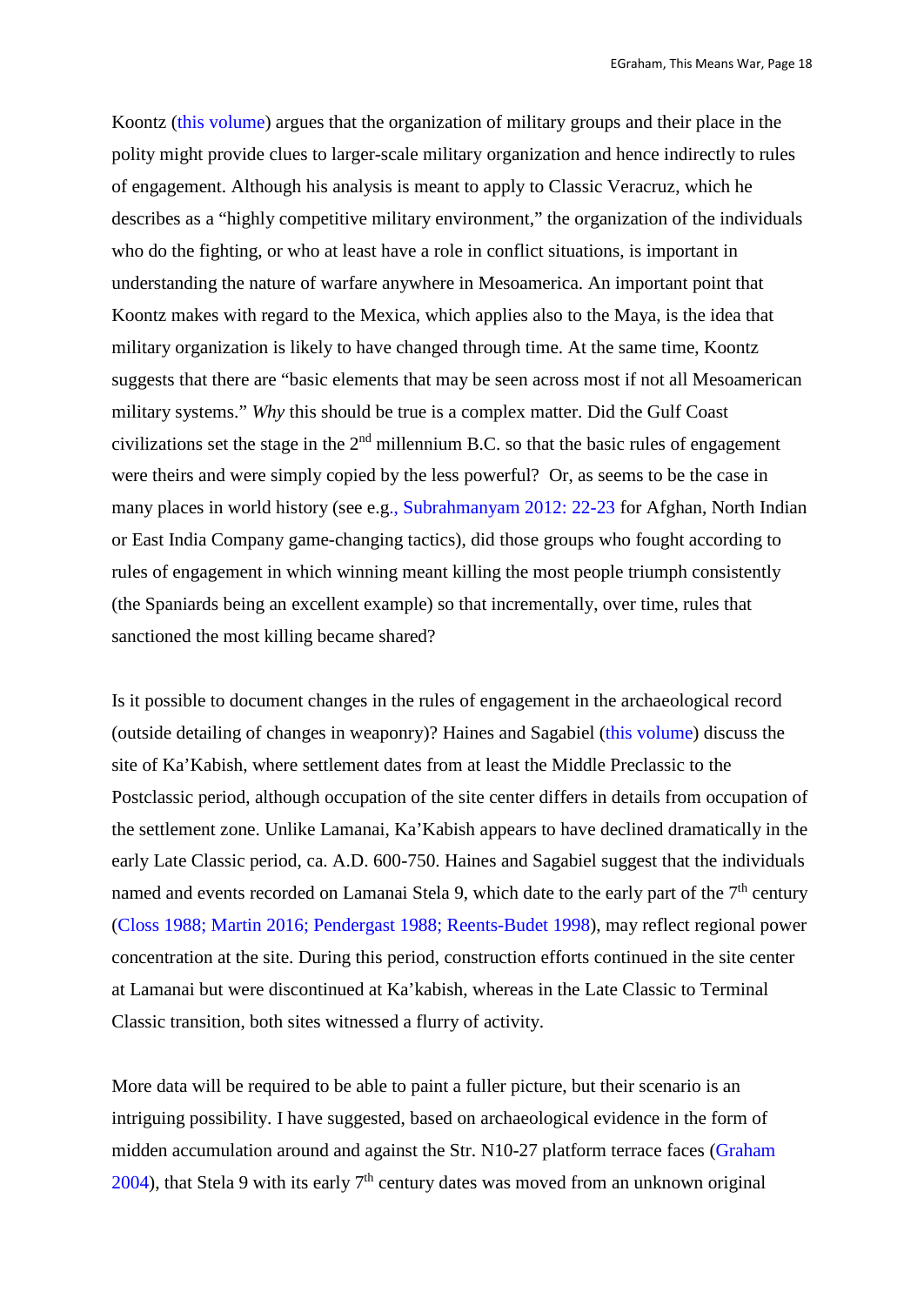position and re-erected during the first half of the 8<sup>th</sup> century in the central room of the building athwart the stairs of Str. N10-27. Pendergast (1988) on the other hand sees no reason to assume that the stela was not originally erected in the room in A.D. 625, and that the building and the stela stood in place for 150-200 years. The case described by Pendergast implies that the stela represents the lineage in power from the beginning of the  $7<sup>th</sup>$  through the first half of the 8<sup>th</sup> century; if re-erected, the same could be true, but there is also the option that Lamanai's 8<sup>th</sup>-century rulers had another reason to make the most of a claim of legitimacy based on a relationship of some sort (blood or affinal ties) or simply a recognition of the sequence of officeholding (Martin 2003: 29) to the individuals named on Stela 9.

The ruler or ruling group that came to power at Lamanai in the latter half of the  $8<sup>th</sup>$  or early 9<sup>th</sup> century did so in an environment that is likely to have included conflict. Fire-damage to the stela (Pendergast 1988) combined with cessation of construction as the building was being modified, dismantling of the upper portions of the building, and slow and deliberate burial of the terraces by midden deposition all suggest a kind of aggressive behaviour that involved changes in cultural priorities. The midden that accumulated reflected a deliberate "dump" of fragmented ceramics, many of which were from fine-ware vessels that may have originated in various ceremonies associated with the N10[3] ("Ottawa") plaza/courtyard group (Howie 2012). The Terminal Classic ceramics in the midden display aspects of continuity in Late Classic styles (Graham 1987b) and production (Howie 2012). With regard to the Ottawa Group at this time, there were significant changes in construction techniques and orientation of buildings (Graham 2004; Pendergast 1985, 1986), activities that paralleled Ka'Kabish's resurgence. It is interesting that the more drastic change in fine-ware surface treatment at Lamanai occurred in the late  $10<sup>th</sup>$ -early  $11<sup>th</sup>$  century with the manufacture of the Buk-phase Zakpah ceramics (Aimers 2009; Aimers and Graham 2013; Walker 1990), although continuity is reflected in production expertise (Howie 2012). There are no texts on these ceramics that can be recognized, at least thus far, as linked to war, but the question remains: Was conflict responsible for a change in the individuals at the top of the community's hierarchy, and did new ritual practices and tastes require changes in pottery's appearance?

## *Objects, images, trophies*

Helmke, Morton and Peuramaki-Brown's discussion of trophies raises the important issue of symbols and their meanings, and the authors introduce a number of ideas worth pursuing.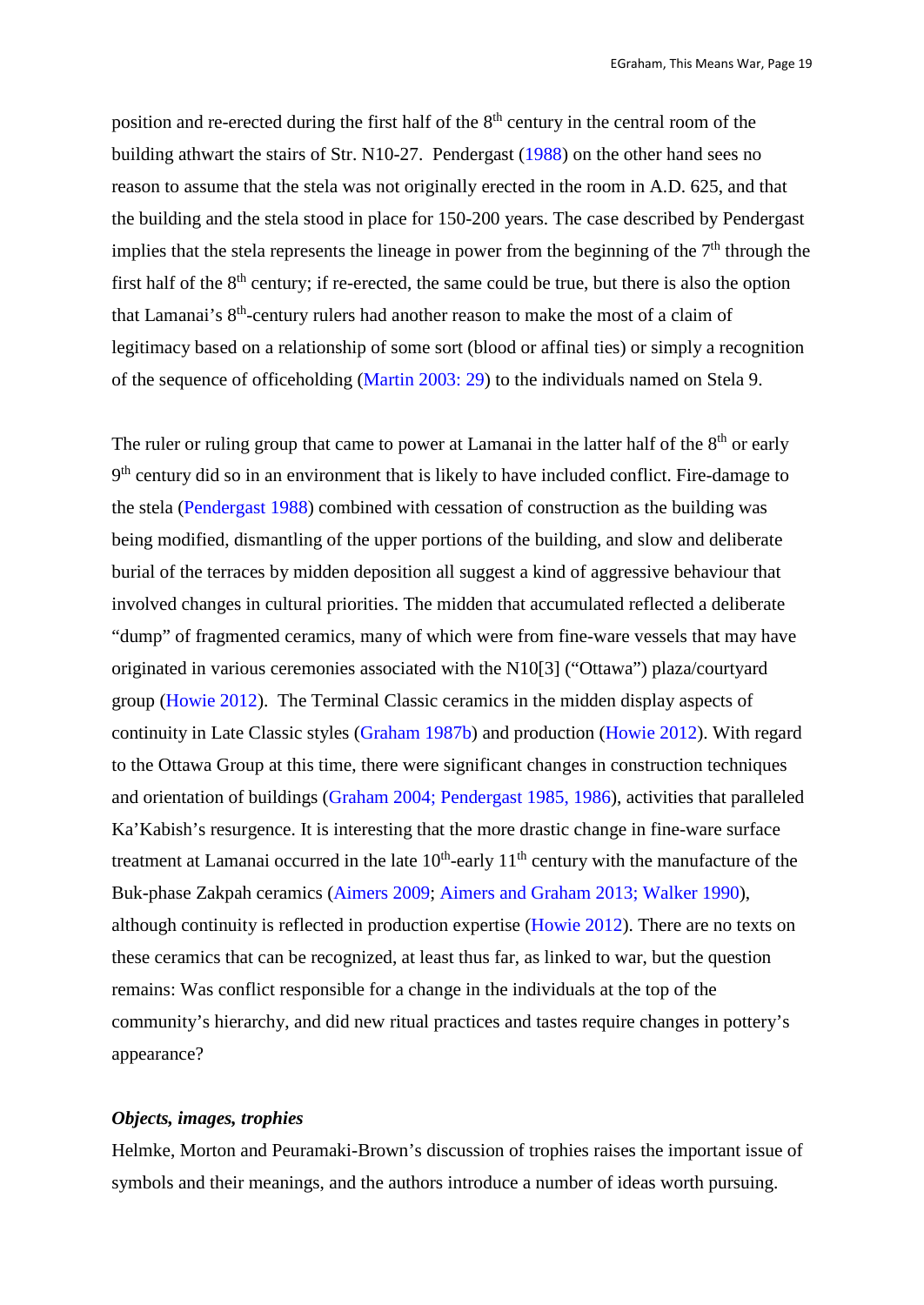That skulls among the Classic Maya can be considered trophies makes sense—the taking of heads as trophies after combat, particularly hand-to-hand combat, is not uncommon in world history and is not particular to the Americas (see Ikegami 1995: 100-103 for the samurai). It is interesting, however, that no one cites soldiers or warriors who took heads in warfare in medieval Europe or Japan as "head hunters." People engage in conflict for a range of reasons, and the taking of a head represents—or is symbolic of—an individual's success in combat. Whether or not the individual who takes the head has gained resources or a wife or has fulfilled an important social role in killing someone as part of the conflict (Vilaça 2010: 13), the trophy head is a *symbol* of something else. It is the *something else* that is the crux of the matter. To say that people are motivated by obtaining heads or that they fight for trophies would be somewhat like saying that it didn't matter in a sport today if an individual never competed in the game at all but instead purchased a cup or a figure on a stand in a trophy shop in the belief that it is the object, and not the game, that counts.

Hernandez and Palka (this volume) provide both detail and insight in their discussion of the role of meaningful objects and places in war. Consulting divine beings, often represented by images as in the cases of Cozumel and Noh Peten, seems to have been an important part of Maya (and many other cultural groups') behavior in times of crisis. Thus it is not difficult to understand the importance of the shrine dedicated to the Virgin in Cancuc in Chiapas in the revolt of 1712, or the talking cross in the Guerra de Castas. The discussion of the Jakaltek association of lightning with war nicely dovetails Bassie-Sweet's and Bey, Ringle, and Gallareta's references (this volume) to *Chahk*. That notions of the sacred and their material manifestations influenced Maya warfare seems well supported by what we know of conflict, both ancient and modern. In fact, the outcome of armed conflict could well have been viewed by all those involved as determined by the sacred. In European history, the waging of war was often seen as a way "to obtain a decision of holy validity" (Huizinga 2014: 91).

The important and often neglected idea that landscapes can be objectified as symbols is exemplified by Hernandez and Palka's proposal that the mass (secondary) burial at Zacpeten is archaeological evidence for an attack on spiritual forces and disruption of communication with the deceased. Even if the mass burial should turn out to reflect a different sort of event, their example works powerfully in getting us to think of how people might use a ritual landscape to convey a message of dominance.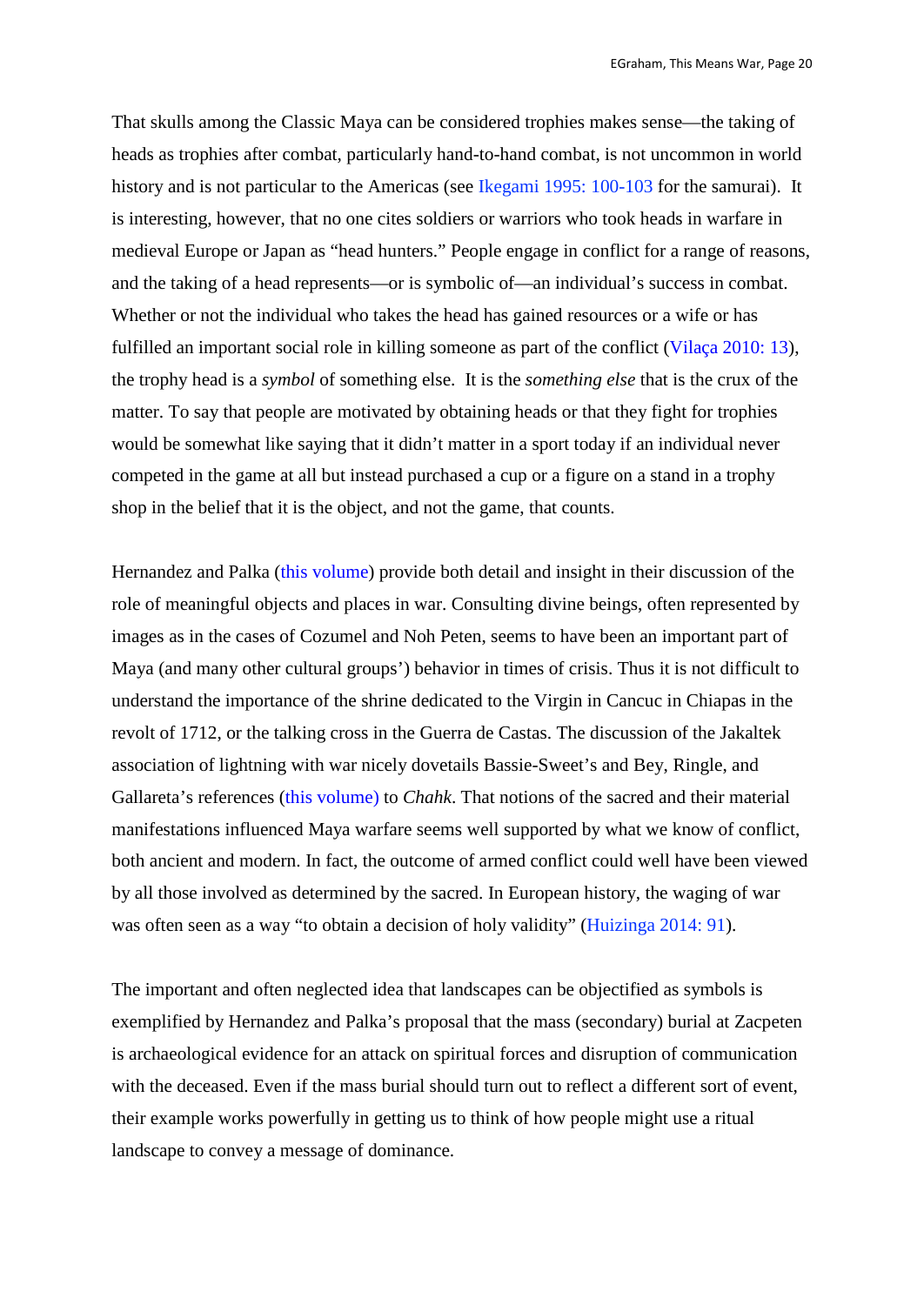Objects and images are clearly meaningful, but what we see as an object, such as a statue or effigy that is not part of our cultural repertoire, would in Maya eyes be a symbol not just of a deity or spirit but of all that the deity stands for in its long relationship with individuals and the community, as in the case of Catholic saints (Graham 2011). The destruction of the statue of Saddam Hussein in Firdos Square described by Hernandez and Palka symbolized triumph because it stood for the downfall of Saddam Hussein, his regime and its history. We attribute agency to objects yet, in the case of the Maya, because we are outsiders, we must be extremely cautious in treating objects themselves as powerful. Villagutierre Soto-Mayor (1983) seems to attribute such power to an object in his description of an Itzaj "idol" which he reports (from the Spanish point of view) as being consulted by the Maya at a time of war (de Villagutierre Soto-Mayor 1983: 315). From the Maya point of view, the ritual or cultural practice of "consultation" would very probably be found to be inextricable from political or economic or religious motives for conflict. In the same way, the statue of Saddam Hussein was not erected by his supporters because the image itself had power but rather because the image symbolized a history of his dominance; its destruction symbolized the end of that dominance. I agree that success in war is related to the preservation of a community's sacred places and images, but the destruction or preservation of a sacred place or image is a reflection or consequence of the complex dynamics of competition or conflict. Destruction or preservation of an image is more a symptom than cause.

## *Their own metaphors*

I think we can, with little opposition, proceed on the assumption that the Maya, and indeed all Mesoamerican peoples, had as part of their conceptual systems a wealth of metaphors that they used to make sense of their experience (Lakoff and Johnson 1989). Assuming that many meanings were conventional, shared, and preserved in ritual (Lakoff and Johnson 1989: 109; 234-235), we should be able to develop hypotheses concerning what representations symbolize and test to see whether these interpretations continue to be supported over time. On the other hand, people, including artists, are influenced by other cultures over time, and individuals themselves can add degrees of interpretation. Probably the most we can do is to establish flexible rather than rigid frameworks of interpretation and repeatedly test their strengths.

Bassie-Sweet's discussion (this volume) of the Classic Maya gods of flint and obsidian, *Chahk* and *Tlaloc* respectively, integrates into a comprehensible package what can seem to be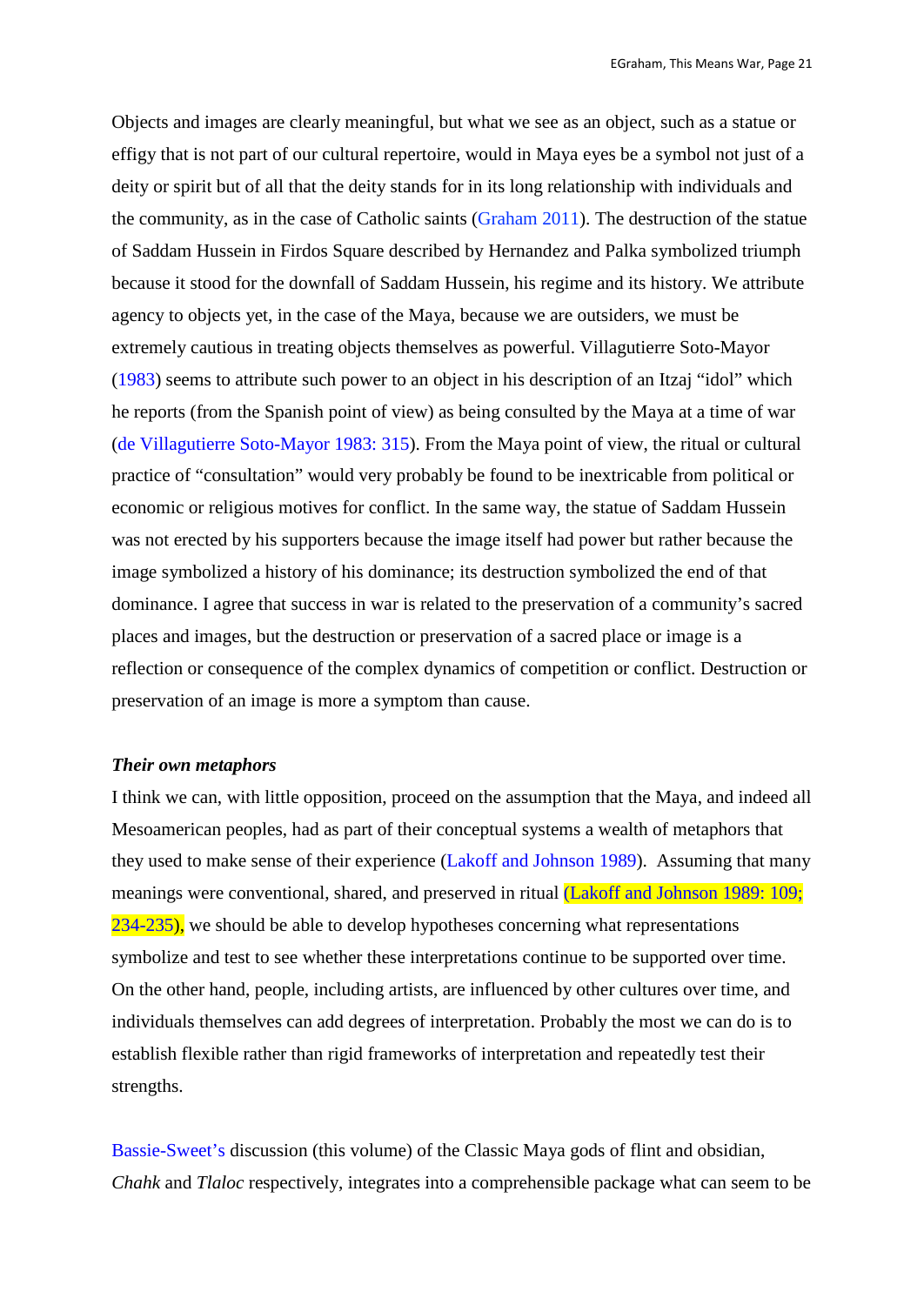disparate connections of these deities to materials (flint, obsidian), products (fire, in both cases), celestial phenomena (thunder/rain, meteors), and human action. The idea that action can only take place through some kind of material medium reinforces the importance of making these connections (Graeber 2001: 83). We might reverse this (*pace* Graeber) and state that the medium, or range of media, cannot be understood without taking the action into account. Bassie-Sweet proposes that Tlaloc was associated with war. If we consider, as discussed in the Introduction, that our concept of "war" has roots in a range of ideas broader than simply hostile contention by armed forces, then we can expand on Bassie-Sweet's insight and suggest that Chahk and Tlaloc are ideas that arise out of people's attempts to categorise or conceptualize friction or conflict more broadly in the material world (e.g., like the old meaning of *werre* as confusion, disorder, disturbance, perplexity). Flint and its association with fiery, noisy thunder and obsidian and its association with the burning up of meteors can then both be seen to serve as metaphors for behaviours that include, but can be broader than, our notion of warfare.

Bassie-Sweet's proposal that the Early Classic lineages acquired Tlaloc effigies from Teotihuacan as emblematic of patron war gods, and that the Wi'te'naah (also Winte'naah) structures in the Maya area, closely associated with Tlaloc imagery, were temples dedicated to Tlaloc and his avatars is closely argued. How did lineages in the Maya area, however, acquire Tlaloc associations? Some sort of conflict seems to have been involved—with westerners initiating the conflict with the Maya. Who were these westerners? They could have come from ruling lineages or families originating in Teotihuacan or perhaps they represented a broader spectrum of people with socio-cultural affiliations to Teotihuacan and its area of influence. Once they intermarried with individuals from whatever city or area was targeted, it stands to reason that only particular families could claim an association with the western lineage(s), which would indeed complicate developing hierarchies among the ruling elite. Such interactions would also introduce a level of competition that could have formed the roots of conflict in which rules of engagement were disputed.

Other intriguing implications arise from the idea that the title of *Kaloomte*'—or at least the title as it would come to be known and advertised in the Maya area—was restricted in its distribution. Could the title as conceptualized have originated outside the Maya lowlands? The first time the title is known is via its association with Sihyaj K'ahk' at Tikal (Martin and Grube 2008; Stuart 2000, 2004), and Bassie-Sweet highlights its association with Tlaloc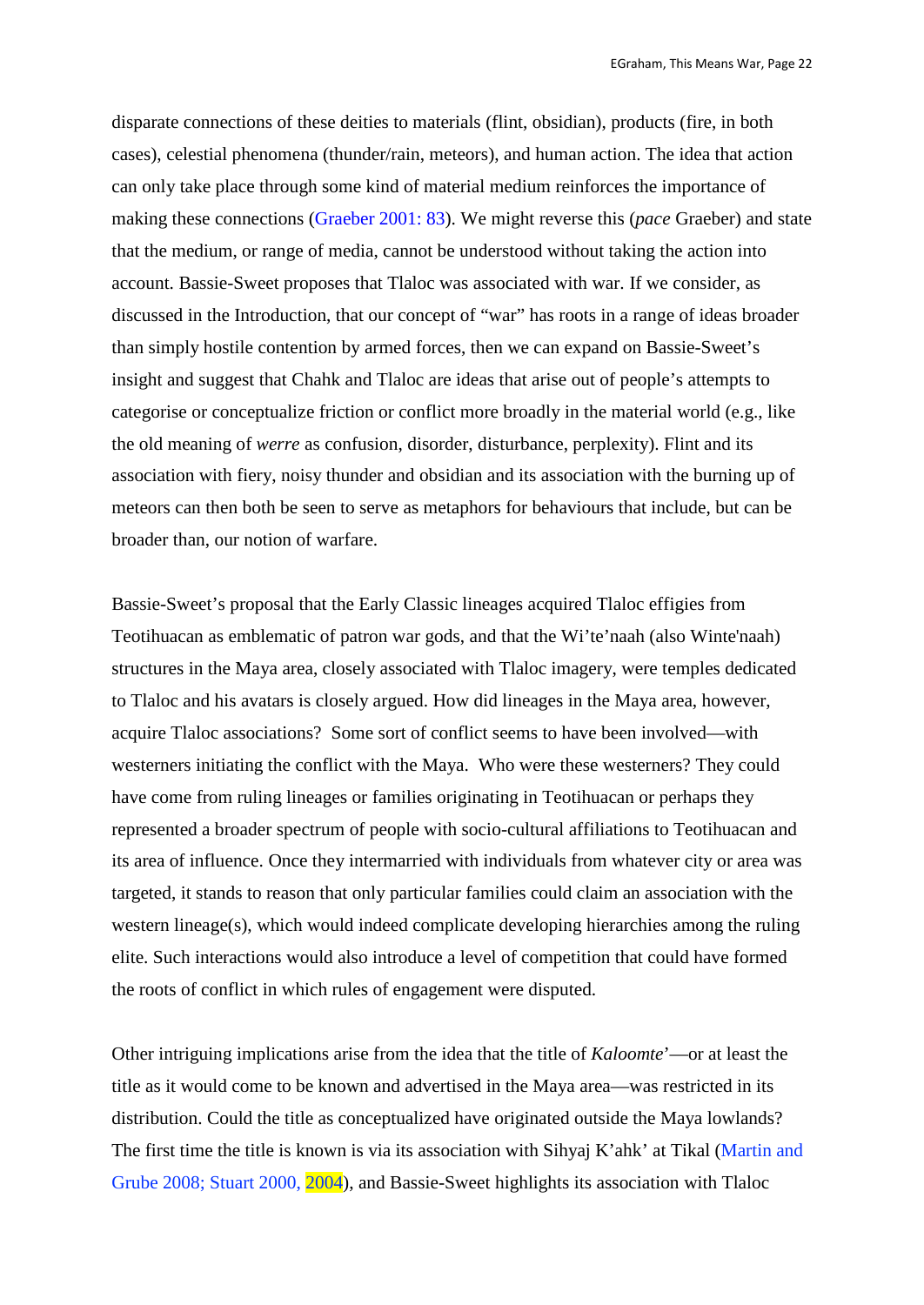imagery and hence with war and conquest. With the distinctive history of the Tlaloc iconography and the Kaloomte' title, we may be looking at a particular kind of war. By this I mean that conflict, in the sense implied by the Kaloomte' title, may have entailed rules of engagement that were not universal and differed from rules of conflict in places where individuals (of other lineages?) would or could not claim to have "entered Wi'te'naah" or to have used the Kaloomte' title. To have been meaningfully read or recognized among elites, however, the significance of the title had to have some history in the lowlands, and we ought to consider (even without direct evidence) the existence of a good deal of Preclassic highland-lowland interaction.

Bassie-Sweet also discusses the overlap between Tlaloc and God L, both associated with obsidian, but she states that it is Tlaloc that is associated with war and God L with merchants. Perhaps the connection is not so distinct, and the imagery she describes also represents links between merchants, acquisition of resources, and conflict or disruption. We might then consider that the title of Kaloomté reflects a rank associated with success or conquest that historically (having developed in its region of origin) conflated conflict (or achievement) with acquisition of new resources and perhaps also with a particular pattern of resource redistribution. In western history, we have only to look at the activities of the East India Company to remember how closely interconnected are conflict and trade (Dalrymple 2002; Robins 2012).

Place names have significance on several levels, but there is little question that the metaphors used by the Maya for places and titles are difficult for a cultural outsider to interpret. Tokovinine's discussion (this volume) revolves around frequencies of place names in the context of warfare. Although his discussion is not centred on warfare, this is an advantage, because warfare is not a phenomenon that can fruitfully be considered apart from sociocultural phenomena.

Tokovinine (2013) has identified toponyms that may be linked to specific locales within Maya cities and towns, and his research leaves little question regarding the importance of power of place in Maya narratives, and indeed in Maya life. Identifying place names, however, seems not to be without problems. *Oox-kul*, for example, one of the names associated with "Sky Witness" who attacked Palenque, lacks, according to Tokovinine, the morphological attributes of a toponym and does not appear outside the context of the *Kanu'l*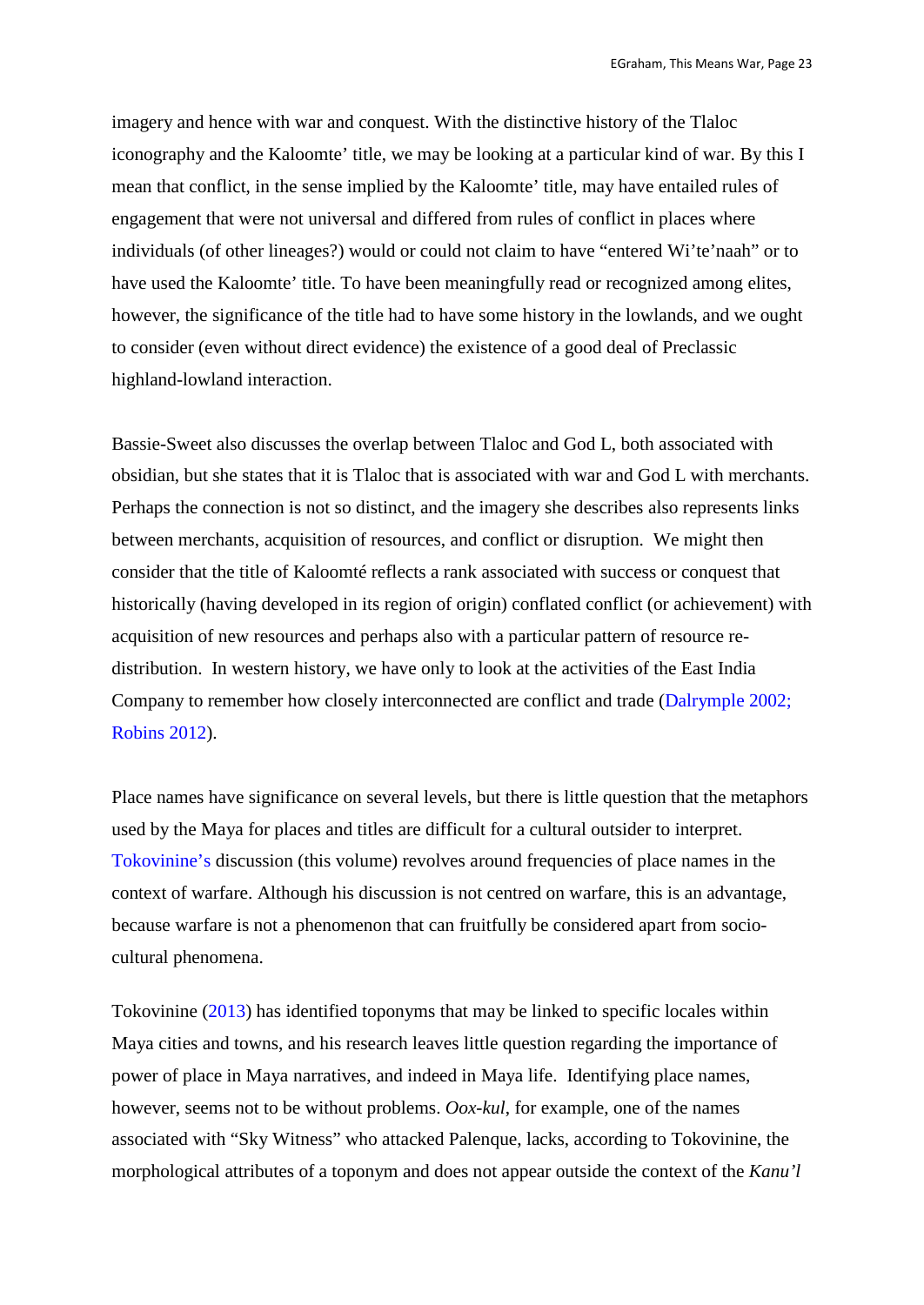lords. It is possible that it was once a toponym, perhaps even a narrowly circumscribed one, but became a title, although this would be difficult to prove on present evidence. I mention it because the use of these names over time, whatever their origin, is likely to reflect changing hierarchical relationships among lords and rulers, and the stimulus to such changes is as likely conflict as anything else.

Tokovine highlights that the most frequent land categories are *kab* and *ch'een*, with *ch'een*  referring to places that are considered "holy" or special to particular lineages and linked to ancestral grounds, and *kab* referring more broadly to people or places under the sway of a particular ruler or lineage. Places are usually not classified as *kab* but *kab* may belong to places in the way that social and political entities can be associated with places. This seems to me to imply strongly that even where places can be identified, they are intimately linked to people, which reinforces the idea that the taking of territory or land per se was not visualized or actualized as a dynamic in Maya conflict.

*Ch'ahkaj* may refer, based on Tokovinine's description, to an effect of conflict rather than to conflict itself. This would explain its dissociation from military victory. It is an enigmatic term, and may have to do with the abrupt ending or curtailing of the power of a lineage, or the manner in which such an ending occurred. "War" may have been only one of the possible conditions under which *ch'ahkaj* could occur; alternative conditions might have been other socially sanctioned categories of competition or conflict. With *jubuuy*, the implication (my suggestion and not Tokovinine's) is that a large number of the enemy lords were captured hence the phenomenon of a "fall" or "toppling" of the rule of a king—so that the community would have to undergo considerable restructuring at the hands of the victors.

#### *It's a family affair*

Let us consider for the moment the possibility that place names and people's names may not be entirely distinguishable from each other. As in the cases of the royal houses of Europe, place names can be family names, individuals can be named after places, and reference to places may reflect history rather than geography (see discussion in Martin 2014: 207-211). A good example is one of the oldest royal houses of Europe, the House of Wettin (Helbig 1980). "Wettin" in the "House of Wettin" refers both to a place (or at least a "mythical" place in that it was once long ago a municipality but is now a town) and to a dynasty. In this particular case, the family who ultimately built the dynasty originated in a place called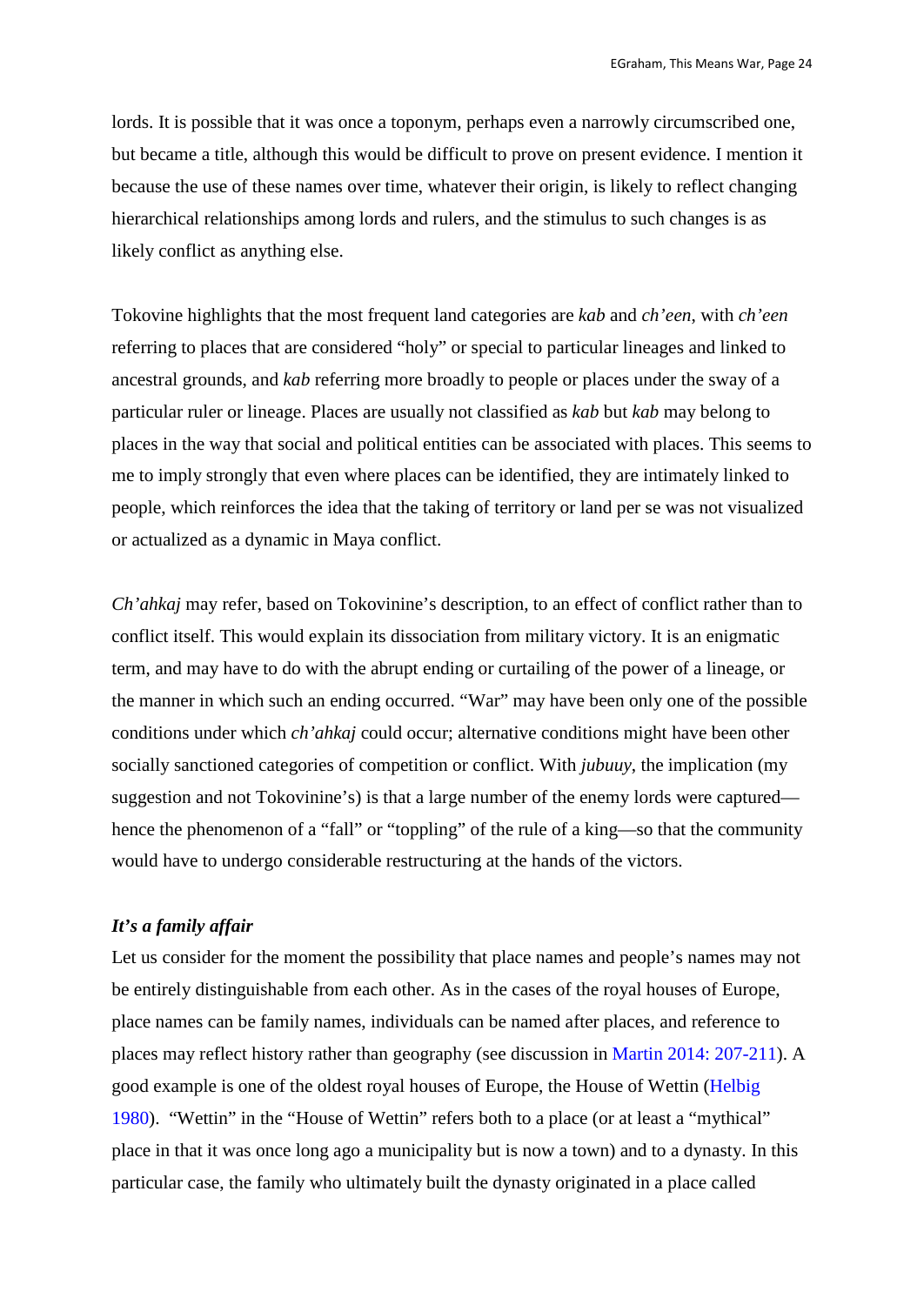"Wettin" in what is now Germany, and they came to be called "Wettins." Through time, however (they ruled for almost a millennium), the title "Wettin" came nowhere near covering the territories over which the family had power. In 1422, one of the Wettins, Frederick IV, received the Duchy of Saxe-Wittenberg from the then-emperor. Frederick's title had been Frederick IV of the House of Wettin, Margrave of Meissen and Landgrave of Thuringia, but with the new duchy, he became Frederic I, Elector of Saxony. What is interesting is that Frederick used the Saxony title and applied it to all of his domains, even those that were in Thuringia. He took this step because the Saxony title was a ducal title, the most prestigious title the family possessed; all family members and their descendants used the title even though many of them held land (or had rights to resources from land) that was in Thuringia and not in Saxony at all. We can imagine that it gets even more complicated through time as titles are passed on and lands are split between sons.

Being able to read the proper nouns in any text (titles, names, dynasties, houses or places) is only a beginning. Whether a noun is a title or a place or a "house" or some or all of these things can only become known as more knowledge is accumulated regarding local and regional histories. Titles do not always represent control of place; the title of "Elector" in the case I have described meant that the titleholder had a vote in the election of the Holy Roman Emperor. Another fascinating example is "Duchy," a term used almost exclusively in Europe. Apparently duchies are no longer sovereign, meaning that the title of "Duke" does not come with rule of a territory (although it can come with rights to income) except in the single case of the Grand Duchy of Luxembourg. The Duchy of Cornwall generates income for the Duke (the Prince of Wales) but he has no political power in or over Cornwall. What can we learn from these examples? We need simply to keep in mind how complex the socio-political landscape can be. More knowledge can only come from more texts, but we should nonetheless continue to ask questions based on a wide range of possibilities, some of them generated by known histories of ruling families elsewhere in the world. How many Classicperiod lineages owed their prestige and economic clout to claims of relationship to founding lineages? Were various individuals and families—including perhaps families outside the lowlands—scrambling since Preclassic times either to share rights through marriage or to acquire rights through conflict? Was social exclusion one of the strategies used by lowland dynasties to dominate access to resources and services? If so, was supporting a change in the rules of engagement a justifiable reaction?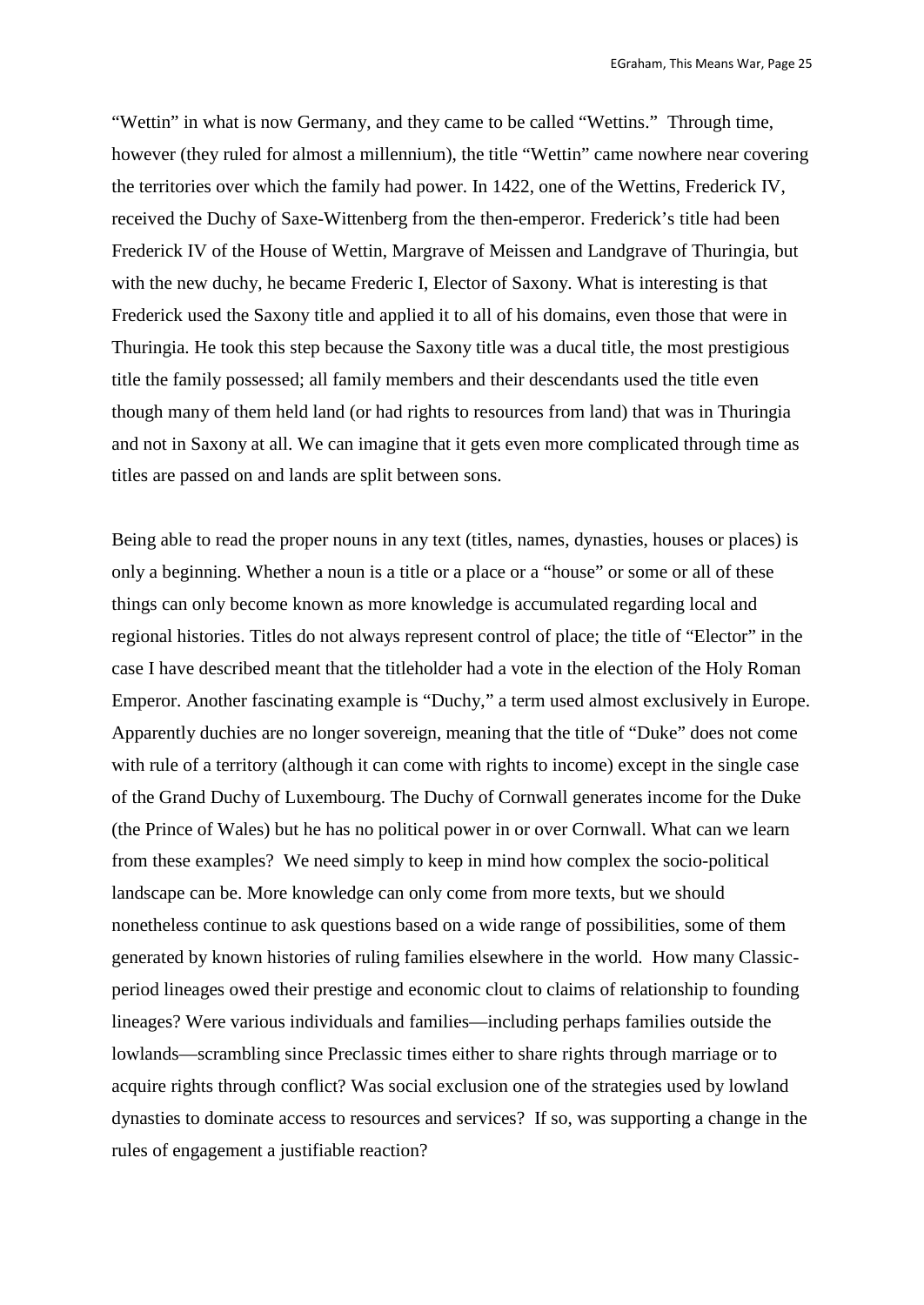#### *History, culture, and empire*

Several points have been made about the passage of time and its potentially confounding effect on our attempt to understand terms that refer to people, to the claims they make through their titles, and to the ways they describe their actions or achievements. Culture and beliefs were also factors; if combatants did not share cultural values, they might not focus on the etiquette of titles or at least on the etiquette of the rules of the enemy. In some cases, different sorts of conflict or competition and hence references to conflict, competition, or places may have depended on the cultural practices and values of who was fighting. Our use of the term "Maya" is balanced in favour of an expectation of uniformity. It also encourages us to think about who or what was "foreign" strictly in terms of places, when long-term family and lineage ties may have made foreigners of locals.

Nielsen's chapter (this volume) argues for the existence of a Teotihuacan empire, and his discussion encourages us to think deeply about Mesoamerican interaction. He describes Teotihuacan as an imperial state that held sway in the  $4<sup>th</sup>$  and  $5<sup>th</sup>$  centuries, and he is not alone (see Coe 2012: 30, 140). That power was amassed by people and families who originated—or at least built a historical base—in the central Mexican highlands is not doubted. The lack of an overarching political system structurally different from the cities it controlled and the absence of a state-managed economy or extensively managed territorial boundaries (Blanton et al. 1993: 17, 223-224) all indicate that if Teotihuacan can be said to have ruled an empire then, like the Aztec empire, it was hegemonic, as Nielsen makes clear. The nature of Teotihuacan hegemony has, however, been somewhat elusive in that military takeover has been harder to prove than cultural influence. Nielsen has added significantly to the data from Tikal and Copan on *entradas* by proposing that aspects of Teotihuacan iconography in some places in Mesoamerica—he uses El Rosario in Queretaro as an example—reflect military takeovers and not just Teotihuacan influence. Teotihuacan influence takes a number of forms—ceramics, architectural preferences, design styles, weaponry—and the significance of the presence of these features outside of Teotihuacan has long been a subject of debate (Braswell 2003). Nielsen describes images of individuals who carry shields, darts, and flaming torches and who seem to be speaking or singing about war and death. He argues that the flaming torch signifies the installation of a new ruler, and its appearance in men's headdresses marks the presence of Teotihuacanos outside of Teotihuacan. His case is more detailed and subtle than I have represented it here, but the important point is that he sees the iconographic evidence he has marshalled as adding to the existing evidence for wider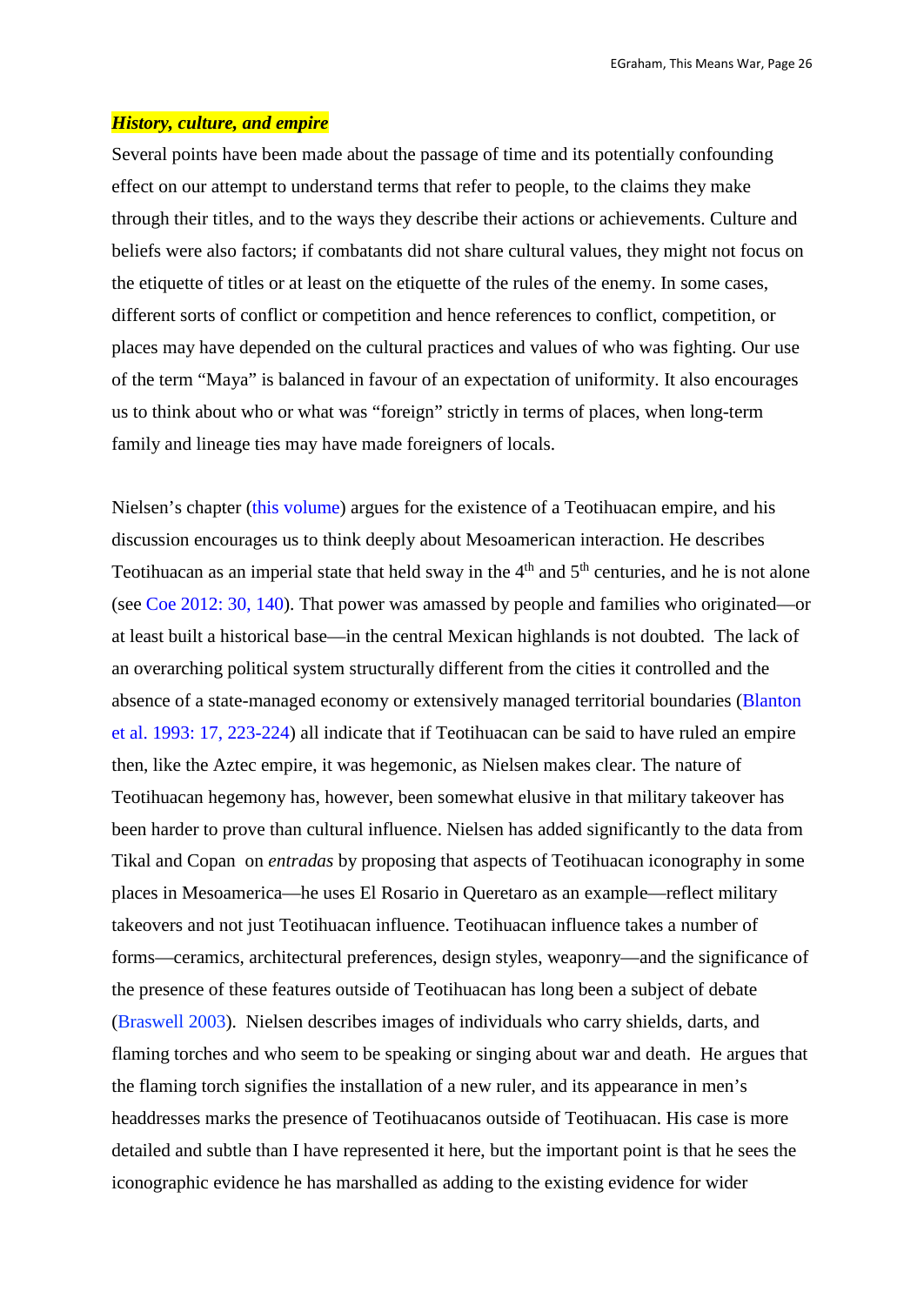Teotihuacan military action and hence as support for the existence of a short-lived but powerful Teotihuacan empire.

His argument is strong and closely argued, and if hegemons are defined as powers that seek dominance but not the establishment of boundaries around appropriated territory, then Teotihuacan fits the bill. My only comments are that references to "human sacrificial victims" should be re-evaluated in light of the possibility that rules of engagement in warfare involved death by heart removal, and that we consider that those who brought Teotihuacan culture and values—warriors or merchants or eligible marriage partners—to areas outside of central Mexico may have come from "Teotihuacanized" families in the broader region rather than solely from Teotihuacan.

To address the question of the dynamics of such an empire, we would need to consider a number of points already discussed. The main one is that not just Maya but also Mesoamerican political systems were based on interpersonal obligations (taxes, tribute, income from commerce) rather than direct annexation of territory and attendant resources. If the central Mexicans were, in deeper history, originally migrants from regions to the north of the Valley of Mexico, their own power politics may have been different from what they found in Mesoamerica, but they would have been heavily influenced—particularly in order to access positions of power—by much older traditions already in place and developed earlier along the Gulf Coast. The imperial iconography described by Nielsen is distinctively "Teotihuacano" on the one hand—spearthrowers, darts, square shields—but the use of shell extensively in headdresses reflects influence from people with ready access to marine resources.

Like "Maya", the term "Teotihuacano" can be a hindrance. Experimentally, we might consider erasing from our minds the idea of a Teotihuacan ruling family sending out sons in pursuit of empire but instead try to imagine Teotihuacan and its rulers over time. Whatever families were in power in central Mexico, they had increasing numbers of descendants who married into other families--some from Teotihuacan itself, some from outlying cities, some perhaps from as far away as the Gulf Coast--representing the commercial reach of the great city. Perhaps at some point, most of the alliances close to home had already been made, which meant that new opportunities lay largely in venturing into territories farther afield. Those mentioned by Nielsen include Kaminaljuyu, Tikal, Copan, Guerrero, the Pacific coast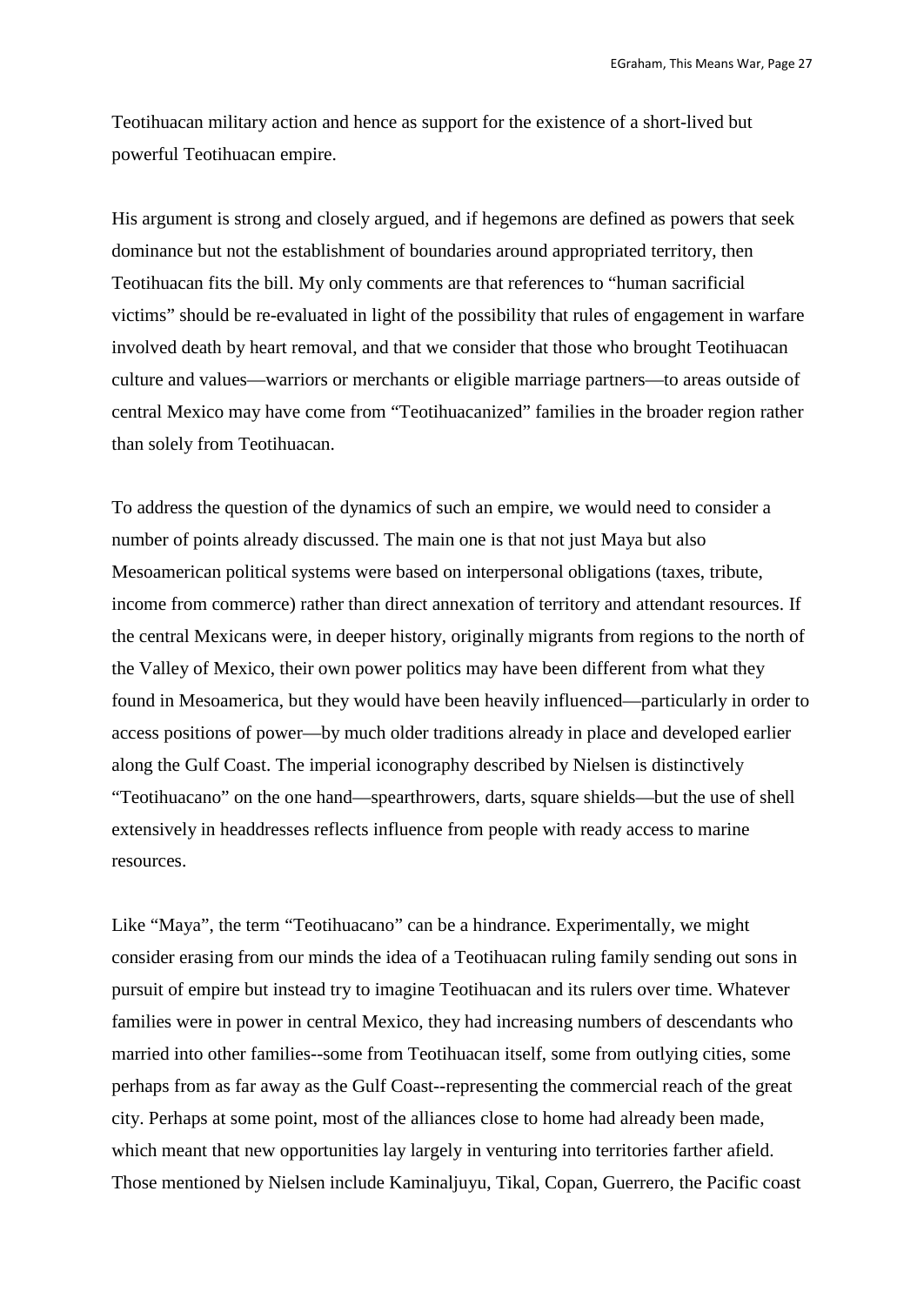of Oaxaca, Monte Alban, Chiapas, southern Guatemala, Hidalgo, Queretaro, Guanajuato, and Michoacan. This spread alone suggests that we are looking at enterprising individuals or groups—and by this I mean warriors as well as merchants—and not an imperial army. Indications are that these individuals shared a range of cultural values that were manifested metaphorically in material things. Those noted by Nielsen are spearthrowers, darts, square shields, the shell-platelet headdress, a headdress with human hearts, back mirrors, and torches. Individuals who shared these cultural emblems, and hence practices, need not have been part of a united front, and in fact it is highly likely that they were not. Both Nielsen (2003: 251-53) and Filini (2004), among others, have observed that Teotihuacan's role appears to have had different levels of intensity in different places.

That the Teotihuacan imprint results from the spread of individuals seeking fortune and power is strongly suggested by Nielsen's observation of the short-lived but widespread Teotihuacan phenomenon. If individuals, their retinues, and ultimately their (new) families and descendants were the "culprits" displaying Teotihuacan-related cultural symbols rather than individuals who represented state interests in seeking to widen territorial boundaries, then short-lived influence is just what we would expect. The trade, tribute and commercial advantages acquired during this period of opportunity could well have continued for years. Residence of cultural Teotihuacanos in Oaxaca or Michoacan or at Tikal or Copan, as well as variation in their places or families of origin, would result in the selective display of images, even if most images were martial, and eventually the disappearance of some, but perhaps not all, of the Teotihuacan symbols that were characteristic of an earlier era in central Mexico and its region of influence. The idea of individual or small-group acts of acquisition or aggression integrates well with Nielsen's suggestion that the symbol of the flaming torches represents a ceremony that legitimized new rule. As Nielsen proposes, the ceremony would have marked a point in time when resources and services supplied through tribute and taxes under the old order were re-directed to the advantage of a new ruler or ruling order. Where the torch-headdress is displayed, as in the case of Yax Nuun Ahiin I at Tikal and as worn by the figure on the polychrome vessel from Michoacan, the power of its symbolism seems, over time, to derive from its use by descendants as a title rather than from its direct attribution to a Teotihuacan emissary.

Accoutrements such as dart throwers, darts and shields certainly represent conflict, and it is difficult to deny that aggression figured in Teotihuacan's dominance. Nielsen quotes Hirth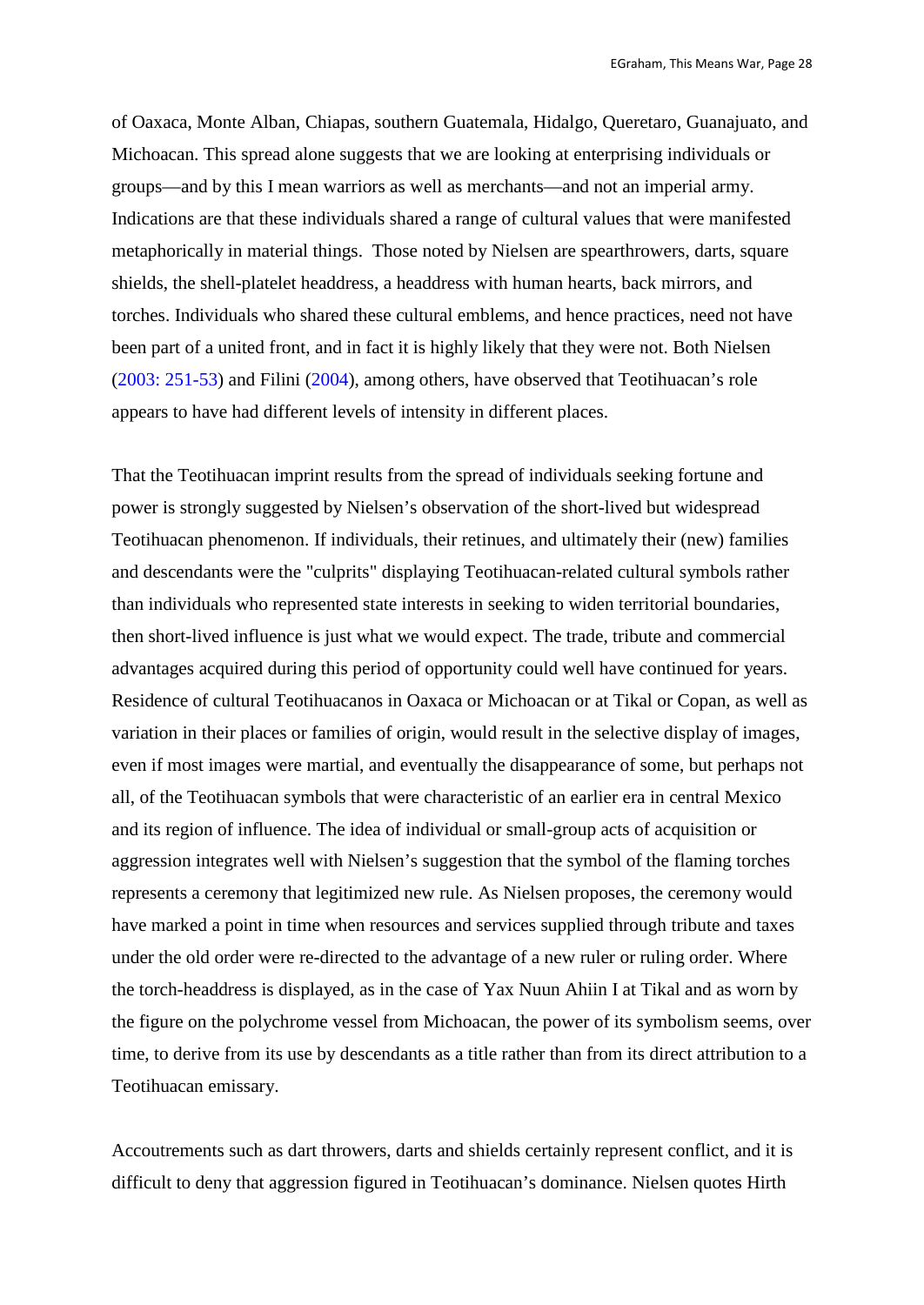and Angulo (1981: 137), who draw a connection between Teotihuacan presence and areas of desirable resources. If rights to resources and trade were the goal, several methods are likely to have been used to bring about change in favor of the outsiders. Outsiders came with knowledge of their home territory and its commercial links, and likely maintained ties to people in central Mexico or the Gulf Coast who circulated materials that would have been valued by Maya rulers and their families and were not accessible in Peten or Honduras. Marriage into a Maya ruling family was probably the most desirable option. Even if only trade alliances were established in the first instance, it is hard to imagine that anyone hailing from Teotihuacan or the surrounding region who resided in a Maya community for any length of time would not have married locally. Trade alliances with people from central Mexico, the Gulf Coast and other areas probably preceded the better known Teotihuacan connections recorded in texts, perhaps by many years, so that whoever arrived at Tikal in the  $4<sup>th</sup>$  century was not a total stranger.

By the 4<sup>th</sup> and 5<sup>th</sup> centuries A.D., if local rulers chose for one reason or another to resist commercial intrusion of individuals or groups from central Mexico, conflict may have been the only option, although the nature of the conflict leaves us with questions about rules of engagement. Adoption of Teotihuacan or central Mexican symbolism—if not the result of marriage alliance in which the child took on the symbolism of the parent's culture—suggests not only that Maya (and other Mesoamerican) forces lost whatever battles were waged, but also that they may have been forced to change their rules of martial engagement in the process, in which case new weapons, such as darts and spear throwers, were adopted (Aoyama and Graham 2015). Although we might not expect the imagery used by conquerors to be internalized by the conquered, this would depend on how Mesoamerican groups interpreted victory and loss. Christenson (this volume) provides an example in the Tz'utjujil adoption of Santiago and the Virgin Mary as protectors; he reports a conversation in which a traditional Tz'utjujil priest admitted that Santiago and Mary were once foreigners but were now Tz'utujils and spoke only Tz'utjujil.

Bey, Ringle, and Gallareta, like Nielsen, discuss militarism in art; in their case the region is the Puuc. They emphasize the great time depth of occupation in the Puuc region, and especially the scale of Middle Preclassic architecture. They observe that some sites were "small," but perishable architecture was almost certainly an important element of towns and villages of the time, hence zones of occupation may have extended well beyond the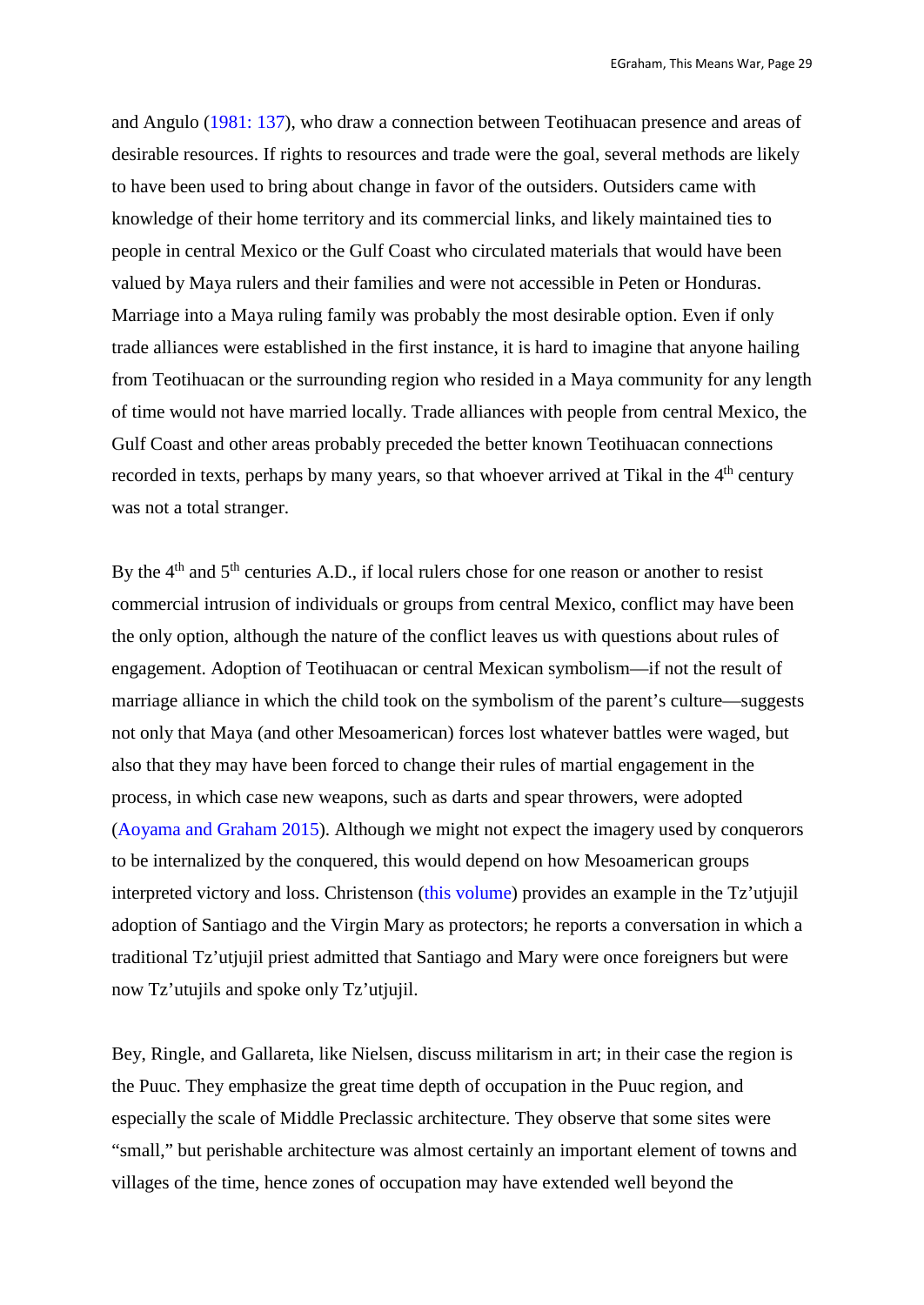recognized masonry-built cores. The implications of early settlement are, as the authors emphasize, that conflict would have had a role in the history of the region. Thus Bey and his colleagues put to rest—one hopes permanently—the idea that the Puuc rise was made possible by collapse in the south. Instead, post-A.D. 800 growth reflects internal processes that included conflict with roots in the Preclassic. Additionally, the rulership thought to have evolved in the 9<sup>th</sup> century actually manifested itself in the early 8<sup>th</sup> century—before the purported migration of southerners.

#### *Socially sanctioned killing*

It seems to have become almost universally accepted, as articulated by Hernandez and Palka, that in addition to being a way to increase power, war was also "a source of captives that were central to ancient Maya religion, which required the sacrifice of human blood to spiritual forces." Part of the wide support in our field for the idea that the Maya practiced human sacrifice comes from the very fact that we accord viability to the term "religion." We agree that something called "religion" subsumes motivations that can be heuristically separated from politics or economics or greed (Graham 2011: 66-71) and then use the term to subsume a practice which *we* see as "human sacrifice." Not only is there no known ancient Mayan (or Nahuatl) word in the texts that can be definitely interpreted as human sacrifice (Graham and Golson 2008); neither did the Maya conceptualize "religion" as a category (Pharo 2007). We are so accustomed to "religion" as a concept that we do not question its use, yet an argument can be made that the term arose in the West in a growing multi-cultural milieu as a means of categorizing and making sense of the practices of an "other." This does not make it wrong so much as historically and culturally contingent.

Competition in the Maya world can be assumed to have materialized, at least in one form, as conflict, particularly war. War involves socially sanctioned killing, which is not unusual globally today or in history. War provides, in fact, the most popular rationale for killing people and getting away with it. To remove any room for moral doubt, societal leaders bring in a god or a fight against "evil" and killing becomes a duty. If we can for a moment get out of our heads that there was ever any such thing as human sacrifice, we might see that textual evidence presents a good case for tying the sanctioning of killing among the Maya to conflict in war. Add to this the points made above about resource appropriation being dependant on tribute, taxes and services historically owed to individuals (rather than based on direct control or ownership of land per se), and we can see the common depictions of captives and captive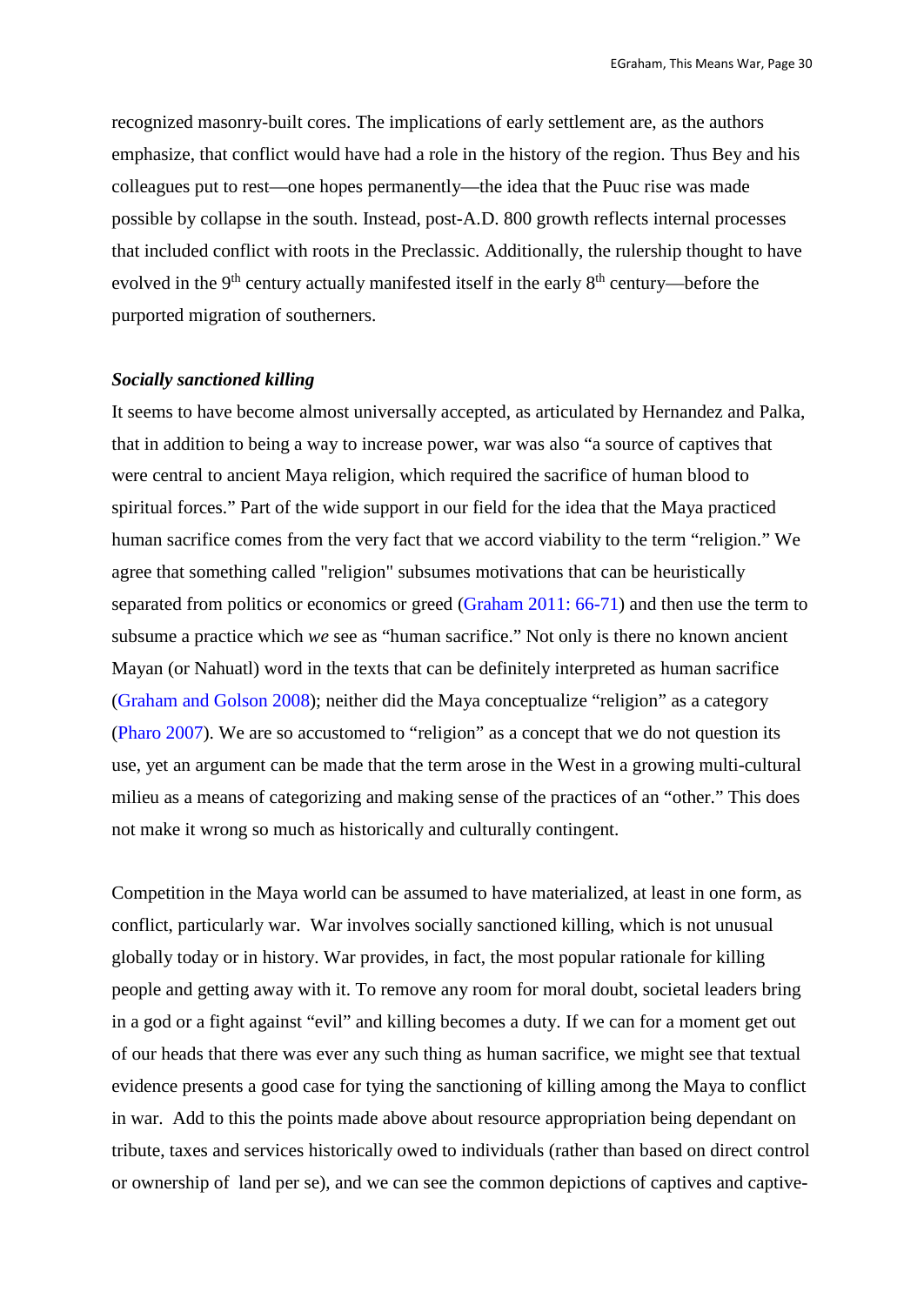taking as support for the argument that killing people was a consequence of conflict. Such conflict was most often played out on the field as war but may also have been played out in certain circumstances on the ball court, as discussed above and suggested by Koontz (this volume) in his emphasis on the importance of the way the ballgame and warfare articulated on the Mexican Gulf Coast.

Koontz notes that much attention has been given to ballcourt iconography associated with decapitation. He draws attention to a panel in El Tajin's main ball court which depicts a rite that relates to martial matters. The panel has a supernatural emerging with three spears from a zoomorphic mouth and handing the spears to a human in the center of the composition. Koontz interprets this as supernatural donation of weaponry, but an alternative interpretation is that it symbolizes the gods' legitimization and hence sanctioning of killing in war.

Koontz also discusses the distinctive war banner or standard associated with El Tajin. Rites involving the display of banners or standards, such as the ball game, are thought to have been linked to the return of a successful military expedition. Koontz presents a strong argument for the presence of banner rituals at both elite and non-elite levels, involving the plaza of the Pyramid of the Niches and its associated architecture, and suggests that such rituals reflect more than one level of military organization. He admits that such an association cannot yet be proved, but military organization was almost certainly complex, and banner rites and their associated iconography seem excellent candidates for generating viable hypotheses about levels of military organization and their significance. What is also intriguing in his discussion is the linking of the imagery of an individual holding a banner on an Early Classic stela with Teotihuacan. Thus Teotihuacan, or individuals who shared the cultural values of Teotihuacan, loom large as the source of a particular kind or kinds of conflict practices.

## *Where do we go from here?*

This volume explores Maya hostilities through the epigraphic and iconographic record and hence is an attempt at an emic perspective on warfare. It may then be asked why I, an archaeologist, am contributing, for I am by no means an epigrapher or art historian. The editors intended specifically, however, to include contributions that drew on archaeological materials, ancient texts, and images to provide a view of conflict from the Maya perspective. I am not Maya, but I have attempted, based on the points made by contributors to the volume, to approach warfare by asking the most basic of questions about why people fight in groups,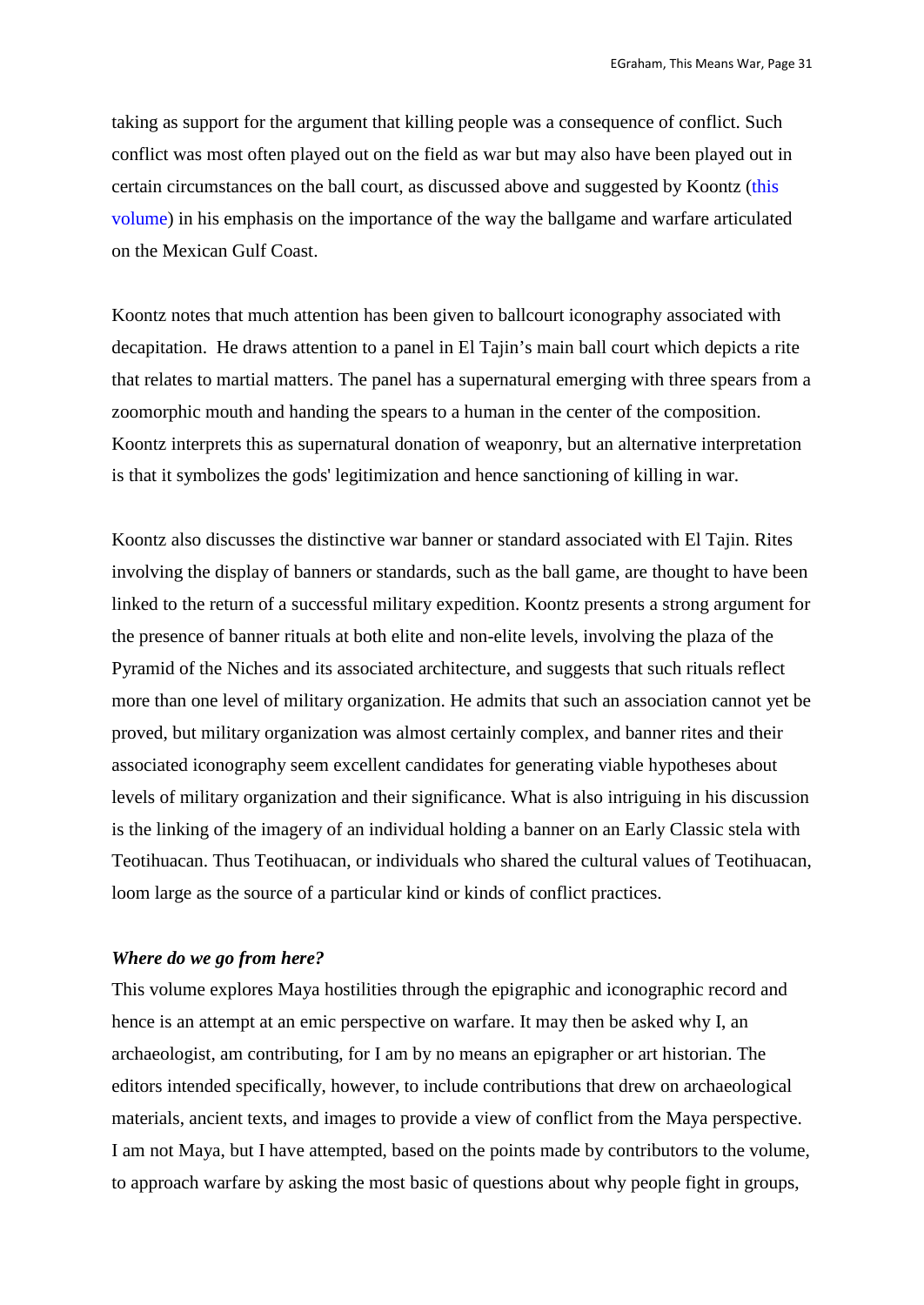why they fight other groups, what constitutes winning, and how all this meshes with people's life goals such as prosperity, wealth, and in some cases, power.

I draw from the chapters in the volume to propose several ways forward. In the first instance, we should continue to broaden our ideas about what constituted conflict and competition in societies and cultures other than our own. Turning to Asian warfare would be a good start because, at least in what are known today as China and Japan, the term "religion" did not exist until contact with the West (Bowie 2000: 22, n23), and the role of the warrior and his defeat or capture have significance very different from such roles in western warfare. Literature on South Asian warfare includes studies of a range of social, political, strategic, and individual motivations behind fighting, which are often simplified in later accounts as "religious" (Gommans 2002; Subrahmanyam 2012). Study of the region might provide models that would stimulate new questions about Maya warfare.

Perhaps the most important way forward would be to cease employing the terms "sacrifice" or "human sacrifice" as if they were explanatory. If we know that an individual was killed, we should simply say so, and cite the evidence. In many circumstances we will find, as has been the case in cave research, that there is often no clear evidence that people were killed, let alone "sacrificed" (Wrobel et al. 2014). Use of the term "human sacrifice" brings with it assumptions that are rarely questioned, especially when it comes to violence and the sacred (Girard 1972). I have drawn here on archaeological evidence, texts and images to propose that the killing so widely described as human sacrifice was sanctioned as an inevitable part of what we today would call war. The fact that the killing did not take place on the "battlefield" does not exclude it from the category of conflict or war; it simply excludes it from our own metaphors.

Once "human sacrifice" is laid aside and we take on more fully the idea that wealth is embedded in individuals and their relationships--including the tribute and taxes owed to them--and once we have explored non-western models of what it means to be captured in war, we can begin to look at the naming and depictions of captives as primarily a reflection economic and political goals. This is not to deny that some sort of spiritual or other-worldly underpinning was involved but only that "religion" was the icing on a cake that was already baked.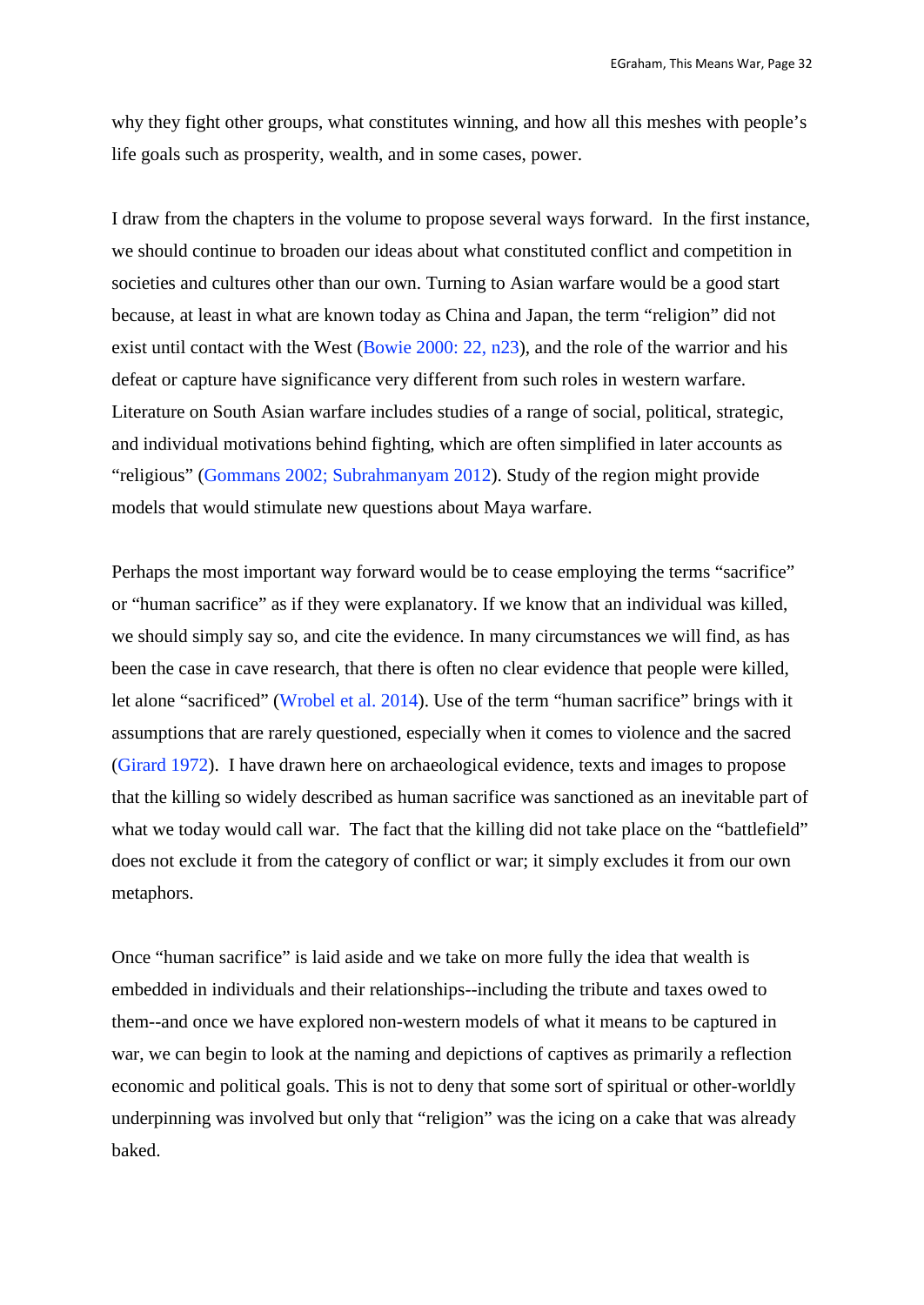Although I do not have expertise in deciphering texts, it may not be out of order to emphasize that, despite the common language of Maya inscriptions, we are likely to be dealing with groups in the lowlands that self-identified not as "Maya" but according to their city, home town, or village (Restall 1997); according to their family connections or group affiliations; or according to their status in society. There were probably a number of bases for hostilities. Without explicit details in texts, it is difficult to know how to improve analytical strategies, except to keep in mind that cultural variation in either space or time is possibly responsible for variable references to conflict or its consequences (Tokovinine, this volume). Thinking about rules of engagement is also important. Where groups agreed on rules of engagement, we might expect texts (perhaps upholding a tradition in titles) and archaeology (continuing construction in cities; common weaponry) to reflect this. Rules were, however, subject to change as the result of contacts with new people and cultures. In the case of culture clash, via technology or tactics, the side that has the stronger rationale for killing or disabling the larger number of people--an area in which supernatural sanctioning looms large--will come out ahead. Thus older cultural traditions in fighting must either mesh with the new or be rejected, a process that continues in our own times. We can therefore enrich our understanding of Maya warfare from texts, iconography and archaeology by continuing to broaden our ideas about what has come to constitute conflict and competition in our own culture, society, and history.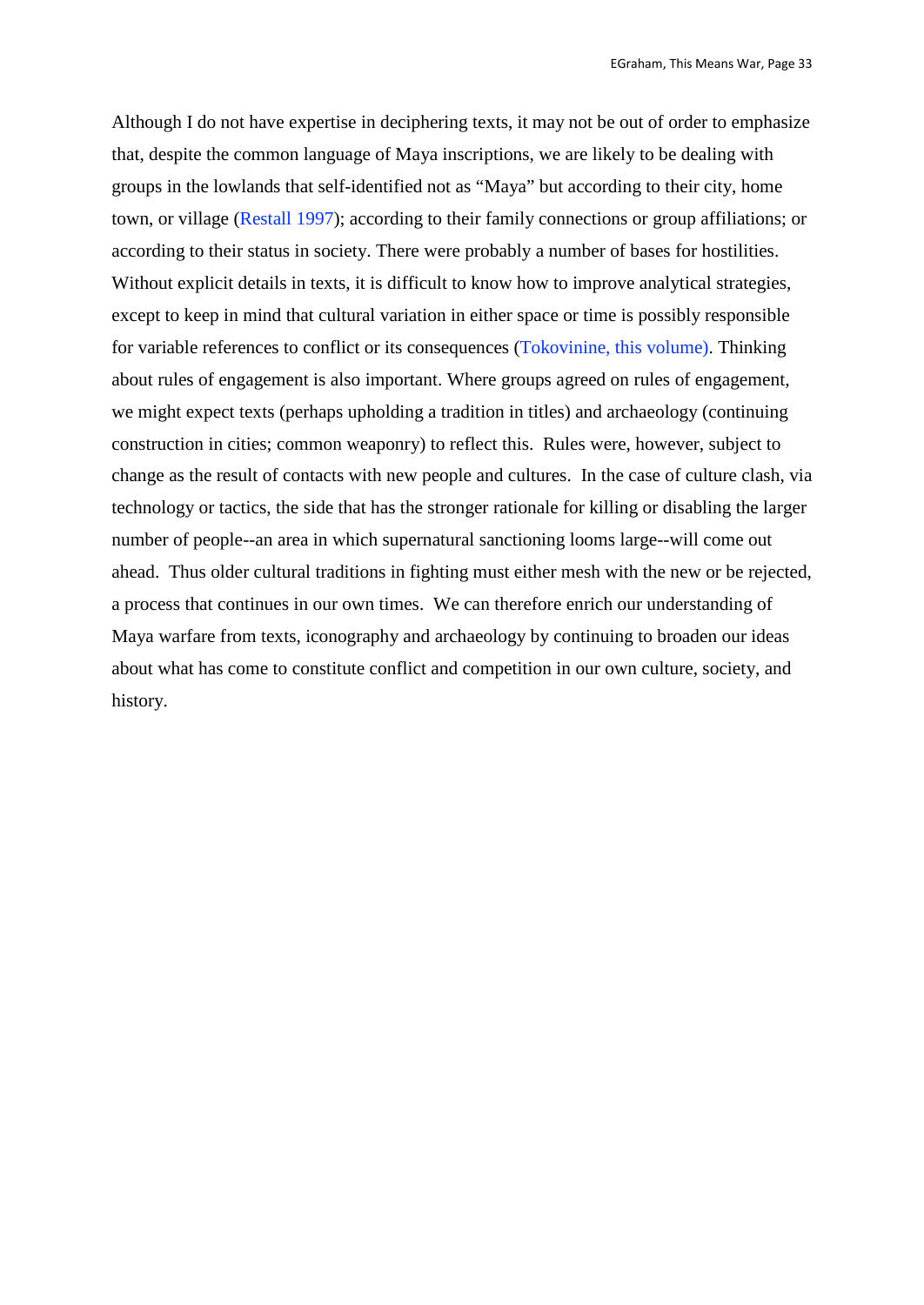# *References Cited*

AHD American Heritage Dictionary of the English Language, 3<sup>rd</sup> edition. 1992. Houghton-Mifflin, Boston.

Aimers, James J. 2009 Bring It On: Using Ceramic Systems at Lamanai. *Research Reports in Belizean Archaeology* 6:245-252.

Aimers, James J. and Elizabeth Graham.

2013 Type-Variety on Trial: Experiments in Classification and Meaning Using Ceramic Assemblages from Lamanai, Belize. In *Ancient Maya Pottery: Classification, Analysis, and Interpretation*, ed. James John Aimers, 91-106. University Press of Florida, Gainesville.

Aoyama, Kazuo. 1999. *Ancient Maya State, Urbanism, Exchange, and Craft Specialization: Chipped Stone Evidence from the Copán Valley and the La Entrada Region, Honduras*. University of Pittsburgh Memoirs in Latin American Archaeology, No. 12. University of Pittsburgh, Department of Archaeology, Pittsburgh, PA.

Aoyama, Kazuo. 2005. Classic Maya Warfare and Weapons: Spear, dart, and arrow points of Aguateca and Copan. *Ancient Mesoamerica* 16(2): 291-304.

Aoyama, Kazuo and Elizabeth Graham. 2015. Ancient Maya Warfare: Exploring the Significance of Lithic Variation in Maya Weaponry. *Lithics: Journal of the Lithic Studies Society*: 36: 5-17.

Belanger, Louise and Claude Belanger (eds.). 2015. *Lamanai Guide Book: The Lamanai Archaeological Project*. [http://www.louisebelanger.com/lamanai\\_guidebook.html](http://www.louisebelanger.com/lamanai_guidebook.html) 

Bidwell, P. 2008. Did Hadrian's Wall Have a Wall-Walk? In *Understanding Hadrian's Wall*, edited by Paul Bidwell, pp. 129-143. The Arbeia Society.

Blanton, R. and Feinman, G. 1984. The Mesoamerican World System. *American Anthropologist* 86(3): 673-682.

Blanton, Richard E., Stephen A. Kowalewski, Gary M. Feinman, and Laura Finsten. 1993. *Ancient Mesoamerica: A comparison of change in three regions.* Cambridge University Press, Cambridge.

Bowie, Fiona. 2000. *The Anthropology of Religion.* Blackwell, Oxford.

Brady, James E. and Pierre Robert Colas. 2005. Nikte Mo' Scattered Fire in the Cave of K'ab Chante': Epigraphic and Archaeological Evidence for Cave Desecration in Ancient Maya Warfare. In *Stone Houses and Earth Lords: Maya Religion in the Cave Context,* edited by Keith M. Prufer and James E. Brady, pp. 149-166. University Press of Colorado, Boulder.

Braswell, Geoffrey E. 2003. Introduction: Reinterpreting Early Classic Interaction. In *The Maya and Teotihuacan*, edited by Geoffrey E. Braswell, 1-43. University of Texas Press, Austin.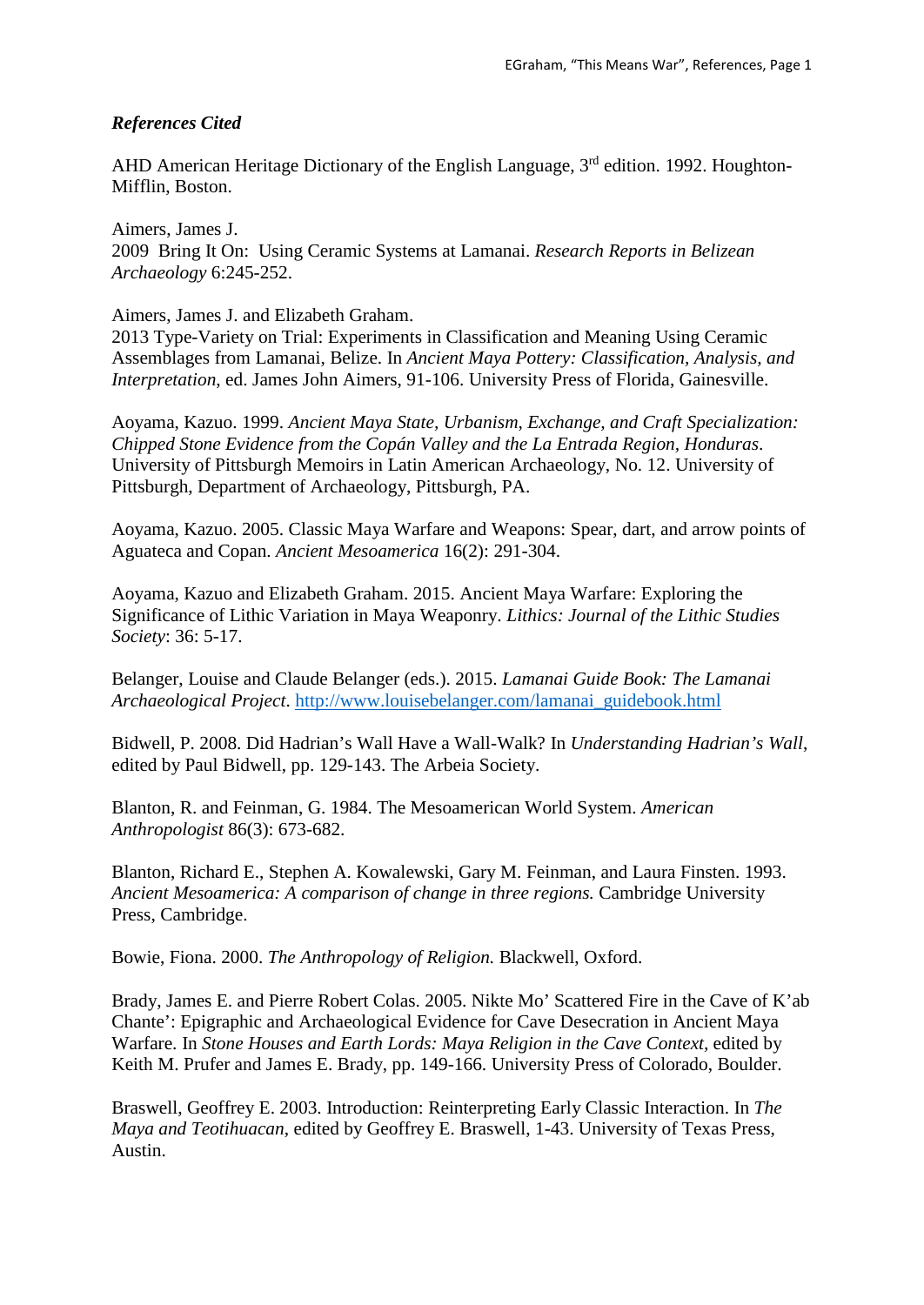Brumfiel, Elizabeth M. and John W. Fox. (Eds.) 1994. *Factional Competition and Political development in the New World*. Cambridge University Press, Cambridge.

Closs, Michael P. 1988. The Hieroglyphic Text of Stla 9, Lamanai, Belize. *Research Reports on Ancient Maya Writing 21.* Center for Maya Research, Washington, D.C.

Collingwood, R.G. 1921. The Purpose of the Roman Wall. *The Vasculum* 8: 4-09.

Coe, Michael D. 2012. *The Royal Cities of the Ancient Maya*. Thames and Hudson, London.

Dalrymple, William. 2002. *White Mughals: Love and Betrayal in 18th-century India.* HarperCollins, London.

de Villagutierre Soto-Mayor, Juan. 1983 [1701] *History of the Conquest of the Province of the Itza : Subjugation and Events of the Lacandon and Other Nations of Uncivilized Indians in the Lands from the Kingdom of Guatemala to the Provinces of Yucatan in North America*. Translated by R. D. Wood. Edited by F. E. Comparato. Labyrinthos, Culver City, CA.

Demarest, Arthur A. 2004. After the Maelstrom: Collapse of the Classic Maya Kingdoms and the Terminal Classic in Western Peten. In *The Terminal Classic in the Maya Lowlands: Collapse, Transition, and Transformation*, ed. by Arthur A. Demarest, Prudence M. Rice, and Don S. Rice, pp. 102-124. University of Colorado Press, Boulder.

Demarest, Arthur A., Matt O'Mansky, Claudia Wolley, Dirk Van Tuerenhout, Takeshi Inomata, Joel Palka, Hector Escobedo. 1997. Classic Maya Defensive Systems and Warfare in the Petexbatun Region: Archaeological Evidence and Interpretations. *Ancient Mesoamerica* 8(2): 229-2534.

<https://doi-org.libproxy.ucl.ac.uk/10.1017/S095653610000170X>

Fausto, Carlos. 2012. *Warfare and Shamanism in Amazonia*. Cambridge University Press, Cambridge.

Filini, Agapi. 2004. *The Presence of Teotihuacan in the Cuitzeo Basin, Michoacán, Mexico: A World-System Perspective.* BAR International Series 1279, Archaeopress, Oxford.

Fried, M.H., M. Harris, R. Murphy (Eds.) 1968. *War: The Anthropology of Armed Conflict and Aggression*. The Natural History Press, Garden City.

García Loaeza, Pablo. 2014. Fernando de Alva Ixtlilxochitl's Texcocan Dynasty. In *Texcoco: Prehispanic and Colonial Perspectives,* edited by Jongsoo Lee and Galen Brokaw, pp. 219- 242. University Press of Colorado, Boulder.

Girard, René. 1972. *Violence and the Sacred*. Continuum, London.

Gommans, Jos. 2002. *Mughal Warfare: Indian Frontiers and High Roads to Empire, 1500- 1700.* Routledge, London.

Gorenstein, Shirley. 1973. A Postclassic Fortified Site in the Mixteca-Puebla Region of Mexico. *Transactions of the American Philosophical Society* 1(63): 1-75.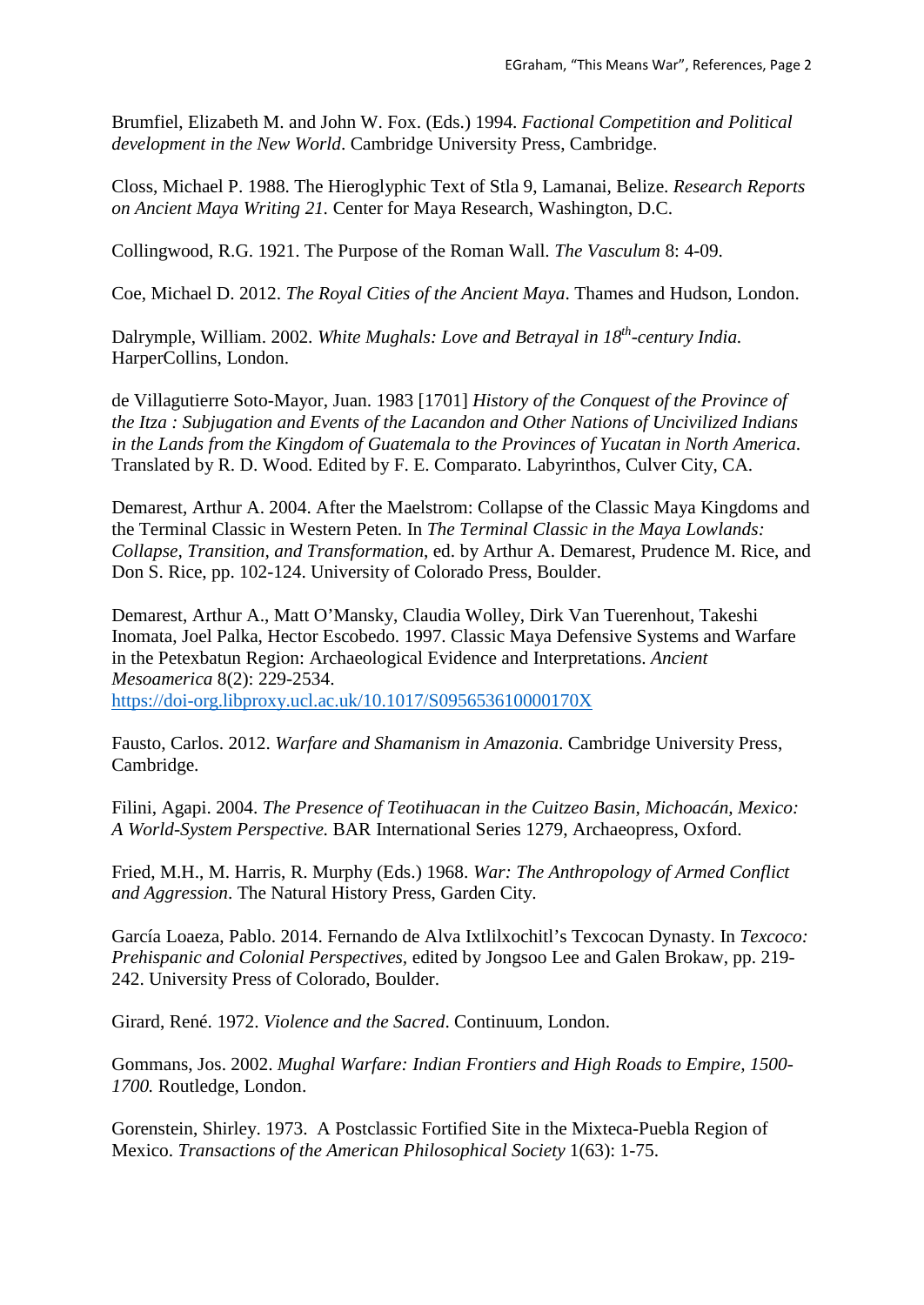Graeber, David. 2001. *Toward an Anthropological Theory of Value.* Palgrave, New York.

Graeber, David. 2014. *Debt—The First 5,000 Years*. Melville House, London.

Graham, Elizabeth. 1987a. Resource Diversity in Belize and its Implications for Models of Lowland Trade. *American Antiquity* 52: 753-767.

Graham, Elizabeth. 1987b. Terminal Classic to Historic-Period Vessel Forms from Belize. In *Maya Ceramics: Papers from the 1985 Maya Ceramic Conference*, edited by Prudence M. Rice and Robert J. Sharer, pp. 73-98. BAR International Series 345(i):73-98.

Graham, Elizabeth. 2004 Lamanai Reloaded: Alive and Well in the Early Postclassic. In *Archaeological Investigations in the Eastern Maya Lowlands*, edited by Jaime Awe, John Morris, & Sherilyne Jones, pp.223-241.Research Reports in Belizean Archaeology, Volume 1*.* Institute of Archaeology, NICH, Belize.

Graham, Elizabeth. 2006 An Ethnicity to Know. In *Maya Ethnicity: The Construction of Ethnic Identity from Preclassic to Modern Times*, edited by Frauke Sachse, pp. 109-124. Acta Mesoamerica, Vol. 19. Markt Schwaben: Verlag Anton Saurwein.

Graham, Elizabeth. 2008. Socially Sanctioned Killing in America, Then and Now. Paper presented in the session 'Socially Embedded Violence in the Ancient Americas: Beyond Sacrifice and Cannibalism,' organized by Miguel A. Aguilera and Jane E. Buikstra. 73rd Meeting, Society for American Archaeology, Vancouver, BC, 26 to 30 March.

Graham, Elizabeth. 2009 Close Encounters. In *Maya Worldviews at Conquest*, ed. by Leslie G. Cecil and Timothy W. Pugh, 17-38. Boulder: University of Colorado Press.

Graham, Elizabeth. 2011. *Maya Christians and Their Churches in Sixteenth-Century Belize*. University Press of Florida, Gainesville.

Graham, Elizabeth. 2012. Control without Controlling. In *Politics, History, and Economy at the Classic Maya Site of Motul de San José, Guatemala,* edited by A.E. Foias and K.F. Emery, pp. 419-430. University Press of Florida, Gainesville.

Graham, Elizabeth. 2014. Taxes and Tribute. *Mexicon* 36 (June): 76.

Graham, Elizabeth and Nick Golson. 2006. The Faces of Tribute. Paper presented in the session "Interregional Exchange and Its Role in the Sociopolitical Organisation of Prehispanic Latin American Cultures: Session in Honour of Warwick Bray," organised by Helen Haines. 71<sup>st</sup> Annual Meeting of the Society for American Archaeology, 26-30 April, San Juan Puerto Rico.

Graham, Elizabeth, Scott E. Simmons and Christine D. White. 2013. The Spanish Conquest and the Maya Collapse: how 'religious' is change? *World Archaeology* 45(1): 1-25*.*

Hartmann-Mahmud, Lori. 2002. *Peace Review* 14(4): 427-432.

Helbig, Herbert. 1980. *Der Wettinische Ständestaat*. Böhlau Verlag, Köln.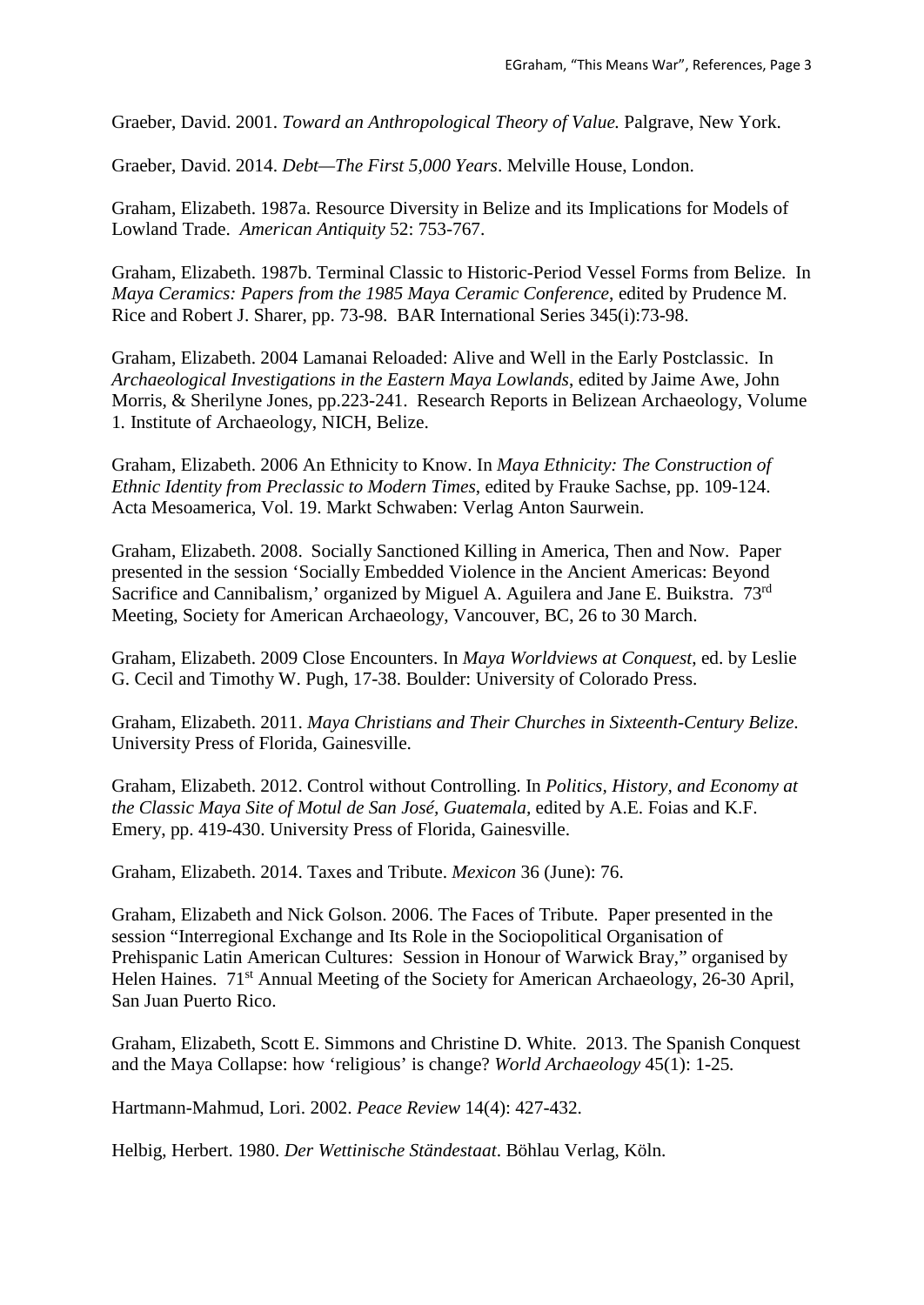Helmke, Christophe and James E. Brady. 2014. Epigraphic and Archaeological Evidence for Cave Desecration in Ancient Maya Warfare. In *A Celebration of the Life and Work of Pierre Robert Colas,* edited by Christophe Helmke and Frauke Sachse, pp. 195-277. Acta Mesoamericana, Vol. 27. Verlag Anton Saurwein, Munich.

Henderson, J.S. and K.M. Hudson. 2015. The Myth of Maya: Archaeology and the Construction of Mesoamerican Histories. In *On Methods: How We Know What We Think We Know about the Maya,* edited by H. Kettunen and C. Helmke, pp. 7-24. Acta Mesoamericana 28. Verlag Anton Saurwein, Markt Schwaben.

Helbig, Herbert. 1980. Der wettinische Ständestaat: Untersuchungen zur Geschichte des Ständewesens und der landständischen Verfassung in Mitteldeutschland bis 1485. Böhlau 2., unveränderte Auflage, Köln.

Hingley, Richard. 2008. Hadrian's Wall in Theory: Pursuing New Agendas? In *Understanding Hadrian's Wall,* edited by Paul Bidwell, pp. 25-28. The Arbeia Society.

Hirth, Kenneth G. and Jorge Angulo Villaseñor. 1981. Early State Expansion in Central Mexico: Teotihuacan in Morelos. *Journal of Field Archaeology* 8(2): 135-150.

Houston, Stephen, David Stuart and Karl Taube. 2006. *The Memory of Bones: Body, being and experience among the Classic Maya.* University of Texas Press, Austin.

Howie, L. 2012. *Ceramic Change and the Maya Collapse: a study of pottery technology, manufacture and consumption at Lamanai, Belize*. BAR International Series 2373, Oxford.

Huizinga, Johan. 2014 [1950]. *Homo Ludens: A Study of the Play-Element in Culture*. Martino Publishing, Mansfield, CT.

Ikegami, Eiko. 1995. *The Taming of the Samurai.* Harvard University Press, Cambridge, MA.

Inomata, Takeshi. 1997. The Last Day of a Fortified Center: Archaeological Investigations at Aguateca, Guatemala. *Ancient Mesoamerica* 8(2): 337-351. [https://doi](https://doi-org.libproxy.ucl.ac.uk/10.1017/S0956536100001772)[org.libproxy.ucl.ac.uk/10.1017/S0956536100001772](https://doi-org.libproxy.ucl.ac.uk/10.1017/S0956536100001772) 

Keeley, Lawrence H. 1996. *War before Civilization: The Myth of the Peaceful Savage*. Oxford University Press, Oxford.

Kelly, Raymond C. 2000. *Warless Societies and the Origin of War*. University of Michigan Press, Ann Arbor.

Lakoff, George. 1991. Metaphor and War: the metaphor system used to justify war in the Gulf, Part 1 of 2. *Viet Nam Generation Journal and Newsletter* 3(3). [http://www2.iath.virginia.edu/sixties/HTML\\_docs/Texts/Scholarly/Lakoff\\_Gulf\\_Metaphor\\_1](http://www2.iath.virginia.edu/sixties/HTML_docs/Texts/Scholarly/Lakoff_Gulf_Metaphor_1.html) [.html](http://www2.iath.virginia.edu/sixties/HTML_docs/Texts/Scholarly/Lakoff_Gulf_Metaphor_1.html) 

Lakoff, George and Mark Johnson. 1980. *Metaphors We Live By*. University of Chicago Press, Chicago.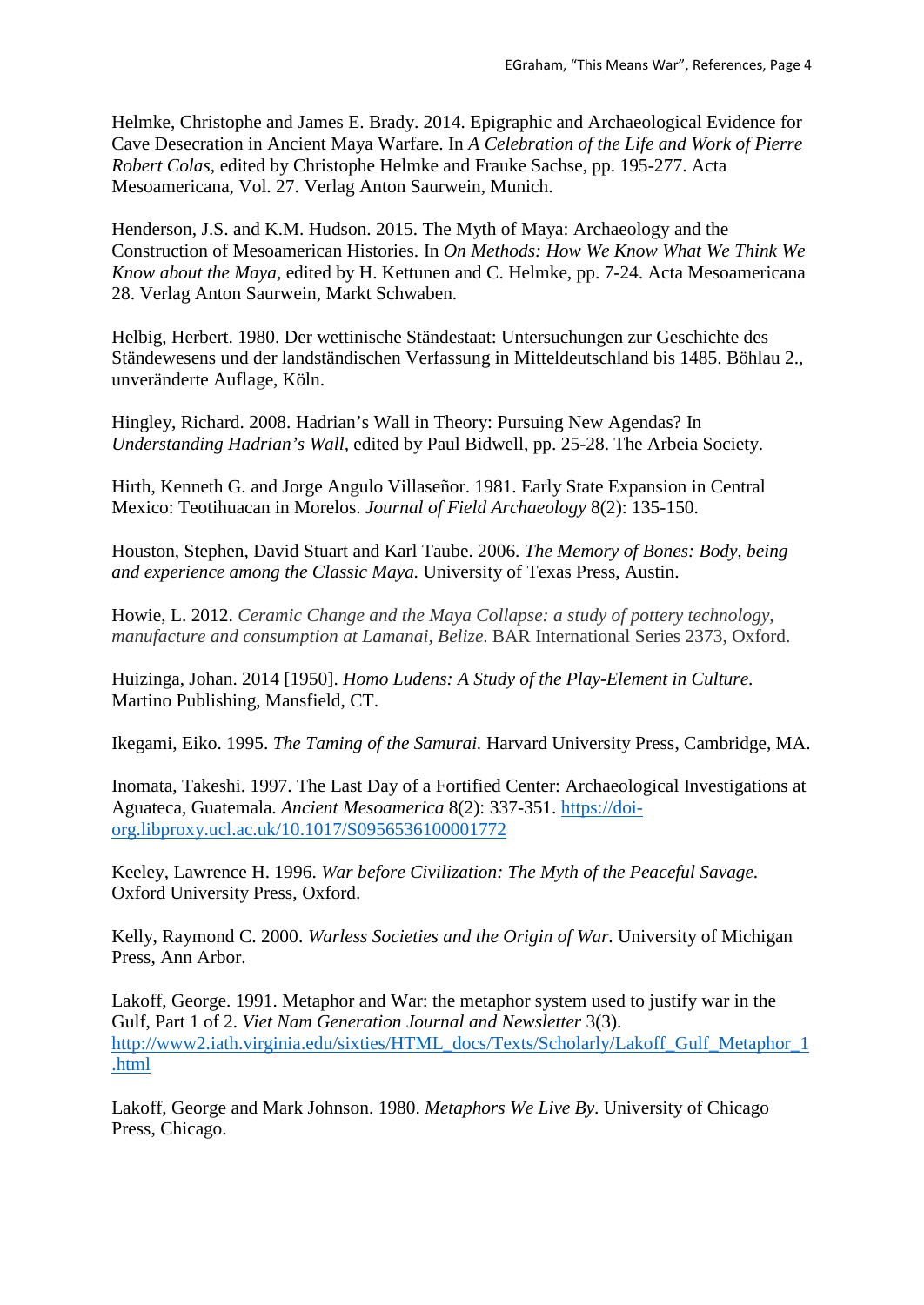Laporte, Juan Pedro. 2001. Dispersión y Estructura de las Ciudades del Sureste de Petén, Guatemala. In *Reconstruyendo la Ciudad Maya: El Urbanismo en las Sociedades Antiguas*, edited by A. Ciudad Ruiz, pp. 137-161. Sociedad Española de Estudios Mayas, Madrid.

Leighton, Albert C. 1972. *Transport and Communication in Early Medieval Europe, A.D. 500-1100.* David and Charles, Newton Abbot, Devon, U.K.

Macleod, Barbara. 1990. The God N/Step set in the Primary Standard Sequence. In *The Maya Vase Book, Volume 2: A Corpus of Roll-Out Photographs*, by Justin Kerr, pp. 331-347. Kerr Associates, New York.

MacNeish, Richard S., Antoinette Nelken-Terner, and Irmgard Weitlaner de Johnson. 1967. *The Prehistory of the Tehuacan Valley, Volume 2.* University of Texas Press, Austin.

Martin, Simon. 2003. In the Line of the Founder: A View of Dynastic Politics at Tikal. In *Tikal: Dynasties, Foreigners, and Affairs of State*, ed. Jeremy A. Sabloff, pp. 3-45. School of American Research, Santa Fe, New Mexico.

Martin, Simon. 2004. Preguntas epigráficas acerca de los escalones de Dzibanché. In *Los Cautivos de Dzibanché*, edited by Enrique Nalda, pp. 105-115. Instituto Nacional de Antropología e Historia, Mexico D.F.

Martin, Simon. 2016. Stela Temple N10-27. In *Lamanai Guidebook*, *The Lamanai Archaeological Project*, compiled by Louise Belanger and Claude Belanger. [http://www.louisebelanger.com/lamanai\\_guidebook.html](http://www.louisebelanger.com/lamanai_guidebook.html) 

Martin, Simon and Nikolai Grube. 2008. *Chronicle of the Maya Kings and Queens*. Thames and Hudson, London.

Matthew, Laura E. and Michel R. Oudijk (eds.) 2007. *Indian Conquistadors: Indigenous Allies in the Conquest of Mesoamerica*. University of Oklahoma Press, Norman.

McAnany, Patricia A. 2010. *Ancient Maya Economies in Archaeological Perspective*. Cambridge University Press, Cambridge.

Miller, Mary and Simon Martin. 2004. *Courtly Art of the Ancient Maya*. London, Thames and Hudson.

Nielsen, Jesper. 2003. Art of the Empire: Teotihuacan Iconography and Style in Early Classic Maya Society (A.D. 380-500). Vols. 1, 2. Unpublished Ph.D. dissertation, University of Copenhagen, Copenhagen.

Nielsen, A.E. and W.H. Walker (Eds.) 2009. *Warfare in Cultural Context: Practice, Agency, and the Archaeology of Violence*. University of Arizona Press, Tucson.

OED Oxford English Dictionary. [www.oed.com/](http://www.oed.com/)

O'Manksy, Matt and Nicholas P. Dunning. 2004. Settlement and Late Classic Political Disintegration in the Petexbatun Region, Guatemala. In *The Terminal Classic in the Maya*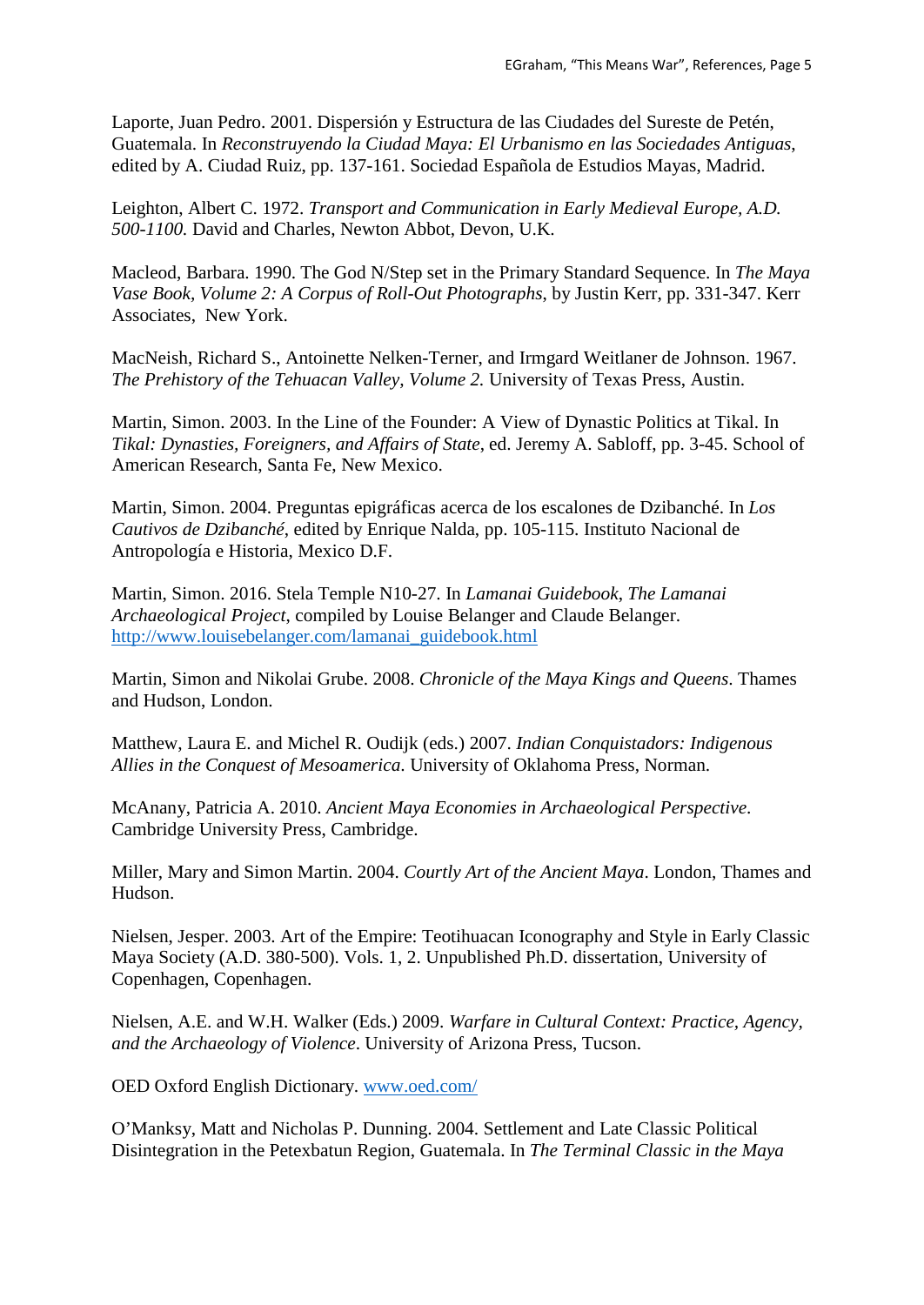*Lowlands,* edited by Arthur A. Demarest, Prudence M. Rice, and Don S. Rice, pp. 83-101. University Press of Colorado, Boulder.

Otterbein, Keith F. 2004. *How War Began*. Texas A&M University Press, College Station.

Pendergast, David M. 1985. Lamanai, Belize: An Updated View. In *The Lowland Maya Postclassic*, ed. A.F. Chase and P.M. Rice, pp. 91-103.

Pendergast, David M. 1986. Stability through Change: Lamanai, Belize from the Ninth to the Seventeenth Century. In *Late Lowland Maya Civilization: Classic to Postclassic*, ed. J.A. Sabloff and E. Wyllys Andrews V, pp. 223-249. School of American Research, University of New Mexico Press, Albuquerque.

Pendergast, David M. 1988. Lamanai Stela 9: The Archaeological Context. *Research Reports on Ancient Maya Writing 20.* Center for Maya Research, Washington, D.C.

Pharo, Lars Kirkhusmo. 2007. The Concept of "Religion" in Mesoamerican Languages." *Numen* 54(1): 28-70.

Poulter, John. 2008. The Direction and Planning of the Eastern Sector of Hadrian's Wall: Some Further Thoughts. In *Understanding Hadrian's Wall,* edited by Paul Bidwell, pp. 99- 104. The Arbeia Society.

Reents-Budet, Dorie. 1988. The Iconography of Lamanai Stela 9. *Research Reports on Ancient Maya Writing 22.* Center for Maya Research, Washington, D.C.

Restall, Matthew. 1997. *The Maya World: Yucatec Culture and Society1550-1850*. Stanford University Press, Stanford, CA.

Robins, Nick. 2012. *The Corporation That Changed the World,* 2nd edition. Pluto, London.

Ruskin, John. 1909. War (Lecture III) in *The Crown of Wild Olive*, pp. 85-120. Cassell and Company, London.

Sanders, William T. and David Webster. 1988. The Mesoamerican Urban Tradition. *American Anthropologist* 90: 521-566.

Schele, Linda and Mary Ellen Miller. 1986. *The Blood of Kings: Dynasty and Ritual in Maya Art*. Kimbell Art Museum, Fort Worth, Texas.

Scherer, Andrew K. and Charles Golden. 2014. War in the West: History, Landscape, and Classic Maya conflict. In *Embattled Bodies, Embattled Places: War in Pre-Columbian Mesoamerica and the Andes*, ed. by Andrew K. Scherer and John W. Verano, pp. 57-92.

Scherer, Andrew K. and John W. Verano. 2014. Introducing War in Pre-Columbian Mesoamerica and the Andes. In *Embattled Bodies, Embattled Places: War in Pre-Columbian Mesoamerica and the Andes*, edited by Andrew K. Scherer and John W. Verano, pp. 1-23. Dumbarton Oaks, Washington, D.C.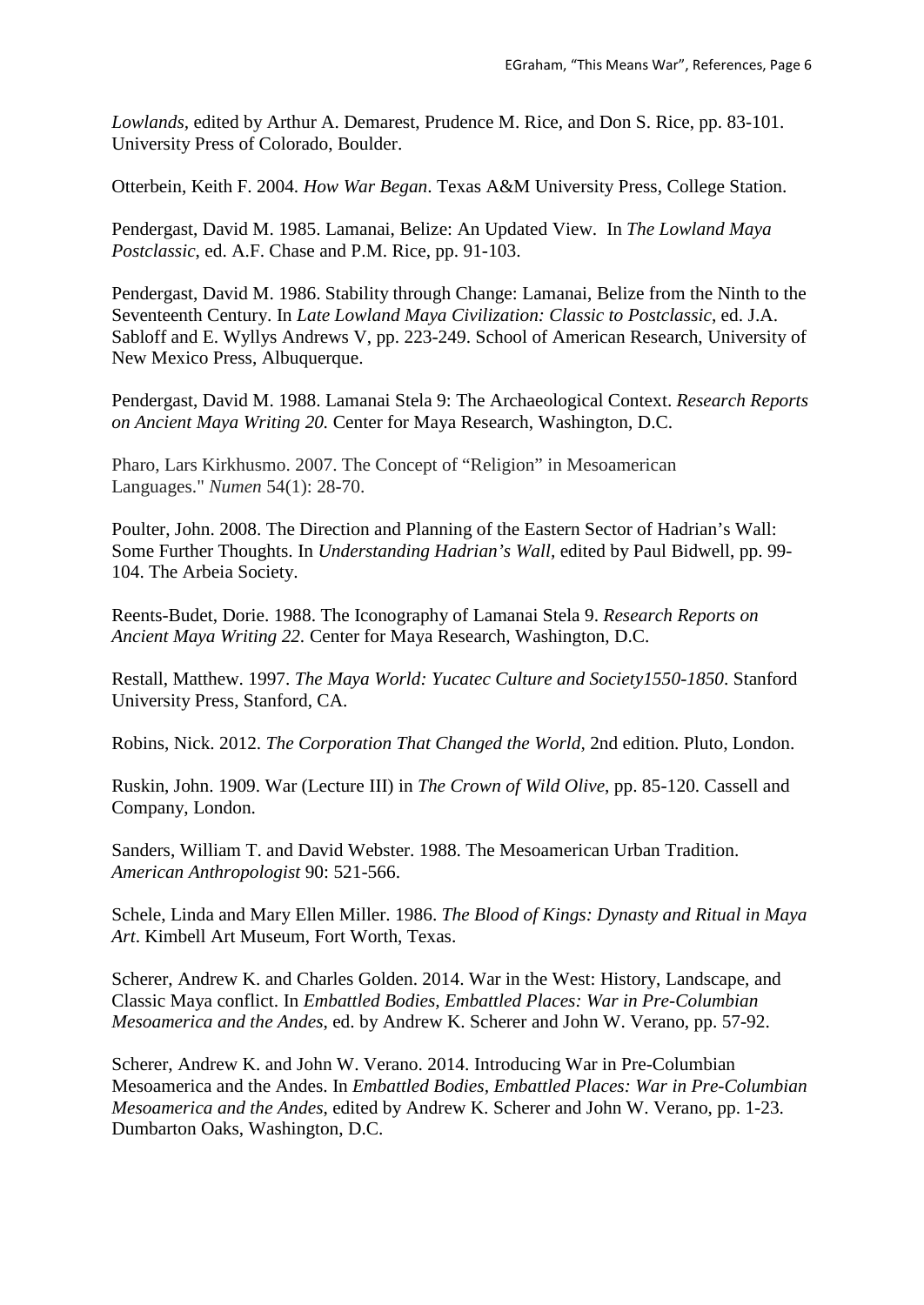Simmons, Scott E. 1995. Maya Resistance, Maya Resolve: the tools of autonomy from Tipu, Belize. *Ancient Mesoamerica* 6: 135-146.

Smith, Michael E. 1986. The Role of Social Stratification in the Aztec Empire: a view from the provinces. *American Anthropologist* 88(1): 70-91.

Smith, Michael E. 2012. *The Aztecs*. Third edition. Wiley-Blackwell, Oxford.

Smith, Michael E. 2014. The Aztecs Paid Taxes, Not Tribute. *Mexicon* 36 (February): 19.

Stuart, David. 2000. The Arrival of Strangers: Teotihuacan and Tollan in Classic Maya History. In *Mesoamerica's Classic Heritage: Teotihuacan to the Aztecs*, eds. David Carrasco, Lindsay Jones, and Scott Sessions, pp. 465-513. University Press of Colorado, Boulder.

Stuart, David. "New Year Records in Classic Maya Inscriptions." *The PARI Journal* 5.2  $(2004): 1-6.$ 

Subrahmanyam, Sanjay 2012. *Courtly Encounters: Translating Courtliness and Violence in Early Modern Eurasia*. Harvard University Press, Cambridge.

Taube, Karl and Mark Zender. 2009. American Gladiators: Ritual Boxing in Ancient Mesoamerica. In *Blood and Beauty: Organized Violence in the Art and Archaeology of Mesoamerica and Central America*, ed. by Heather Orr and Rex Koontz, pp. 161-220. Cotsen Institute of Archaeology Press, Los Angeles.

Tokovinine, Alexandre. 2008. The Power of Place: Political Landscape and identity in Classic Maya inscriptions, Imagery, and Architecture. Ph.D. Thesis, Department of Anthropology, Harvard University, Cambridge.

Tokovinine, Alexandre..2013. *Place and Identity in Classic Maya Narratives.* Dumbarton Oaks Research Library and Collection, Washington, D.C.

Tokovinine, Alexandre and Marc Zender. 2012. Lords of Windy Water: The Royal Court of Motul de San José in Classic Maya Inscriptions. In *Politics, History, and Economy at the Classic Maya Center of Motul de San José, Guatemala*, eds. Antonia Foias and Kitty Emery, pp. 30-66. University Press of Florida, Gainesville.

Valdés, Juan Antonio and Federico Fahsen. 2004. Disaster in Sight: The Terminal Classic at Tikal and Uaxactun. In *The Terminal Classic in the Maya Lowlands*, edited by Arthur A. Demarest, Prudence M. Rice, and Don S. Rice, pp. 140-161. University Press of Colorado, Boulder.

Vilaça, Aparecida. 2010. *Strange Enemies: Indigenous Agency and Scenes of Encounters in Amazonia*. Duke University Press, Durham.

Walker, Debra. 1990. *Cerros revisited: Ceramic indicators of Terminal Classic and Postclassic settlement and pilgrimage in northern Belize.* Doctoral dissertation, Southern Methodist University, Dallas.